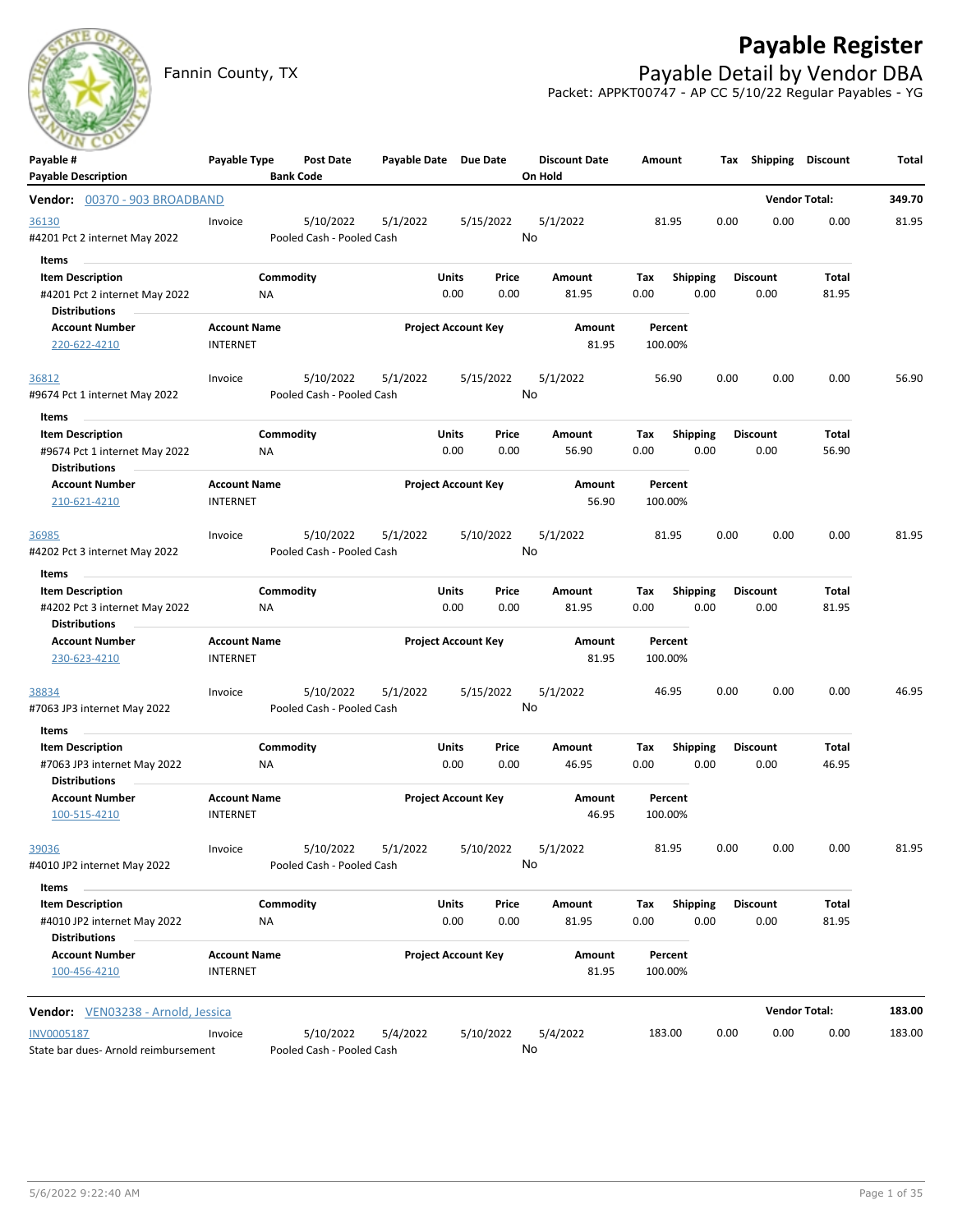| <b>Payable Register</b>                                         |                                      |                                |                                        |                       |                            |                 |                                 |             |                         |      |                         | Packet: APPKT00747 - AP CC 5/10/22 Regular Payables - YG |        |
|-----------------------------------------------------------------|--------------------------------------|--------------------------------|----------------------------------------|-----------------------|----------------------------|-----------------|---------------------------------|-------------|-------------------------|------|-------------------------|----------------------------------------------------------|--------|
| Payable #<br><b>Payable Description</b>                         | Payable Type                         | <b>Bank Code</b>               | <b>Post Date</b>                       | Payable Date Due Date |                            |                 | <b>Discount Date</b><br>On Hold | Amount      |                         |      | Tax Shipping Discount   |                                                          | Total  |
| Items                                                           |                                      |                                |                                        |                       |                            |                 |                                 |             |                         |      |                         |                                                          |        |
| <b>Item Description</b>                                         |                                      | Commodity                      |                                        |                       | Units                      | Price           | Amount                          | Tax         | Shipping                |      | <b>Discount</b>         | Total                                                    |        |
| State bar dues- Arnold reimbursement<br><b>Distributions</b>    |                                      | <b>NA</b>                      |                                        |                       | 0.00                       | 0.00            | 183.00                          | 0.00        | 0.00                    |      | 0.00                    | 183.00                                                   |        |
| <b>Account Number</b>                                           | <b>Account Name</b>                  |                                |                                        |                       | <b>Project Account Key</b> |                 | Amount                          |             | Percent                 |      |                         |                                                          |        |
| 100-475-4810                                                    | <b>DUES</b>                          |                                |                                        |                       |                            |                 | 183.00                          |             | 100.00%                 |      |                         |                                                          |        |
| <b>Vendor: 00079 - ASCO</b>                                     |                                      |                                |                                        |                       |                            |                 |                                 |             |                         |      |                         | <b>Vendor Total:</b>                                     | 841.20 |
| SWO224561                                                       | Invoice                              |                                | 5/10/2022                              | 4/29/2022             |                            | 5/10/2022       | 4/29/2022                       |             | 841.20                  | 0.00 | 0.00                    | 0.00                                                     | 841.20 |
| #BP0023918 Pct 2 window repair                                  |                                      |                                | Pooled Cash - Pooled Cash              |                       |                            | No              |                                 |             |                         |      |                         |                                                          |        |
| Items                                                           |                                      |                                |                                        |                       |                            |                 |                                 |             |                         |      |                         |                                                          |        |
| <b>Item Description</b>                                         |                                      | Commodity                      |                                        |                       | Units                      | Price           | Amount                          | Tax         | <b>Shipping</b>         |      | <b>Discount</b>         | Total                                                    |        |
| #BP0023918 Pct 2 window repair<br><b>Distributions</b>          |                                      | ΝA                             |                                        |                       | 0.00                       | 0.00            | 841.20                          | 0.00        | 0.00                    |      | 0.00                    | 841.20                                                   |        |
| <b>Account Number</b>                                           | <b>Account Name</b>                  |                                |                                        |                       | <b>Project Account Key</b> |                 | Amount                          |             | Percent                 |      |                         |                                                          |        |
| 220-622-4580                                                    |                                      | <b>R&amp;M MACHINERY PARTS</b> |                                        |                       |                            |                 | 841.20                          |             | 100.00%                 |      |                         |                                                          |        |
| Vendor: 00025 - ATMOS ENERGY                                    |                                      |                                |                                        |                       |                            |                 |                                 |             |                         |      |                         | <b>Vendor Total:</b>                                     | 552.14 |
| INV0005175<br>#3032178178 Windom gas 3/26-4/27/22               | Invoice                              |                                | 5/10/2022<br>Pooled Cash - Pooled Cash | 4/28/2022             |                            | 5/13/2022<br>No | 4/28/2022                       |             | 219.37                  | 0.00 | 0.00                    | 0.00                                                     | 219.37 |
| Items                                                           |                                      |                                |                                        |                       |                            |                 |                                 |             |                         |      |                         |                                                          |        |
| <b>Item Description</b><br>#3032178178 Windom gas 3/26-4/27/22  |                                      | Commodity<br>ΝA                |                                        |                       | Units<br>0.00              | Price<br>0.00   | Amount<br>219.37                | Tax<br>0.00 | <b>Shipping</b><br>0.00 |      | <b>Discount</b><br>0.00 | Total<br>219.37                                          |        |
| <b>Distributions</b>                                            |                                      |                                |                                        |                       |                            |                 |                                 |             |                         |      |                         |                                                          |        |
| <b>Account Number</b><br>100-515-4410                           | <b>Account Name</b><br>UTILITIES GAS |                                |                                        |                       | <b>Project Account Key</b> |                 | Amount<br>219.37                |             | Percent<br>100.00%      |      |                         |                                                          |        |
| INV0005176<br>#4022140930 200 1st gas 3/18-4/19/22              | Invoice                              |                                | 5/10/2022<br>Pooled Cash - Pooled Cash | 4/28/2022             |                            | 5/13/2022<br>No | 4/28/2022                       |             | 332.77                  | 0.00 | 0.00                    | 0.00                                                     | 332.77 |
| Items                                                           |                                      |                                |                                        |                       |                            |                 |                                 |             |                         |      |                         |                                                          |        |
| <b>Item Description</b><br>#4022140930 200 1st gas 3/18-4/19/22 |                                      | Commodity<br>NA                |                                        |                       | Units<br>0.00              | Price<br>0.00   | Amount<br>332.77                | Tax<br>0.00 | Shipping<br>0.00        |      | <b>Discount</b><br>0.00 | Total<br>332.77                                          |        |
| <b>Distributions</b>                                            |                                      |                                |                                        |                       |                            |                 |                                 |             |                         |      |                         |                                                          |        |
| <b>Account Number</b><br>100-518-4410                           | <b>Account Name</b><br>UTILITIES GAS |                                |                                        |                       | <b>Project Account Key</b> |                 | Amount<br>332.77                |             | Percent<br>100.00%      |      |                         |                                                          |        |
| <b>Vendor:</b> 00481 - BBC Consulting                           |                                      |                                |                                        |                       |                            |                 |                                 |             |                         |      |                         | <b>Vendor Total:</b>                                     | 900.00 |
| 8455<br>May 2022 consulting fee<br>Items                        | Invoice                              |                                | 5/10/2022<br>Pooled Cash - Pooled Cash | 5/1/2022              |                            | 5/10/2022<br>No | 5/1/2022                        |             | 900.00                  | 0.00 | 0.00                    | 0.00                                                     | 900.00 |
| <b>Item Description</b>                                         |                                      | Commodity                      |                                        |                       | Units                      | Price           | Amount                          | Tax         | <b>Shipping</b>         |      | <b>Discount</b>         | Total                                                    |        |
| May 2022 consulting fee<br><b>Distributions</b>                 |                                      | ΝA                             |                                        |                       | 0.00                       | 0.00            | 900.00                          | 0.00        | 0.00                    |      | 0.00                    | 900.00                                                   |        |
| <b>Account Number</b>                                           | <b>Account Name</b>                  |                                |                                        |                       | <b>Project Account Key</b> |                 | Amount                          |             | Percent                 |      |                         |                                                          |        |
| 100-503-1070                                                    |                                      |                                | SALARY PART-TIME TECHNICIAN            |                       |                            |                 | 900.00                          |             | 100.00%                 |      |                         |                                                          |        |
| <b>Vendor: 00017 - BOIS D'ARC MUD</b>                           |                                      |                                |                                        |                       |                            |                 |                                 |             |                         |      |                         | <b>Vendor Total:</b>                                     | 32.27  |
| <b>INV0005160</b><br>Pct 3 water 3/21-4/20/22                   | Invoice                              |                                | 5/10/2022<br>Pooled Cash - Pooled Cash | 4/27/2022             |                            | 5/15/2022<br>No | 4/27/2022                       |             | 32.27                   | 0.00 | 0.00                    | 0.00                                                     | 32.27  |
| Items                                                           |                                      |                                |                                        |                       |                            |                 |                                 |             |                         |      |                         |                                                          |        |
| <b>Item Description</b>                                         |                                      | Commodity                      |                                        |                       | Units                      | Price           | Amount                          | Tax         | <b>Shipping</b>         |      | <b>Discount</b>         | Total                                                    |        |
| Pct 3 water 3/21-4/20/22<br><b>Distributions</b>                |                                      | NA                             |                                        |                       | 0.00                       | 0.00            | 32.27                           | 0.00        | 0.00                    |      | 0.00                    | 32.27                                                    |        |
| <b>Account Number</b><br>230-623-4420                           | <b>Account Name</b><br>UTILITY WATER |                                |                                        |                       | <b>Project Account Key</b> |                 | Amount<br>32.27                 |             | Percent<br>100.00%      |      |                         |                                                          |        |

**Vendor:** 00407 - BONHAM BUILDING SUPPLY **Vendor Total: 2.97**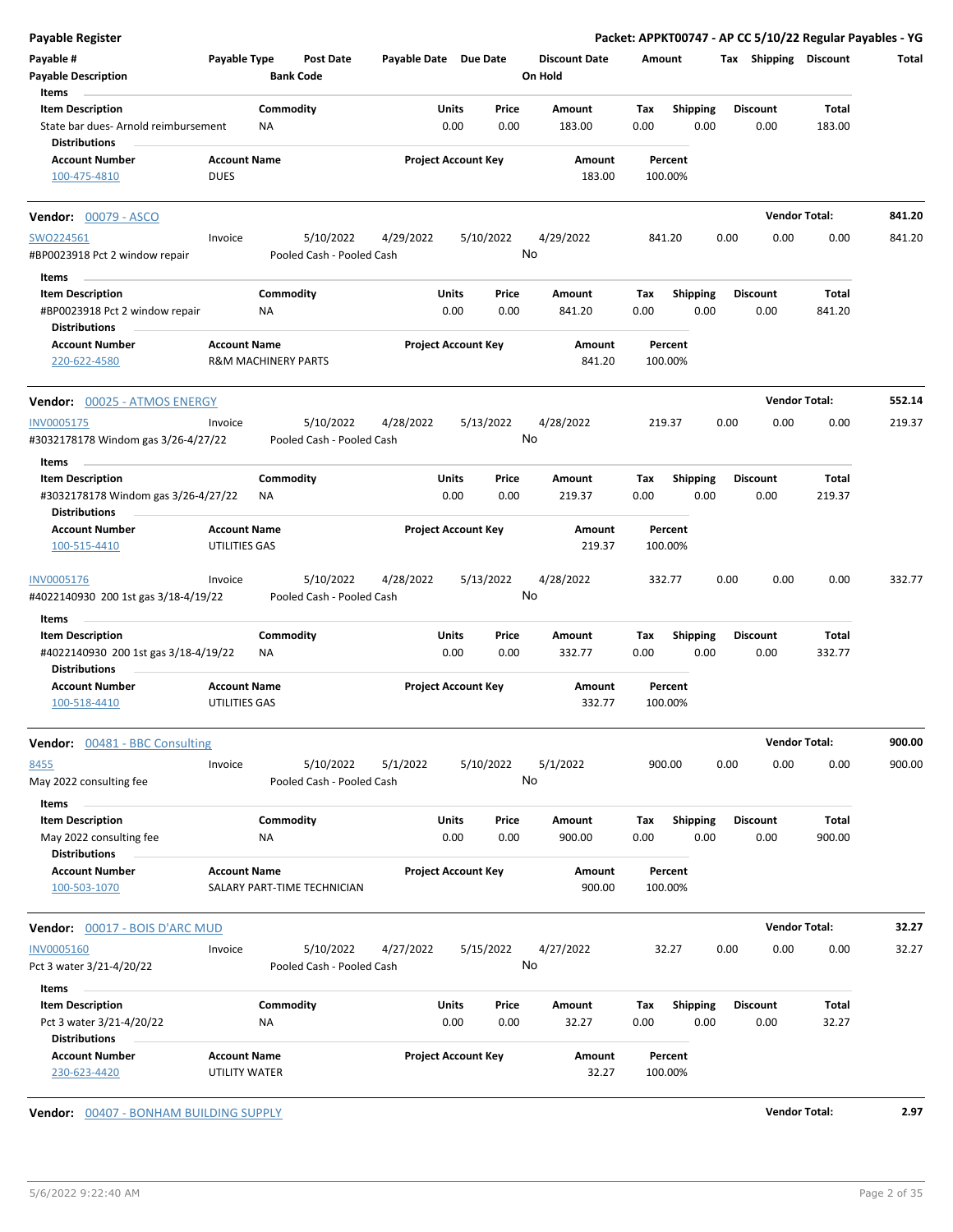| Payable Register                                                                              |                                      |                             |                                        |                       |                            |               |                                 |                    |                         |      |                         | Packet: APPKT00747 - AP CC 5/10/22 Regular Payables - YG |          |
|-----------------------------------------------------------------------------------------------|--------------------------------------|-----------------------------|----------------------------------------|-----------------------|----------------------------|---------------|---------------------------------|--------------------|-------------------------|------|-------------------------|----------------------------------------------------------|----------|
| Payable #<br><b>Payable Description</b>                                                       | Payable Type                         | <b>Bank Code</b>            | <b>Post Date</b>                       | Payable Date Due Date |                            |               | <b>Discount Date</b><br>On Hold | Amount             |                         |      | Tax Shipping Discount   |                                                          | Total    |
| INV0378011<br>Pct 4 letters                                                                   | Invoice                              |                             | 5/10/2022<br>Pooled Cash - Pooled Cash | 4/8/2022              | 5/10/2022                  |               | 4/8/2022<br>No                  | 2.97               |                         | 0.00 | 0.00                    | 0.00                                                     | 2.97     |
| Items                                                                                         |                                      |                             |                                        |                       |                            |               |                                 |                    |                         |      |                         |                                                          |          |
| <b>Item Description</b><br>Pct 4 letters                                                      |                                      | Commodity<br>ΝA             |                                        |                       | Units<br>0.00              | Price<br>0.00 | Amount<br>2.97                  | Tax<br>0.00        | <b>Shipping</b><br>0.00 |      | <b>Discount</b><br>0.00 | Total<br>2.97                                            |          |
| <b>Distributions</b><br><b>Account Number</b>                                                 | <b>Account Name</b>                  |                             |                                        |                       | <b>Project Account Key</b> |               | Amount                          | Percent            |                         |      |                         |                                                          |          |
| 240-624-3400                                                                                  | <b>SHOP SUPPLIES</b>                 |                             |                                        |                       |                            |               | 2.97                            | 100.00%            |                         |      |                         |                                                          |          |
| Vendor: 00800 - Bonham Quick Lube                                                             |                                      |                             |                                        |                       |                            |               |                                 |                    |                         |      |                         | <b>Vendor Total:</b>                                     | 15.00    |
| 125532<br>Enviro Devel 2013 Ford #7763 tire rotation                                          | Invoice                              |                             | 5/10/2022<br>Pooled Cash - Pooled Cash | 4/29/2022             | 5/10/2022                  |               | 4/29/2022<br>No                 | 15.00              |                         | 0.00 | 0.00                    | 0.00                                                     | 15.00    |
| Items                                                                                         |                                      |                             |                                        |                       |                            |               |                                 |                    |                         |      |                         |                                                          |          |
| <b>Item Description</b><br>Enviro Devel 2013 Ford #7763 tire rotation<br><b>Distributions</b> |                                      | Commodity<br>NA             |                                        |                       | Units<br>0.00              | Price<br>0.00 | Amount<br>15.00                 | Tax<br>0.00        | <b>Shipping</b><br>0.00 |      | <b>Discount</b><br>0.00 | Total<br>15.00                                           |          |
| <b>Account Number</b><br>100-590-4540                                                         | <b>Account Name</b><br>R&M AUTO      |                             |                                        |                       | <b>Project Account Key</b> |               | Amount<br>15.00                 | Percent<br>100.00% |                         |      |                         |                                                          |          |
| <b>Vendor:</b> 00046 - BONHAM, CITY OF                                                        |                                      |                             |                                        |                       |                            |               |                                 |                    |                         |      |                         | <b>Vendor Total:</b>                                     | 2,455.90 |
| <b>INV0005162</b><br>#204-0041265-003 108 Sam Rayburn 3/25-4/1 Pooled Cash - Pooled Cash      | Invoice                              |                             | 5/10/2022                              | 4/28/2022             | 5/15/2022                  |               | 4/28/2022<br>No                 | 22.05              |                         | 0.00 | 0.00                    | 0.00                                                     | 22.05    |
| <b>Items</b>                                                                                  |                                      |                             |                                        |                       |                            |               |                                 |                    |                         |      |                         |                                                          |          |
| <b>Item Description</b><br>#204-0041265-003 108 Sam Rayburn 3/25 NA<br><b>Distributions</b>   |                                      | Commodity                   |                                        |                       | Units<br>0.00              | Price<br>0.00 | Amount<br>22.05                 | Tax<br>0.00        | <b>Shipping</b><br>0.00 |      | <b>Discount</b><br>0.00 | Total<br>22.05                                           |          |
| <b>Account Number</b>                                                                         | <b>Account Name</b>                  |                             |                                        |                       | <b>Project Account Key</b> |               | Amount                          | Percent            |                         |      |                         |                                                          |          |
| 100-518-4420                                                                                  | UTILITIES WATER                      |                             |                                        |                       |                            |               | 15.62                           | 70.84%             |                         |      |                         |                                                          |          |
| 100-518-4430                                                                                  |                                      | <b>TRASH PICKUP SERVICE</b> |                                        |                       |                            |               | 6.43                            | 29.16%             |                         |      |                         |                                                          |          |
| INV0005165<br>#209-0092739-001 TDHS 3/25-4/27/22                                              | Invoice                              |                             | 5/10/2022<br>Pooled Cash - Pooled Cash | 4/28/2022             | 5/15/2022                  |               | 4/28/2022<br>No                 | 410.65             |                         | 0.00 | 0.00                    | 0.00                                                     | 410.65   |
| Items                                                                                         |                                      |                             |                                        |                       |                            |               |                                 |                    |                         |      |                         |                                                          |          |
| <b>Item Description</b><br>#209-0092739-001 TDHS 3/25-4/27/22<br><b>Distributions</b>         |                                      | Commodity<br>ΝA             |                                        |                       | Units<br>0.00              | Price<br>0.00 | Amount<br>410.65                | Tax<br>0.00        | <b>Shipping</b><br>0.00 |      | <b>Discount</b><br>0.00 | Total<br>410.65                                          |          |
| <b>Account Number</b>                                                                         | <b>Account Name</b>                  |                             |                                        |                       | <b>Project Account Key</b> |               | Amount                          | Percent            |                         |      |                         |                                                          |          |
| 100-640-4420                                                                                  | UTILITIES WATER                      |                             |                                        |                       |                            |               | 323.09                          | 78.68%             |                         |      |                         |                                                          |          |
| 100-640-4430<br>100-511-4430                                                                  | <b>TRASH PICK-UP</b>                 | TRASH PICK-UP SERVICE       |                                        |                       |                            |               | 43.78<br>43.78                  | 10.66%<br>10.66%   |                         |      |                         |                                                          |          |
| <b>INV0005166</b><br>#208-0082528-001 Agrilife 3/25-4/27/22                                   | Invoice                              |                             | 5/10/2022<br>Pooled Cash - Pooled Cash | 4/28/2022             | 5/15/2022                  |               | 4/28/2022<br>No                 | 63.07              |                         | 0.00 | 0.00                    | 0.00                                                     | 63.07    |
| Items                                                                                         |                                      |                             |                                        |                       |                            |               |                                 |                    |                         |      |                         |                                                          |          |
| <b>Item Description</b>                                                                       |                                      | Commodity                   |                                        |                       | Units                      | Price         | Amount                          | Tax                | Shipping                |      | <b>Discount</b>         | Total                                                    |          |
| #208-0082528-001 Agrilife 3/25-4/27/22<br><b>Distributions</b>                                |                                      | ΝA                          |                                        |                       | 0.00                       | 0.00          | 63.07                           | 0.00               | 0.00                    |      | 0.00                    | 63.07                                                    |          |
| <b>Account Number</b><br>100-516-4420                                                         | <b>Account Name</b>                  |                             |                                        |                       | <b>Project Account Key</b> |               | Amount<br>63.07                 | Percent<br>100.00% |                         |      |                         |                                                          |          |
|                                                                                               | UTILITIES WATER                      |                             |                                        |                       |                            |               |                                 |                    |                         |      |                         |                                                          |          |
| <b>INV0005167</b><br>#209-0092782-001 Pct 4 3/25-4/27/22                                      | Invoice                              |                             | 5/10/2022<br>Pooled Cash - Pooled Cash | 4/28/2022             | 5/15/2022                  |               | 4/28/2022<br>No                 | 99.78              |                         | 0.00 | 0.00                    | 0.00                                                     | 99.78    |
| Items                                                                                         |                                      |                             |                                        |                       |                            |               |                                 |                    |                         |      |                         |                                                          |          |
| <b>Item Description</b>                                                                       |                                      | Commodity                   |                                        |                       | Units                      | Price         | Amount                          | Tax                | <b>Shipping</b>         |      | <b>Discount</b>         | Total                                                    |          |
| #209-0092782-001 Pct 4 3/25-4/27/22<br><b>Distributions</b>                                   |                                      | NA                          |                                        |                       | 0.00                       | 0.00          | 99.78                           | 0.00               | 0.00                    |      | 0.00                    | 99.78                                                    |          |
| <b>Account Number</b><br>240-624-4420                                                         | <b>Account Name</b><br>UTILITY WATER |                             |                                        |                       | <b>Project Account Key</b> |               | Amount<br>99.78                 | Percent<br>100.00% |                         |      |                         |                                                          |          |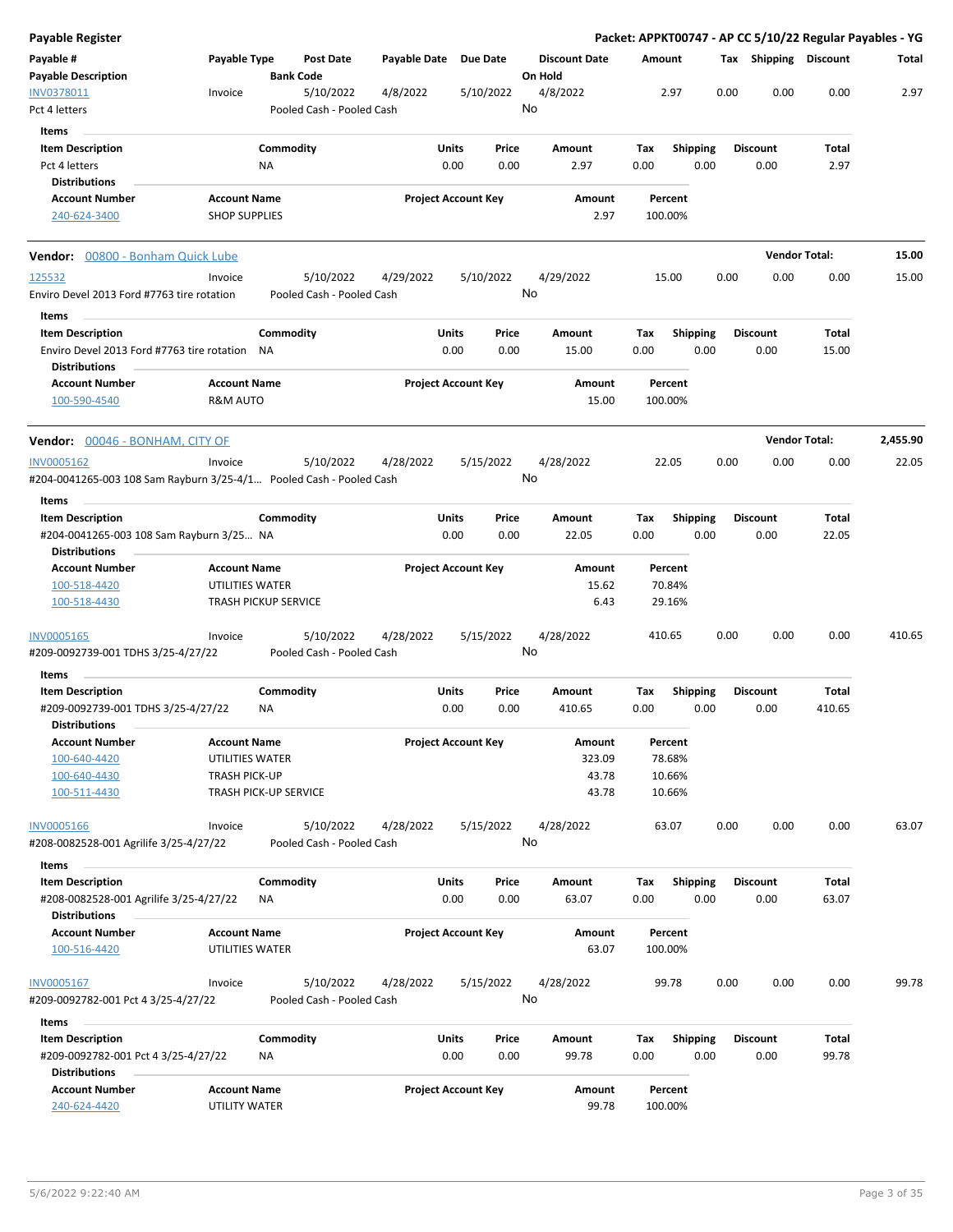| <b>Payable Register</b>                                                                            |                             |                  |                                        |                       |       |                            |       |                                 |        |                 |      |      |                       |        | Packet: APPKT00747 - AP CC 5/10/22 Regular Payables - YG |
|----------------------------------------------------------------------------------------------------|-----------------------------|------------------|----------------------------------------|-----------------------|-------|----------------------------|-------|---------------------------------|--------|-----------------|------|------|-----------------------|--------|----------------------------------------------------------|
| Payable #<br><b>Payable Description</b>                                                            | Payable Type                | <b>Bank Code</b> | Post Date                              | Payable Date Due Date |       |                            |       | <b>Discount Date</b><br>On Hold | Amount |                 |      |      | Tax Shipping Discount |        | Total                                                    |
| INV0005168<br>#214-0043011-001 Sheriff 3/25-4/27/22                                                | Invoice                     |                  | 5/10/2022<br>Pooled Cash - Pooled Cash | 4/28/2022             |       | 5/15/2022                  |       | 4/28/2022<br>No                 | 479.88 |                 |      | 0.00 | 0.00                  | 0.00   | 479.88                                                   |
| Items                                                                                              |                             |                  |                                        |                       |       |                            |       |                                 |        |                 |      |      |                       |        |                                                          |
| <b>Item Description</b>                                                                            |                             | Commodity        |                                        |                       | Units |                            | Price | Amount                          | Tax    | <b>Shipping</b> |      |      | <b>Discount</b>       | Total  |                                                          |
| #214-0043011-001 Sheriff 3/25-4/27/22                                                              |                             | ΝA               |                                        |                       | 0.00  |                            | 0.00  | 479.88                          | 0.00   |                 | 0.00 |      | 0.00                  | 479.88 |                                                          |
| <b>Distributions</b>                                                                               |                             |                  |                                        |                       |       |                            |       |                                 |        |                 |      |      |                       |        |                                                          |
| <b>Account Number</b>                                                                              | <b>Account Name</b>         |                  |                                        |                       |       | <b>Project Account Key</b> |       | <b>Amount</b>                   |        | Percent         |      |      |                       |        |                                                          |
| 100-560-4420                                                                                       | UTILITIES WATER             |                  |                                        |                       |       |                            |       | 359.04                          |        | 74.82%          |      |      |                       |        |                                                          |
| 100-560-4430                                                                                       | SHERIFF TRASH PICKUP        |                  |                                        |                       |       |                            |       | 120.84                          |        | 25.18%          |      |      |                       |        |                                                          |
| <b>INV0005169</b>                                                                                  | Invoice                     |                  | 5/10/2022                              | 4/28/2022             |       | 5/15/2022                  |       | 4/28/2022                       | 225.22 |                 |      | 0.00 | 0.00                  | 0.00   | 225.22                                                   |
| #205-0050150-001 S Annex 3/25-4/27/22                                                              |                             |                  | Pooled Cash - Pooled Cash              |                       |       |                            |       | No                              |        |                 |      |      |                       |        |                                                          |
| Items                                                                                              |                             |                  |                                        |                       |       |                            |       |                                 |        |                 |      |      |                       |        |                                                          |
| <b>Item Description</b>                                                                            |                             | Commodity        |                                        |                       | Units |                            | Price | Amount                          | Tax    | <b>Shipping</b> |      |      | <b>Discount</b>       | Total  |                                                          |
| #205-0050150-001 S Annex 3/25-4/27/22<br><b>Distributions</b>                                      |                             | ΝA               |                                        |                       | 0.00  |                            | 0.00  | 225.22                          | 0.00   |                 | 0.00 |      | 0.00                  | 225.22 |                                                          |
| <b>Account Number</b>                                                                              | <b>Account Name</b>         |                  |                                        |                       |       | <b>Project Account Key</b> |       | Amount                          |        | Percent         |      |      |                       |        |                                                          |
| 100-513-4420                                                                                       | UTILITIES WATER             |                  |                                        |                       |       |                            |       | 137.66                          |        | 61.12%          |      |      |                       |        |                                                          |
| 100-513-4430                                                                                       | <b>TRASH PICKUP SERVICE</b> |                  |                                        |                       |       |                            |       | 87.56                           |        | 38.88%          |      |      |                       |        |                                                          |
| INV0005170                                                                                         | Invoice                     |                  | 5/10/2022                              | 4/28/2022             |       | 5/15/2022                  |       | 4/28/2022                       | 164.61 |                 |      | 0.00 | 0.00                  | 0.00   | 164.61                                                   |
| #209-0092738-001 E Annex 3/25-4/27/22                                                              |                             |                  | Pooled Cash - Pooled Cash              |                       |       |                            |       | No                              |        |                 |      |      |                       |        |                                                          |
| Items                                                                                              |                             |                  |                                        |                       |       |                            |       |                                 |        |                 |      |      |                       |        |                                                          |
| <b>Item Description</b>                                                                            |                             | Commodity        |                                        |                       | Units |                            | Price | Amount                          | Tax    | <b>Shipping</b> |      |      | <b>Discount</b>       | Total  |                                                          |
| #209-0092738-001 E Annex 3/25-4/27/22<br><b>Distributions</b>                                      |                             | ΝA               |                                        |                       | 0.00  |                            | 0.00  | 164.61                          | 0.00   |                 | 0.00 |      | 0.00                  | 164.61 |                                                          |
| <b>Account Number</b>                                                                              | <b>Account Name</b>         |                  |                                        |                       |       | <b>Project Account Key</b> |       | Amount                          |        | Percent         |      |      |                       |        |                                                          |
| 100-511-4420                                                                                       | UTILITIES WATER             |                  |                                        |                       |       |                            |       | 164.61                          |        | 100.00%         |      |      |                       |        |                                                          |
| INV0005171                                                                                         | Invoice                     |                  | 5/10/2022                              | 4/28/2022             |       | 5/15/2022                  |       | 4/28/2022                       | 515.69 |                 |      | 0.00 | 0.00                  | 0.00   | 515.69                                                   |
| #204-0041368-001 CH irrigation 3/24-4/27/22                                                        |                             |                  | Pooled Cash - Pooled Cash              |                       |       |                            |       | No                              |        |                 |      |      |                       |        |                                                          |
| Items                                                                                              |                             |                  |                                        |                       |       |                            |       |                                 |        |                 |      |      |                       |        |                                                          |
| <b>Item Description</b>                                                                            |                             | Commodity        |                                        |                       | Units |                            | Price | Amount                          | Tax    | <b>Shipping</b> |      |      | Discount              | Total  |                                                          |
| #204-0041368-001 CH rrigation 3/24-4/27 NA<br><b>Distributions</b>                                 |                             |                  |                                        |                       | 0.00  |                            | 0.00  | 515.69                          | 0.00   |                 | 0.00 |      | 0.00                  | 515.69 |                                                          |
| <b>Account Number</b>                                                                              | <b>Account Name</b>         |                  |                                        |                       |       | <b>Project Account Key</b> |       | Amount                          |        | Percent         |      |      |                       |        |                                                          |
| 100-510-4420                                                                                       | UTILITIES WATER             |                  |                                        |                       |       |                            |       | 515.69                          |        | 100.00%         |      |      |                       |        |                                                          |
| <b>INV0005172</b>                                                                                  | Invoice                     |                  | 5/10/2022                              | 4/28/2022             |       | 5/15/2022                  |       | 4/28/2022                       | 256.05 |                 |      | 0.00 | 0.00                  | 0.00   | 256.05                                                   |
| #204-0041367-001 Courthouse water 3/25-4/                                Pooled Cash - Pooled Cash |                             |                  |                                        |                       |       |                            |       | No                              |        |                 |      |      |                       |        |                                                          |
| Items                                                                                              |                             |                  |                                        |                       |       |                            |       |                                 |        |                 |      |      |                       |        |                                                          |
| <b>Item Description</b>                                                                            |                             | Commodity        |                                        |                       | Units |                            | Price | Amount                          | Tax    | <b>Shipping</b> |      |      | <b>Discount</b>       | Total  |                                                          |
| #204-0041367-001 Courthouse water 3/2 NA<br><b>Distributions</b>                                   |                             |                  |                                        |                       | 0.00  |                            | 0.00  | 256.05                          | 0.00   |                 | 0.00 |      | 0.00                  | 256.05 |                                                          |
| <b>Account Number</b>                                                                              | <b>Account Name</b>         |                  |                                        |                       |       | <b>Project Account Key</b> |       | Amount                          |        | Percent         |      |      |                       |        |                                                          |
| 100-510-4420                                                                                       | UTILITIES WATER             |                  |                                        |                       |       |                            |       | 256.05                          |        | 100.00%         |      |      |                       |        |                                                          |
| INV0005173                                                                                         | Invoice                     |                  | 5/10/2022                              | 4/28/2022             |       | 5/15/2022                  |       | 4/28/2022                       | 150.91 |                 |      | 0.00 | 0.00                  | 0.00   | 150.91                                                   |
| #209-0093037-002 200 1st 3/24-4/27/22                                                              |                             |                  | Pooled Cash - Pooled Cash              |                       |       |                            |       | No                              |        |                 |      |      |                       |        |                                                          |
| Items                                                                                              |                             |                  |                                        |                       |       |                            |       |                                 |        |                 |      |      |                       |        |                                                          |
| <b>Item Description</b>                                                                            |                             | Commodity        |                                        |                       | Units |                            | Price | Amount                          | Tax    | <b>Shipping</b> |      |      | <b>Discount</b>       | Total  |                                                          |
| #209-0093037-002 200 1st 3/24-4/27/22                                                              |                             | ΝA               |                                        |                       | 0.00  |                            | 0.00  | 150.91                          | 0.00   |                 | 0.00 |      | 0.00                  | 150.91 |                                                          |
| <b>Distributions</b>                                                                               |                             |                  |                                        |                       |       |                            |       |                                 |        |                 |      |      |                       |        |                                                          |
| <b>Account Number</b>                                                                              | <b>Account Name</b>         |                  |                                        |                       |       | <b>Project Account Key</b> |       | Amount                          |        | Percent         |      |      |                       |        |                                                          |
| 100-518-4420                                                                                       | UTILITIES WATER             |                  |                                        |                       |       |                            |       | 126.77                          |        | 84.00%          |      |      |                       |        |                                                          |
| 100-518-4430                                                                                       | <b>TRASH PICKUP SERVICE</b> |                  |                                        |                       |       |                            |       | 24.14                           |        | 16.00%          |      |      |                       |        |                                                          |
| INV0005174                                                                                         | Invoice                     |                  | 5/10/2022                              | 4/28/2022             |       | 5/10/2022                  |       | 4/28/2022                       |        | 67.99           |      | 0.00 | 0.00                  | 0.00   | 67.99                                                    |
| #209-0092863-001 800 2nd 3/29-4/27/22                                                              |                             |                  | Pooled Cash - Pooled Cash              |                       |       |                            |       | No                              |        |                 |      |      |                       |        |                                                          |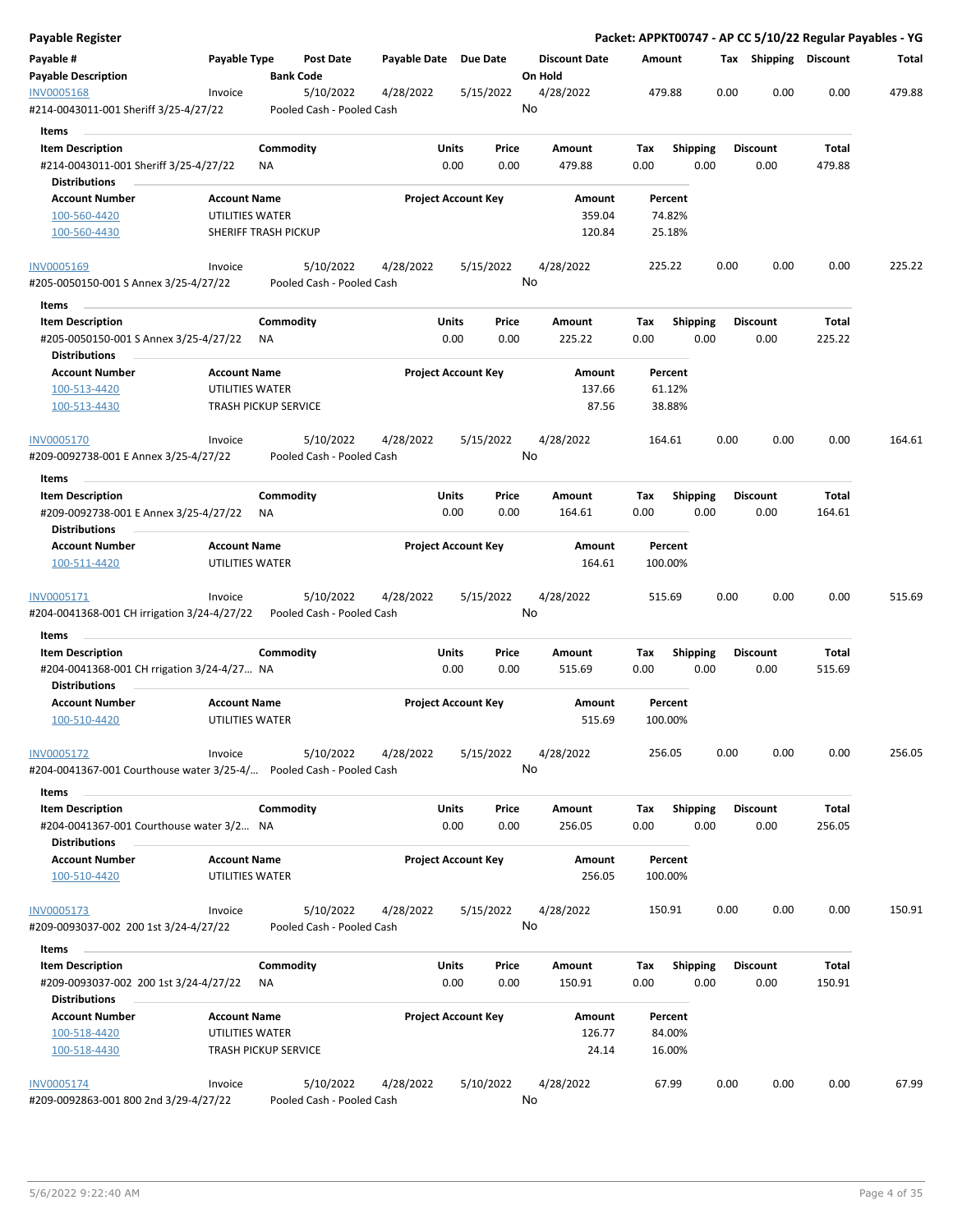| Payable Register                                                 |                                                    |                 |                                 |                            |               |               |                                 |             |                         |      |                         | Packet: APPKT00747 - AP CC 5/10/22 Regular Payables - YG |          |
|------------------------------------------------------------------|----------------------------------------------------|-----------------|---------------------------------|----------------------------|---------------|---------------|---------------------------------|-------------|-------------------------|------|-------------------------|----------------------------------------------------------|----------|
| Payable #<br><b>Payable Description</b>                          | Payable Type                                       |                 | Post Date<br><b>Bank Code</b>   | Payable Date Due Date      |               |               | <b>Discount Date</b><br>On Hold | Amount      |                         |      | Tax Shipping Discount   |                                                          | Total    |
| Items                                                            |                                                    |                 |                                 |                            |               |               |                                 |             |                         |      |                         |                                                          |          |
| <b>Item Description</b><br>#209-0092863-001 800 2nd 3/29-4/27/22 |                                                    | Commodity<br>ΝA |                                 |                            | Units<br>0.00 | Price<br>0.00 | Amount<br>67.99                 | Tax<br>0.00 | <b>Shipping</b><br>0.00 |      | <b>Discount</b><br>0.00 | Total<br>67.99                                           |          |
| <b>Distributions</b>                                             |                                                    |                 |                                 |                            |               |               |                                 |             |                         |      |                         |                                                          |          |
| <b>Account Number</b><br>100-518-4430                            | <b>Account Name</b><br><b>TRASH PICKUP SERVICE</b> |                 |                                 | <b>Project Account Key</b> |               |               | Amount<br>67.99                 |             | Percent<br>100.00%      |      |                         |                                                          |          |
| Vendor: 00725 - BRANNAN, QUIENCY SMITH                           |                                                    |                 |                                 |                            |               |               |                                 |             |                         |      |                         | <b>Vendor Total:</b>                                     | 280.50   |
| <u>166</u>                                                       | Invoice                                            |                 | 5/10/2022                       | 5/1/2022                   |               | 5/10/2022     | 5/1/2022                        |             | 136.00                  | 0.00 | 0.00                    | 0.00                                                     | 136.00   |
| CR-21-28165 Kibble Dst Ct 3/23-4/28/22                           |                                                    |                 | Pooled Cash - Pooled Cash       |                            |               |               | No                              |             |                         |      |                         |                                                          |          |
| Items                                                            |                                                    |                 |                                 |                            |               |               |                                 |             |                         |      |                         |                                                          |          |
| <b>Item Description</b>                                          |                                                    | Commodity       |                                 |                            | Units         | Price         | Amount                          | Tax         | <b>Shipping</b>         |      | <b>Discount</b>         | Total                                                    |          |
| CR-21-28165 Kibble Dst Ct 3/23-4/28/22<br><b>Distributions</b>   |                                                    | <b>NA</b>       |                                 |                            | 0.00          | 0.00          | 136.00                          | 0.00        | 0.00                    |      | 0.00                    | 136.00                                                   |          |
| <b>Account Number</b><br>100-435-4370                            | <b>Account Name</b><br><b>ATTORNEY FEES</b>        |                 |                                 | <b>Project Account Key</b> |               |               | Amount<br>136.00                |             | Percent<br>100.00%      |      |                         |                                                          |          |
| <u>170</u>                                                       | Invoice                                            |                 | 5/10/2022                       | 5/1/2022                   |               | 5/10/2022     | 5/1/2022                        |             | 144.50                  | 0.00 | 0.00                    | 0.00                                                     | 144.50   |
| FA-21-45494 JD Dst Ct 3/21-4/11/22                               |                                                    |                 | Pooled Cash - Pooled Cash       |                            |               |               | No                              |             |                         |      |                         |                                                          |          |
| Items<br><b>Item Description</b>                                 |                                                    | Commodity       |                                 |                            | Units         | Price         | Amount                          | Tax         | <b>Shipping</b>         |      | <b>Discount</b>         | Total                                                    |          |
| FA-21-45494 JD Dst Ct 3/21-4/11/22<br><b>Distributions</b>       |                                                    | ΝA              |                                 |                            | 0.00          | 0.00          | 144.50                          | 0.00        | 0.00                    |      | 0.00                    | 144.50                                                   |          |
| <b>Account Number</b>                                            | <b>Account Name</b>                                |                 |                                 | <b>Project Account Key</b> |               |               | Amount                          |             | Percent                 |      |                         |                                                          |          |
| 100-435-4360                                                     |                                                    |                 | <b>ATTORNEY FEES- CPS CASES</b> |                            |               |               | 144.50                          |             | 100.00%                 |      |                         |                                                          |          |
| Vendor: 00449 - BRESE-LEBRON LAW, PLLC                           |                                                    |                 |                                 |                            |               |               |                                 |             |                         |      |                         | <b>Vendor Total:</b>                                     | 1,275.00 |
| 520                                                              | Invoice                                            |                 | 5/10/2022                       | 4/14/2022                  |               | 5/10/2022     | 4/14/2022                       |             | 527.00                  | 0.00 | 0.00                    | 0.00                                                     | 527.00   |
| CR-21-28081 Jarrell Dst Ct 10/4/21-4/12/22                       |                                                    |                 | Pooled Cash - Pooled Cash       |                            |               |               | No                              |             |                         |      |                         |                                                          |          |
| Items                                                            |                                                    |                 |                                 |                            |               |               |                                 |             |                         |      |                         |                                                          |          |
| <b>Item Description</b>                                          |                                                    | Commodity       |                                 |                            | Units         | Price         | Amount                          | Tax         | <b>Shipping</b>         |      | <b>Discount</b>         | Total                                                    |          |
| CR-21-28081 Jarrell Dst Ct 10/4/21-4/12/ NA                      |                                                    |                 |                                 |                            | 0.00          | 0.00          | 527.00                          | 0.00        | 0.00                    |      | 0.00                    | 527.00                                                   |          |
| <b>Distributions</b><br><b>Account Number</b>                    | <b>Account Name</b>                                |                 |                                 | <b>Project Account Key</b> |               |               | Amount                          |             | Percent                 |      |                         |                                                          |          |
| 100-435-4370                                                     | <b>ATTORNEY FEES</b>                               |                 |                                 |                            |               |               | 527.00                          |             | 100.00%                 |      |                         |                                                          |          |
| <u>524</u>                                                       | Invoice                                            |                 | 5/10/2022                       | 4/27/2022                  |               | 5/10/2022     | 4/27/2022                       |             | 212.50                  | 0.00 | 0.00                    | 0.00                                                     | 212.50   |
| CR-20-27388 Erwin Dst Ct 4/12-27/22                              |                                                    |                 | Pooled Cash - Pooled Cash       |                            |               |               | No                              |             |                         |      |                         |                                                          |          |
| Items                                                            |                                                    |                 |                                 |                            |               |               |                                 |             |                         |      |                         |                                                          |          |
| <b>Item Description</b>                                          |                                                    | Commodity       |                                 |                            | Units         | Price         | Amount                          | Tax         | <b>Shipping</b>         |      | <b>Discount</b>         | Total                                                    |          |
| CR-20-27388 Erwin Dst Ct 4/12-27/22<br><b>Distributions</b>      |                                                    | ΝA              |                                 |                            | 0.00          | 0.00          | 212.50                          | 0.00        | 0.00                    |      | 0.00                    | 212.50                                                   |          |
| <b>Account Number</b>                                            | <b>Account Name</b>                                |                 |                                 | <b>Project Account Key</b> |               |               | Amount                          |             | Percent                 |      |                         |                                                          |          |
| 100-435-4370                                                     | <b>ATTORNEY FEES</b>                               |                 |                                 |                            |               |               | 212.50                          |             | 100.00%                 |      |                         |                                                          |          |
| 525                                                              | Invoice                                            |                 | 5/10/2022                       | 4/27/2022                  |               | 5/10/2022     | 4/27/2022                       |             | 535.50                  | 0.00 | 0.00                    | 0.00                                                     | 535.50   |
| CR-19-27120 Taylor Dst Ct 1/17-4/27/22                           |                                                    |                 | Pooled Cash - Pooled Cash       |                            |               |               | No                              |             |                         |      |                         |                                                          |          |
| Items<br><b>Item Description</b>                                 |                                                    | Commodity       |                                 |                            | Units         | Price         | Amount                          | Tax         | Shipping                |      | <b>Discount</b>         | Total                                                    |          |
| CR-19-27120 Taylor Dst Ct 1/17-4/27/22<br><b>Distributions</b>   |                                                    | NA              |                                 |                            | 0.00          | 0.00          | 535.50                          | 0.00        | 0.00                    |      | 0.00                    | 535.50                                                   |          |
| <b>Account Number</b>                                            | <b>Account Name</b>                                |                 |                                 | <b>Project Account Key</b> |               |               | Amount                          |             | Percent                 |      |                         |                                                          |          |
| 100-435-4370                                                     | <b>ATTORNEY FEES</b>                               |                 |                                 |                            |               |               | 535.50                          |             | 100.00%                 |      |                         |                                                          |          |
| Vendor: VEN02756 - Briley, Mark                                  |                                                    |                 |                                 |                            |               |               |                                 |             |                         |      |                         | <b>Vendor Total:</b>                                     | 235.00   |
| <b>INV0005188</b>                                                | Invoice                                            |                 | 5/10/2022                       | 5/4/2022                   |               | 5/10/2022     | 5/4/2022                        |             | 235.00                  | 0.00 | 0.00                    | 0.00                                                     | 235.00   |
| State bar dues - Briley reimbursement                            |                                                    |                 | Pooled Cash - Pooled Cash       |                            |               |               | No                              |             |                         |      |                         |                                                          |          |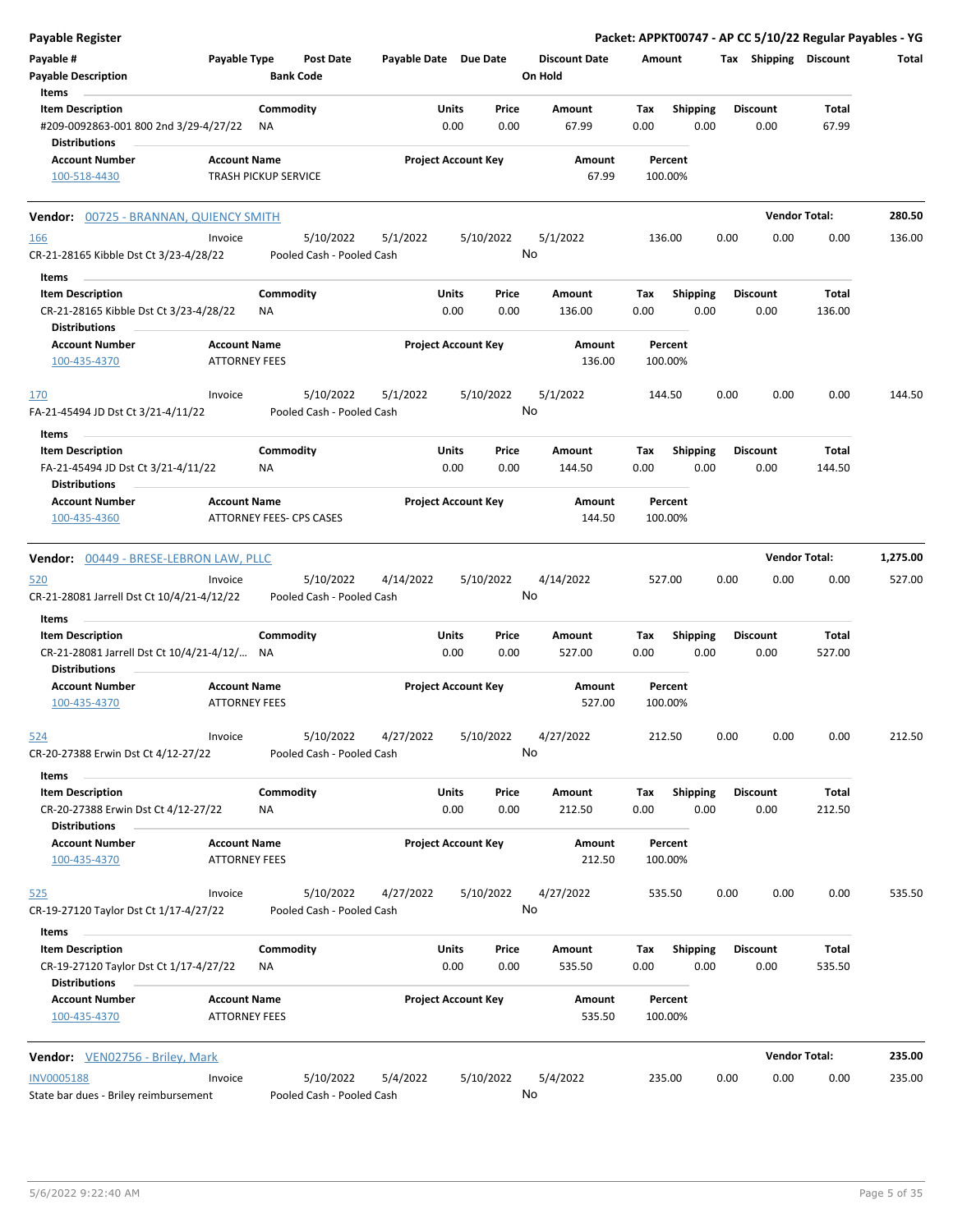| <b>Payable Register</b>                                          |                                                       |                  |                                        |                       |                            |                 |                                 |             |                         |      |                         |                      | Packet: APPKT00747 - AP CC 5/10/22 Regular Payables - YG |
|------------------------------------------------------------------|-------------------------------------------------------|------------------|----------------------------------------|-----------------------|----------------------------|-----------------|---------------------------------|-------------|-------------------------|------|-------------------------|----------------------|----------------------------------------------------------|
| Payable #<br><b>Payable Description</b>                          | Payable Type                                          | <b>Bank Code</b> | <b>Post Date</b>                       | Payable Date Due Date |                            |                 | <b>Discount Date</b><br>On Hold | Amount      |                         |      | Tax Shipping Discount   |                      | Total                                                    |
| Items                                                            |                                                       |                  |                                        |                       |                            |                 |                                 |             |                         |      |                         |                      |                                                          |
| <b>Item Description</b><br>State bar dues - Briley reimbursement |                                                       | Commodity<br>ΝA  |                                        |                       | Units<br>0.00              | Price<br>0.00   | Amount<br>235.00                | Tax<br>0.00 | <b>Shipping</b><br>0.00 |      | <b>Discount</b><br>0.00 | Total<br>235.00      |                                                          |
| <b>Distributions</b>                                             |                                                       |                  |                                        |                       |                            |                 |                                 |             |                         |      |                         |                      |                                                          |
| <b>Account Number</b>                                            | <b>Account Name</b>                                   |                  |                                        |                       | <b>Project Account Key</b> |                 | Amount                          |             | Percent                 |      |                         |                      |                                                          |
| 100-475-4810                                                     | <b>DUES</b>                                           |                  |                                        |                       |                            |                 | 235.00                          |             | 100.00%                 |      |                         |                      |                                                          |
| Vendor: 00592 - CITY AUTO PARTS                                  |                                                       |                  |                                        |                       |                            |                 |                                 |             |                         |      |                         | <b>Vendor Total:</b> | 237.73                                                   |
| 299072                                                           | Invoice                                               |                  | 5/10/2022                              | 3/30/2022             |                            | 5/10/2022       | 3/30/2022                       |             | 30.38                   | 0.00 | 0.00                    | 0.00                 | 30.38                                                    |
| Pct 2 halogen bulb/blades                                        |                                                       |                  | Pooled Cash - Pooled Cash              |                       |                            | No              |                                 |             |                         |      |                         |                      |                                                          |
| Items                                                            |                                                       |                  |                                        |                       |                            |                 |                                 |             |                         |      |                         |                      |                                                          |
| <b>Item Description</b>                                          |                                                       | Commodity        |                                        |                       | Units                      | Price           | Amount                          | Tax         | Shipping                |      | <b>Discount</b>         | Total                |                                                          |
| Pct 2 halogen bulb/blades                                        |                                                       | ΝA               |                                        |                       | 0.00                       | 0.00            | 30.38                           | 0.00        | 0.00                    |      | 0.00                    | 30.38                |                                                          |
| <b>Distributions</b>                                             |                                                       |                  |                                        |                       |                            |                 |                                 |             |                         |      |                         |                      |                                                          |
| <b>Account Number</b>                                            | <b>Account Name</b>                                   |                  |                                        |                       | <b>Project Account Key</b> |                 | Amount                          |             | Percent                 |      |                         |                      |                                                          |
| 220-622-4580                                                     | <b>R&amp;M MACHINERY PARTS</b>                        |                  |                                        |                       |                            |                 | 16.40                           |             | 53.98%                  |      |                         |                      |                                                          |
| 220-622-3400                                                     | <b>SHOP SUPPLIES</b>                                  |                  |                                        |                       |                            |                 | 13.98                           |             | 46.02%                  |      |                         |                      |                                                          |
|                                                                  |                                                       |                  |                                        |                       |                            |                 |                                 |             |                         |      |                         |                      |                                                          |
| 299085<br>Pct 2 R&M parts                                        | Invoice                                               |                  | 5/10/2022<br>Pooled Cash - Pooled Cash | 3/30/2022             |                            | 5/10/2022<br>No | 3/30/2022                       |             | 5.32                    | 0.00 | 0.00                    | 0.00                 | 5.32                                                     |
|                                                                  |                                                       |                  |                                        |                       |                            |                 |                                 |             |                         |      |                         |                      |                                                          |
| Items                                                            |                                                       |                  |                                        |                       |                            |                 |                                 |             |                         |      |                         |                      |                                                          |
| <b>Item Description</b>                                          |                                                       | Commodity        |                                        |                       | Units<br>0.00              | Price<br>0.00   | Amount                          | Tax         | <b>Shipping</b><br>0.00 |      | <b>Discount</b>         | Total                |                                                          |
| Pct 2 R&M parts<br><b>Distributions</b>                          |                                                       | NA               |                                        |                       |                            |                 | 5.32                            | 0.00        |                         |      | 0.00                    | 5.32                 |                                                          |
| <b>Account Number</b>                                            | <b>Account Name</b>                                   |                  |                                        |                       | <b>Project Account Key</b> |                 | Amount                          |             | Percent                 |      |                         |                      |                                                          |
| 220-622-4580                                                     | <b>R&amp;M MACHINERY PARTS</b>                        |                  |                                        |                       |                            |                 | 5.32                            |             | 100.00%                 |      |                         |                      |                                                          |
| 299117                                                           | Invoice                                               |                  | 5/10/2022                              | 3/31/2022             |                            | 5/10/2022       | 3/31/2022                       |             | 6.99                    | 0.00 | 0.00                    | 0.00                 | 6.99                                                     |
| Pct 2 R&M parts                                                  |                                                       |                  | Pooled Cash - Pooled Cash              |                       |                            | No              |                                 |             |                         |      |                         |                      |                                                          |
| Items                                                            |                                                       |                  |                                        |                       |                            |                 |                                 |             |                         |      |                         |                      |                                                          |
| <b>Item Description</b>                                          |                                                       | Commodity        |                                        |                       | Units                      | Price           | Amount                          | Tax         | <b>Shipping</b>         |      | Discount                | Total                |                                                          |
| Pct 2 R&M parts                                                  |                                                       | NA               |                                        |                       | 0.00                       | 0.00            | 6.99                            | 0.00        | 0.00                    |      | 0.00                    | 6.99                 |                                                          |
| <b>Distributions</b><br><b>Account Number</b>                    | <b>Account Name</b>                                   |                  |                                        |                       | <b>Project Account Key</b> |                 | Amount                          |             | Percent                 |      |                         |                      |                                                          |
| 220-622-4580                                                     | <b>R&amp;M MACHINERY PARTS</b>                        |                  |                                        |                       |                            |                 | 6.99                            |             | 100.00%                 |      |                         |                      |                                                          |
| 300083                                                           | Invoice                                               |                  | 5/10/2022                              | 4/18/2022             |                            | 5/10/2022       | 4/18/2022                       |             | 5.58                    | 0.00 | 0.00                    | 0.00                 | 5.58                                                     |
| Pct 2 windshield wash                                            |                                                       |                  | Pooled Cash - Pooled Cash              |                       |                            | No              |                                 |             |                         |      |                         |                      |                                                          |
| Items                                                            |                                                       |                  |                                        |                       |                            |                 |                                 |             |                         |      |                         |                      |                                                          |
| <b>Item Description</b>                                          |                                                       | Commodity        |                                        |                       | Units                      | Price           | Amount                          | Tax         | <b>Shipping</b>         |      | <b>Discount</b>         | Total                |                                                          |
| Pct 2 windshield wash                                            |                                                       | Goods            |                                        |                       | 2.00                       | 2.79            | 5.58                            | 0.00        | 0.00                    |      | 0.00                    | 5.58                 |                                                          |
| <b>Distributions</b>                                             |                                                       |                  |                                        |                       |                            |                 |                                 |             |                         |      |                         |                      |                                                          |
| <b>Account Number</b><br>220-622-4580                            | <b>Account Name</b><br><b>R&amp;M MACHINERY PARTS</b> |                  |                                        |                       | <b>Project Account Key</b> |                 | Amount<br>5.58                  |             | Percent<br>100.00%      |      |                         |                      |                                                          |
| 300197                                                           | Invoice                                               |                  | 5/10/2022                              | 4/20/2022             |                            | 5/10/2022       | 4/20/2022                       |             | 24.08                   | 0.00 | 0.00                    | 0.00                 | 24.08                                                    |
| Pct 2 R&M parts                                                  |                                                       |                  | Pooled Cash - Pooled Cash              |                       |                            | No              |                                 |             |                         |      |                         |                      |                                                          |
| Items                                                            |                                                       |                  |                                        |                       |                            |                 |                                 |             |                         |      |                         |                      |                                                          |
| <b>Item Description</b>                                          |                                                       | Commodity        |                                        |                       | Units                      | Price           | Amount                          | Tax         | <b>Shipping</b>         |      | Discount                | Total                |                                                          |
| Pct 2 R&M parts                                                  |                                                       | ΝA               |                                        |                       | 0.00                       | 0.00            | 24.08                           | 0.00        | 0.00                    |      | 0.00                    | 24.08                |                                                          |
| <b>Distributions</b>                                             |                                                       |                  |                                        |                       |                            |                 |                                 |             |                         |      |                         |                      |                                                          |
| <b>Account Number</b>                                            | <b>Account Name</b>                                   |                  |                                        |                       | <b>Project Account Key</b> |                 | Amount                          |             | Percent                 |      |                         |                      |                                                          |
| 220-622-4580                                                     | <b>R&amp;M MACHINERY PARTS</b>                        |                  |                                        |                       |                            |                 | 24.08                           |             | 100.00%                 |      |                         |                      |                                                          |
| 300226                                                           | Invoice                                               |                  | 5/10/2022                              | 4/21/2022             |                            | 5/10/2022       | 4/21/2022                       |             | 5.59                    | 0.00 | 0.00                    | 0.00                 | 5.59                                                     |
| Pct 2 motor oil                                                  |                                                       |                  | Pooled Cash - Pooled Cash              |                       |                            | No              |                                 |             |                         |      |                         |                      |                                                          |
|                                                                  |                                                       |                  |                                        |                       |                            |                 |                                 |             |                         |      |                         |                      |                                                          |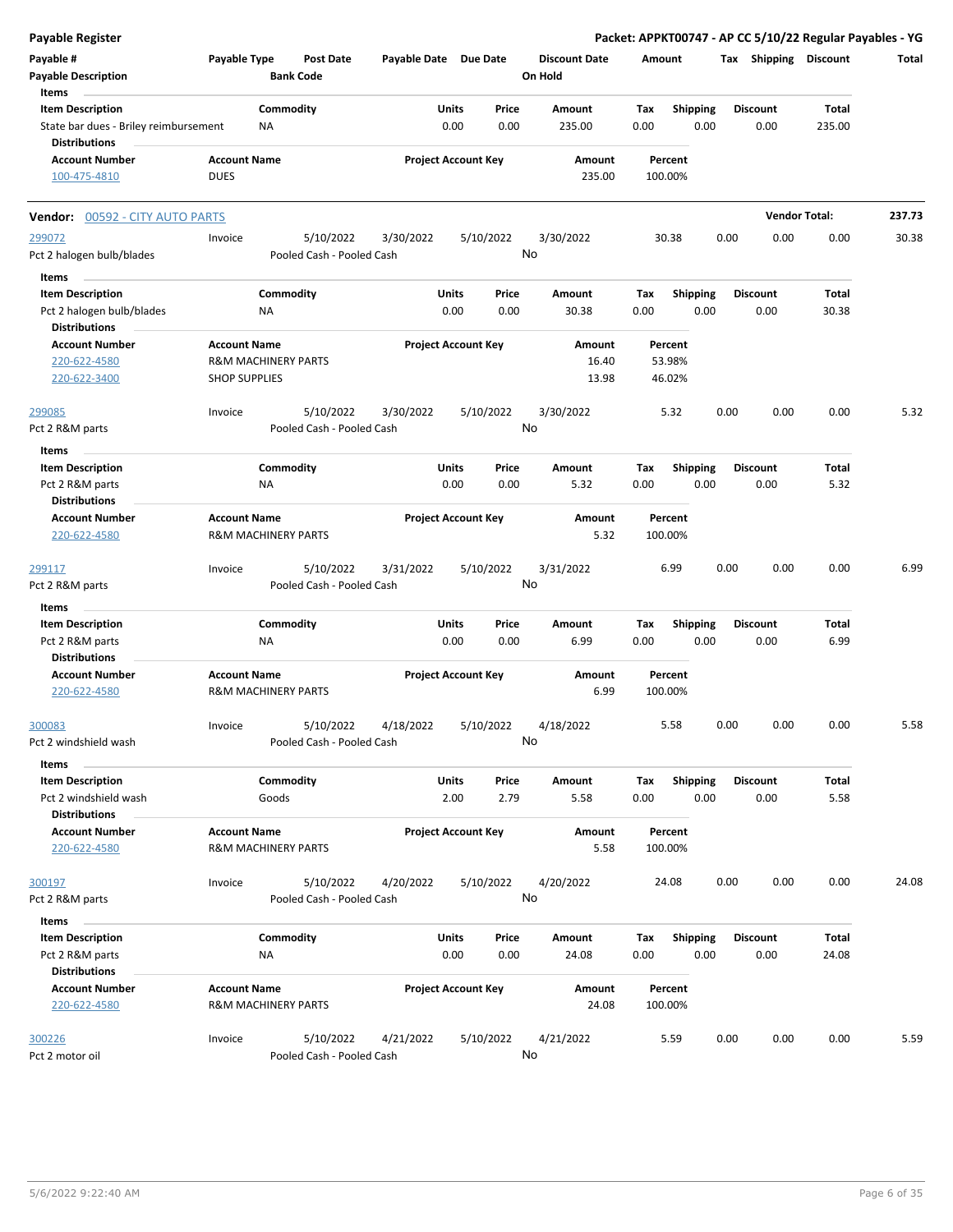| <b>Payable Register</b>                                        |                                                       |                           |                       |                            |               |                      |             |                    |      |                       | Packet: APPKT00747 - AP CC 5/10/22 Regular Payables - YG |        |
|----------------------------------------------------------------|-------------------------------------------------------|---------------------------|-----------------------|----------------------------|---------------|----------------------|-------------|--------------------|------|-----------------------|----------------------------------------------------------|--------|
| Payable #                                                      | Payable Type                                          | <b>Post Date</b>          | Payable Date Due Date |                            |               | <b>Discount Date</b> |             | Amount             |      | Tax Shipping Discount |                                                          | Total  |
| <b>Payable Description</b>                                     |                                                       | <b>Bank Code</b>          |                       |                            |               | On Hold              |             |                    |      |                       |                                                          |        |
| Items                                                          |                                                       |                           |                       |                            |               |                      |             |                    |      |                       |                                                          |        |
| <b>Item Description</b>                                        |                                                       | Commodity                 |                       | Units                      | Price         | Amount               | Tax         | Shipping           |      | <b>Discount</b>       | Total                                                    |        |
| Pct 2 motor oil                                                | NA                                                    |                           |                       | 0.00                       | 0.00          | 5.59                 | 0.00        | 0.00               |      | 0.00                  | 5.59                                                     |        |
| <b>Distributions</b>                                           |                                                       |                           |                       |                            |               |                      |             |                    |      |                       |                                                          |        |
| <b>Account Number</b><br>220-622-4570                          | <b>Account Name</b><br>R&M MACHINERY GAS & OIL        |                           |                       | <b>Project Account Key</b> |               | Amount<br>5.59       |             | Percent<br>100.00% |      |                       |                                                          |        |
| 300474                                                         | Invoice                                               | 5/10/2022                 | 4/25/2022             |                            | 5/10/2022     | 4/25/2022            |             | 151.37             | 0.00 | 0.00                  | 0.00                                                     | 151.37 |
| Pct 2 battery                                                  |                                                       | Pooled Cash - Pooled Cash |                       |                            |               | No                   |             |                    |      |                       |                                                          |        |
|                                                                |                                                       |                           |                       |                            |               |                      |             |                    |      |                       |                                                          |        |
| Items                                                          |                                                       |                           |                       |                            |               |                      |             |                    |      |                       |                                                          |        |
| <b>Item Description</b>                                        |                                                       | Commodity                 |                       | Units                      | Price         | Amount               | Tax         | <b>Shipping</b>    |      | <b>Discount</b>       | Total                                                    |        |
| Pct 2 battery                                                  | ΝA                                                    |                           |                       | 0.00                       | 0.00          | 151.37               | 0.00        | 0.00               |      | 0.00                  | 151.37                                                   |        |
| <b>Distributions</b>                                           |                                                       |                           |                       |                            |               |                      |             |                    |      |                       |                                                          |        |
| <b>Account Number</b><br>220-622-4580                          | <b>Account Name</b><br><b>R&amp;M MACHINERY PARTS</b> |                           |                       | <b>Project Account Key</b> |               | Amount<br>151.37     |             | Percent<br>100.00% |      |                       |                                                          |        |
| 300478                                                         | Invoice                                               | 5/10/2022                 | 4/25/2022             |                            | 5/10/2022     | 4/25/2022            |             | 8.42               | 0.00 | 0.00                  | 0.00                                                     | 8.42   |
| Pct 2 R&M parts                                                |                                                       | Pooled Cash - Pooled Cash |                       |                            |               | No                   |             |                    |      |                       |                                                          |        |
| Items                                                          |                                                       |                           |                       |                            |               |                      |             |                    |      |                       |                                                          |        |
| <b>Item Description</b>                                        |                                                       | Commodity                 |                       | Units                      | Price         | Amount               | Tax         | <b>Shipping</b>    |      | <b>Discount</b>       | Total                                                    |        |
| Pct 2 R&M parts                                                | ΝA                                                    |                           |                       | 0.00                       | 0.00          | 8.42                 | 0.00        | 0.00               |      | 0.00                  | 8.42                                                     |        |
| <b>Distributions</b>                                           |                                                       |                           |                       |                            |               |                      |             |                    |      |                       |                                                          |        |
| <b>Account Number</b>                                          | <b>Account Name</b>                                   |                           |                       | <b>Project Account Key</b> |               | Amount               |             | Percent            |      |                       |                                                          |        |
| 220-622-4580                                                   | <b>R&amp;M MACHINERY PARTS</b>                        |                           |                       |                            |               | 8.42                 |             | 100.00%            |      |                       |                                                          |        |
|                                                                |                                                       |                           |                       |                            |               |                      |             |                    |      |                       |                                                          |        |
| <b>Vendor:</b> VEN03359 - City Electric Motors, Pumps & Supply |                                                       |                           |                       |                            |               |                      |             |                    |      |                       | <b>Vendor Total:</b>                                     | 39.98  |
| 077293                                                         | Invoice                                               | 5/10/2022                 | 5/3/2022              |                            | 5/10/2022     | 5/3/2022             |             | 39.98              | 0.00 | 0.00                  | 0.00                                                     | 39.98  |
| Pct 4 R&M parts-contactor                                      |                                                       | Pooled Cash - Pooled Cash |                       |                            |               | No                   |             |                    |      |                       |                                                          |        |
| Items                                                          |                                                       |                           |                       |                            |               |                      |             |                    |      |                       |                                                          |        |
| <b>Item Description</b>                                        |                                                       | Commodity                 |                       | Units                      | Price         | Amount               | Tax         | <b>Shipping</b>    |      | <b>Discount</b>       | Total                                                    |        |
| Pct 4 R&M parts-contactor                                      | Goods                                                 |                           |                       | 1.00                       | 39.98         | 39.98                | 0.00        | 0.00               |      | 0.00                  | 39.98                                                    |        |
| <b>Distributions</b>                                           |                                                       |                           |                       |                            |               |                      |             |                    |      |                       |                                                          |        |
| <b>Account Number</b>                                          | <b>Account Name</b>                                   |                           |                       | <b>Project Account Key</b> |               | Amount               |             | Percent            |      |                       |                                                          |        |
| 240-624-4580                                                   | <b>R&amp;M MACHINERY PARTS</b>                        |                           |                       |                            |               | 39.98                |             | 100.00%            |      |                       |                                                          |        |
| Vendor: 00052 - CO-OPERATIVE GIN CO.                           |                                                       |                           |                       |                            |               |                      |             |                    |      |                       | <b>Vendor Total:</b>                                     | 747.37 |
| 151449                                                         | Invoice                                               | 5/10/2022                 | 4/6/2022              |                            | 5/10/2022     | 4/6/2022             |             | 165.50             | 0.00 | 0.00                  | 0.00                                                     | 165.50 |
| Pct 3 misc hardware/Blue Def                                   |                                                       | Pooled Cash - Pooled Cash |                       |                            |               | No                   |             |                    |      |                       |                                                          |        |
| Items                                                          |                                                       |                           |                       |                            |               |                      |             |                    |      |                       |                                                          |        |
| <b>Item Description</b>                                        |                                                       | Commodity                 |                       | Units                      | Price         | Amount               |             | <b>Shipping</b>    |      | <b>Discount</b>       | Total                                                    |        |
| Pct 3 misc hardware/Blue Def<br><b>Distributions</b>           | ΝA                                                    |                           |                       | 0.00                       | 0.00          | 165.50               | Tax<br>0.00 | 0.00               |      | 0.00                  | 165.50                                                   |        |
| <b>Account Number</b>                                          | <b>Account Name</b>                                   |                           |                       | <b>Project Account Key</b> |               | Amount               |             | Percent            |      |                       |                                                          |        |
| 230-623-4580                                                   | <b>R&amp;M MACHINERY PARTS</b>                        |                           |                       |                            |               | 165.50               |             | 100.00%            |      |                       |                                                          |        |
| 151464                                                         | Invoice                                               | 5/10/2022                 | 4/6/2022              |                            | 5/10/2022     | 4/6/2022             |             | 12.20              | 0.00 | 0.00                  | 0.00                                                     | 12.20  |
| Pct 3 misc hardware                                            |                                                       | Pooled Cash - Pooled Cash |                       |                            |               | No                   |             |                    |      |                       |                                                          |        |
|                                                                |                                                       |                           |                       |                            |               |                      |             |                    |      |                       |                                                          |        |
| Items                                                          |                                                       | Commodity                 |                       | Units                      |               |                      |             | Shipping           |      | <b>Discount</b>       | Total                                                    |        |
| <b>Item Description</b><br>Pct 3 misc hardware                 | NA                                                    |                           |                       | 0.00                       | Price<br>0.00 | Amount<br>12.20      | Tax<br>0.00 | 0.00               |      | 0.00                  | 12.20                                                    |        |
| <b>Distributions</b>                                           |                                                       |                           |                       |                            |               |                      |             |                    |      |                       |                                                          |        |
| <b>Account Number</b><br>230-623-4580                          | <b>Account Name</b><br>R&M MACHINERY PARTS            |                           |                       | <b>Project Account Key</b> |               | Amount<br>12.20      |             | Percent<br>100.00% |      |                       |                                                          |        |
| 151544                                                         | Invoice                                               | 5/10/2022                 | 4/7/2022              |                            | 5/10/2022     | 4/7/2022             |             | 221.65             | 0.00 | 0.00                  | 0.00                                                     | 221.65 |
| Pct 3 misc hardware/pliers                                     |                                                       | Pooled Cash - Pooled Cash |                       |                            |               | No                   |             |                    |      |                       |                                                          |        |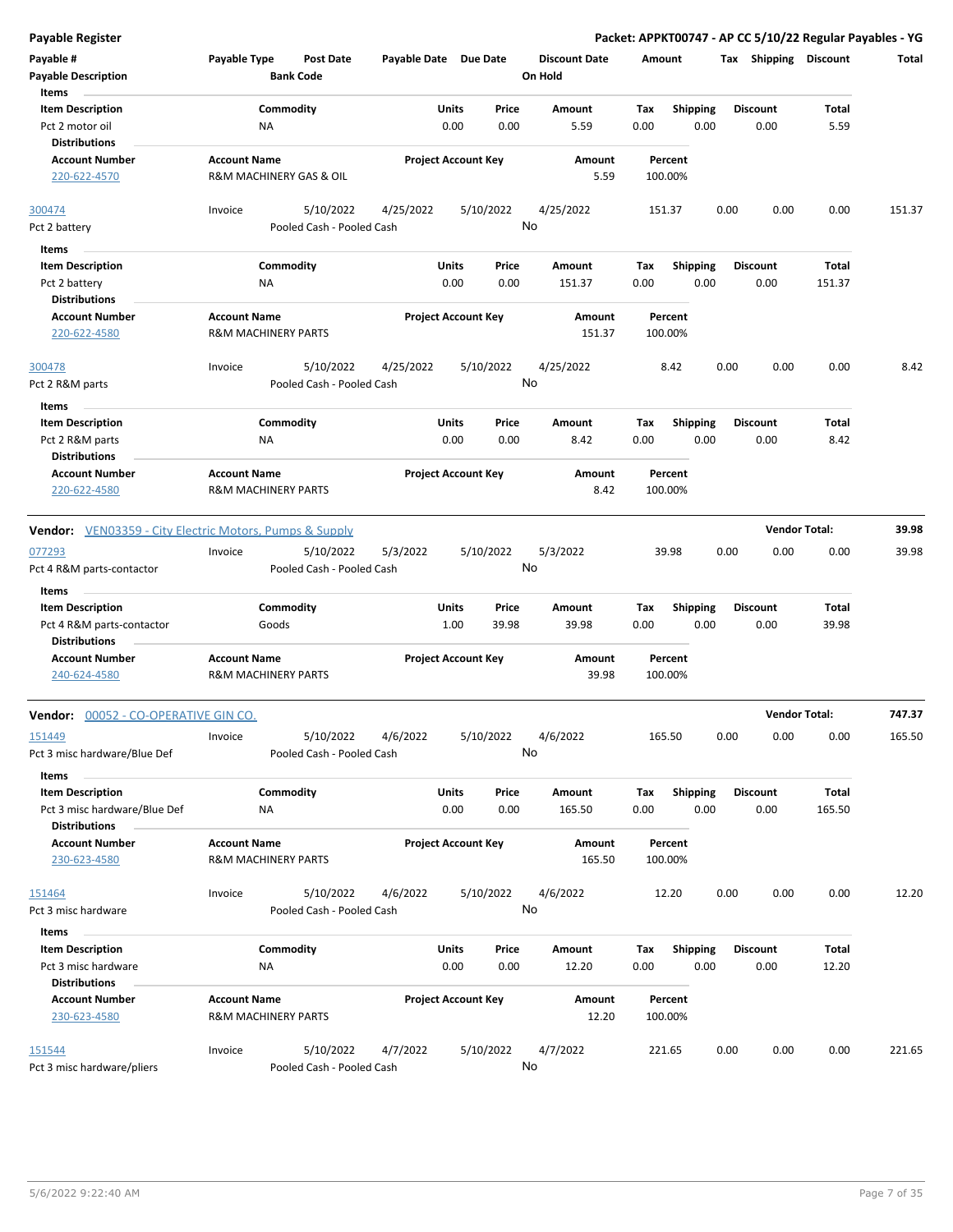| Payable #<br><b>Payable Description</b><br>Items          | Payable Type                                          | <b>Post Date</b><br><b>Bank Code</b>   | Payable Date Due Date      |               |               | <b>Discount Date</b><br>On Hold | Amount             |                         | Tax  | <b>Shipping</b>         | <b>Discount</b>      | Total  |
|-----------------------------------------------------------|-------------------------------------------------------|----------------------------------------|----------------------------|---------------|---------------|---------------------------------|--------------------|-------------------------|------|-------------------------|----------------------|--------|
| <b>Item Description</b>                                   |                                                       | Commodity                              |                            | <b>Units</b>  | Price         | Amount                          | Tax                | <b>Shipping</b>         |      | <b>Discount</b>         | <b>Total</b>         |        |
| Pct 3 misc hardware/pliers                                | ΝA                                                    |                                        |                            | 0.00          | 0.00          | 221.65                          | 0.00               | 0.00                    |      | 0.00                    | 221.65               |        |
| <b>Distributions</b>                                      |                                                       |                                        |                            |               |               |                                 |                    |                         |      |                         |                      |        |
| <b>Account Number</b><br>230-623-3400                     | <b>Account Name</b><br><b>SHOP SUPPLIES</b>           |                                        | <b>Project Account Key</b> |               |               | Amount<br>37.00                 | Percent<br>16.69%  |                         |      |                         |                      |        |
| 230-623-4580                                              | <b>R&amp;M MACHINERY PARTS</b>                        |                                        |                            |               |               | 184.65                          | 83.31%             |                         |      |                         |                      |        |
|                                                           |                                                       |                                        |                            |               |               |                                 |                    |                         |      |                         |                      |        |
| 152027                                                    | Invoice                                               | 5/10/2022                              | 4/14/2022                  |               | 5/10/2022     | 4/14/2022                       | 45.50              |                         | 0.00 | 0.00                    | 0.00                 | 45.50  |
| Pct 3 O rings                                             |                                                       | Pooled Cash - Pooled Cash              |                            |               |               | No                              |                    |                         |      |                         |                      |        |
| Items                                                     |                                                       |                                        |                            |               |               |                                 |                    |                         |      |                         |                      |        |
| <b>Item Description</b><br>Pct 3 O rings                  | NA                                                    | Commodity                              |                            | Units<br>0.00 | Price<br>0.00 | Amount<br>45.50                 | Tax<br>0.00        | <b>Shipping</b><br>0.00 |      | <b>Discount</b><br>0.00 | Total<br>45.50       |        |
| <b>Distributions</b><br><b>Account Number</b>             | <b>Account Name</b>                                   |                                        | <b>Project Account Key</b> |               |               | Amount                          | Percent            |                         |      |                         |                      |        |
| 230-623-4580                                              | <b>R&amp;M MACHINERY PARTS</b>                        |                                        |                            |               |               | 45.50                           | 100.00%            |                         |      |                         |                      |        |
| 152353                                                    | Invoice                                               | 5/10/2022                              | 4/19/2022                  |               | 5/10/2022     | 4/19/2022                       | 16.00              |                         | 0.00 | 0.00                    | 0.00                 | 16.00  |
| Pct 3 misc hardware                                       |                                                       | Pooled Cash - Pooled Cash              |                            |               |               | No                              |                    |                         |      |                         |                      |        |
| Items                                                     |                                                       |                                        |                            |               |               |                                 |                    |                         |      |                         |                      |        |
| <b>Item Description</b>                                   |                                                       | Commodity                              |                            | Units         | Price         | Amount                          | Tax                | <b>Shipping</b>         |      | <b>Discount</b>         | Total                |        |
| Pct 3 misc hardware                                       | ΝA                                                    |                                        |                            | 0.00          | 0.00          | 16.00                           | 0.00               | 0.00                    |      | 0.00                    | 16.00                |        |
| <b>Distributions</b>                                      |                                                       |                                        |                            |               |               |                                 |                    |                         |      |                         |                      |        |
| <b>Account Number</b><br>230-623-4580                     | <b>Account Name</b><br><b>R&amp;M MACHINERY PARTS</b> |                                        | <b>Project Account Key</b> |               |               | Amount<br>16.00                 | Percent<br>100.00% |                         |      |                         |                      |        |
| 152436<br>Pct 3 gorilla glue/trash bags                   | Invoice                                               | 5/10/2022<br>Pooled Cash - Pooled Cash | 4/20/2022                  |               | 5/10/2022     | 4/20/2022<br>No                 | 19.52              |                         | 0.00 | 0.00                    | 0.00                 | 19.52  |
| Items                                                     |                                                       |                                        |                            |               |               |                                 |                    |                         |      |                         |                      |        |
| <b>Item Description</b>                                   |                                                       | Commodity                              |                            | Units         | Price         | Amount                          | Tax                | Shipping                |      | <b>Discount</b>         | Total                |        |
| Pct 3 gorilla glue/trash bags<br><b>Distributions</b>     | ΝA                                                    |                                        |                            | 0.00          | 0.00          | 19.52                           | 0.00               | 0.00                    |      | 0.00                    | 19.52                |        |
| <b>Account Number</b><br>230-623-3400                     | <b>Account Name</b><br><b>SHOP SUPPLIES</b>           |                                        | <b>Project Account Key</b> |               |               | Amount<br>19.52                 | Percent<br>100.00% |                         |      |                         |                      |        |
| 152957                                                    | Invoice                                               | 5/10/2022                              | 4/28/2022                  |               | 5/10/2022     | 4/28/2022                       | 64.50              |                         | 0.00 | 0.00                    | 0.00                 | 64.50  |
| Pct 3 Blo-gun                                             |                                                       | Pooled Cash - Pooled Cash              |                            |               |               | No                              |                    |                         |      |                         |                      |        |
| Items<br><b>Item Description</b><br>Pct 3 Blo-gun         | NA                                                    | Commodity                              |                            | Units<br>0.00 | Price<br>0.00 | Amount<br>64.50                 | Tax<br>0.00        | Shipping<br>0.00        |      | <b>Discount</b><br>0.00 | Total<br>64.50       |        |
| <b>Distributions</b>                                      |                                                       |                                        |                            |               |               |                                 |                    |                         |      |                         |                      |        |
| <b>Account Number</b><br>230-623-3400                     | <b>Account Name</b><br><b>SHOP SUPPLIES</b>           |                                        | <b>Project Account Key</b> |               |               | Amount<br>64.50                 | Percent<br>100.00% |                         |      |                         |                      |        |
| 153129                                                    | Invoice                                               | 5/10/2022                              | 4/29/2022                  |               | 5/10/2022     | 4/29/2022                       | 202.50             |                         | 0.00 | 0.00                    | 0.00                 | 202.50 |
| Pct 3 Blue Def                                            |                                                       | Pooled Cash - Pooled Cash              |                            |               |               | No                              |                    |                         |      |                         |                      |        |
| Items                                                     |                                                       |                                        |                            |               |               |                                 |                    |                         |      |                         |                      |        |
| <b>Item Description</b>                                   |                                                       | Commodity                              |                            | Units         | Price         | Amount                          | Tax                | <b>Shipping</b>         |      | <b>Discount</b>         | Total                |        |
| Pct 3 Blue Def<br><b>Distributions</b>                    | Goods                                                 |                                        |                            | 15.00         | 13.50         | 202.50                          | 0.00               | 0.00                    |      | 0.00                    | 202.50               |        |
| <b>Account Number</b><br>230-623-4580                     | <b>Account Name</b><br><b>R&amp;M MACHINERY PARTS</b> |                                        | <b>Project Account Key</b> |               |               | Amount<br>202.50                | Percent<br>100.00% |                         |      |                         |                      |        |
| <b>Vendor:</b> 00727 - CORRECTIONS SOFTWARE SOLUTIONS, LP |                                                       |                                        |                            |               |               |                                 |                    |                         |      |                         | <b>Vendor Total:</b> | 107.00 |
| 51781<br>Computer software support June 2022              | Invoice                                               | 5/10/2022<br>Pooled Cash - Pooled Cash | 5/1/2022                   |               | 5/10/2022     | 5/1/2022<br>No                  | 107.00             |                         | 0.00 | 0.00                    | 0.00                 | 107.00 |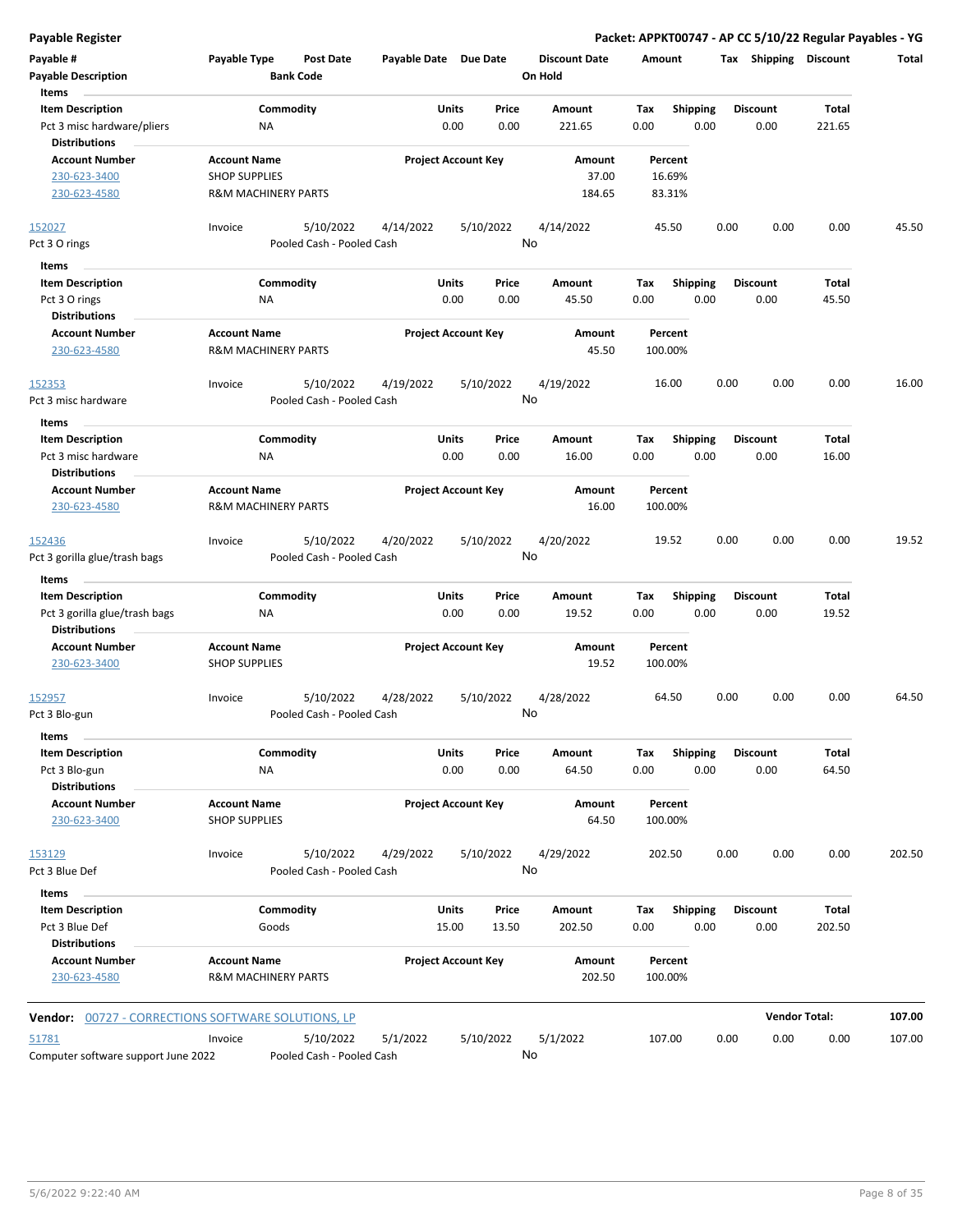| <b>Payable Register</b>                    |                          |                                      |                       |                            |                                 | Packet: APPKT00747 - AP CC 5/10/22 Regular Payables - YG |      |                       |                      |        |
|--------------------------------------------|--------------------------|--------------------------------------|-----------------------|----------------------------|---------------------------------|----------------------------------------------------------|------|-----------------------|----------------------|--------|
| Payable #<br><b>Payable Description</b>    | Payable Type             | <b>Post Date</b><br><b>Bank Code</b> | Payable Date Due Date |                            | <b>Discount Date</b><br>On Hold | Amount                                                   |      | Tax Shipping Discount |                      | Total  |
| Items<br><b>Item Description</b>           |                          | Commodity                            | Units                 | Price                      | Amount                          | <b>Shipping</b><br>Tax                                   |      | <b>Discount</b>       | Total                |        |
| Computer software support June 2022        | ΝA                       |                                      |                       | 0.00<br>0.00               | 107.00                          | 0.00<br>0.00                                             |      | 0.00                  | 107.00               |        |
| <b>Distributions</b>                       |                          |                                      |                       |                            |                                 |                                                          |      |                       |                      |        |
| <b>Account Number</b>                      | <b>Account Name</b>      |                                      |                       | <b>Project Account Key</b> | Amount                          | Percent                                                  |      |                       |                      |        |
| 100-573-4530                               | <b>COMPUTER SOFTWARE</b> |                                      |                       |                            | 107.00                          | 100.00%                                                  |      |                       |                      |        |
| Vendor: 00055 - CROSSROADS HARDWARE        |                          |                                      |                       |                            |                                 |                                                          |      |                       | <b>Vendor Total:</b> | 140.01 |
| W66647                                     | Invoice                  | 5/10/2022                            | 3/28/2022             | 5/10/2022                  | 3/28/2022                       | 37.99                                                    | 0.00 | 0.00                  | 0.00                 | 37.99  |
| Pct 2 garbage bags                         |                          | Pooled Cash - Pooled Cash            |                       |                            | No                              |                                                          |      |                       |                      |        |
| Items                                      |                          |                                      |                       |                            |                                 |                                                          |      |                       |                      |        |
| <b>Item Description</b>                    |                          | Commodity                            | Units                 | Price                      | Amount                          | Shipping<br>Tax                                          |      | Discount              | Total                |        |
| Pct 2 garbage bags<br><b>Distributions</b> | ΝA                       |                                      |                       | 0.00<br>0.00               | 37.99                           | 0.00<br>0.00                                             |      | 0.00                  | 37.99                |        |
| <b>Account Number</b>                      | <b>Account Name</b>      |                                      |                       | <b>Project Account Key</b> | Amount                          | Percent                                                  |      |                       |                      |        |
| 220-622-3400                               | <b>SHOP SUPPLIES</b>     |                                      |                       |                            | 37.99                           | 100.00%                                                  |      |                       |                      |        |
| W66831                                     | Invoice                  | 5/10/2022                            | 3/29/2022             | 5/10/2022                  | 3/29/2022                       | 5.39                                                     | 0.00 | 0.00                  | 0.00                 | 5.39   |
| Pct 2 tape                                 |                          | Pooled Cash - Pooled Cash            |                       |                            | No                              |                                                          |      |                       |                      |        |
| Items                                      |                          |                                      |                       |                            |                                 |                                                          |      |                       |                      |        |
| <b>Item Description</b>                    |                          | Commodity                            | Units                 | Price                      | Amount                          | Tax<br><b>Shipping</b>                                   |      | <b>Discount</b>       | Total                |        |
| Pct 2 tape                                 | ΝA                       |                                      |                       | 0.00<br>0.00               | 5.39                            | 0.00<br>0.00                                             |      | 0.00                  | 5.39                 |        |
| <b>Distributions</b>                       |                          |                                      |                       |                            |                                 |                                                          |      |                       |                      |        |
| <b>Account Number</b>                      | <b>Account Name</b>      |                                      |                       | <b>Project Account Key</b> | Amount                          | Percent                                                  |      |                       |                      |        |
| 220-622-3400                               | <b>SHOP SUPPLIES</b>     |                                      |                       |                            | 5.39                            | 100.00%                                                  |      |                       |                      |        |
| W67051                                     | Invoice                  | 5/10/2022                            | 3/30/2022             | 5/10/2022                  | 3/30/2022                       | 4.99                                                     | 0.00 | 0.00                  | 0.00                 | 4.99   |
| Pct 2 batteries                            |                          | Pooled Cash - Pooled Cash            |                       |                            | No                              |                                                          |      |                       |                      |        |
| Items                                      |                          |                                      |                       |                            |                                 |                                                          |      |                       |                      |        |
| <b>Item Description</b>                    |                          | Commodity                            | Units                 | Price                      | Amount                          | Tax<br><b>Shipping</b>                                   |      | Discount              | Total                |        |
| Pct 2 batteries                            | <b>NA</b>                |                                      |                       | 0.00<br>0.00               | 4.99                            | 0.00<br>0.00                                             |      | 0.00                  | 4.99                 |        |
| <b>Distributions</b>                       |                          |                                      |                       |                            |                                 |                                                          |      |                       |                      |        |
| <b>Account Number</b>                      | <b>Account Name</b>      |                                      |                       | <b>Project Account Key</b> | Amount                          | Percent                                                  |      |                       |                      |        |
| 220-622-3400                               | <b>SHOP SUPPLIES</b>     |                                      |                       |                            | 4.99                            | 100.00%                                                  |      |                       |                      |        |
| W68161                                     | Invoice                  | 5/10/2022                            | 4/6/2022              | 5/10/2022                  | 4/6/2022                        | 11.13                                                    | 0.00 | 0.00                  | 0.00                 | 11.13  |
| Pct 2 washer/nuts                          |                          | Pooled Cash - Pooled Cash            |                       |                            | No                              |                                                          |      |                       |                      |        |
| Items                                      |                          |                                      |                       |                            |                                 |                                                          |      |                       |                      |        |
| <b>Item Description</b>                    |                          | Commodity                            | Units                 | Price                      | Amount                          | <b>Shipping</b><br>Tax                                   |      | <b>Discount</b>       | Total                |        |
| Pct 2 washer/nuts                          | NA                       |                                      |                       | 0.00<br>0.00               | 11.13                           | 0.00<br>0.00                                             |      | 0.00                  | 11.13                |        |
| <b>Distributions</b>                       |                          |                                      |                       |                            |                                 |                                                          |      |                       |                      |        |
| <b>Account Number</b>                      | <b>Account Name</b>      |                                      |                       | <b>Project Account Key</b> | Amount                          | Percent                                                  |      |                       |                      |        |
| 220-622-3400                               | <b>SHOP SUPPLIES</b>     |                                      |                       |                            | 11.13                           | 100.00%                                                  |      |                       |                      |        |
| W68970                                     | Invoice                  | 5/10/2022                            | 4/11/2022             | 5/11/2022                  | 4/11/2022                       | 29.99                                                    | 0.00 | 0.00                  | 0.00                 | 29.99  |
| Pct 2 tie downs                            |                          | Pooled Cash - Pooled Cash            |                       |                            | No                              |                                                          |      |                       |                      |        |
| Items                                      |                          |                                      |                       |                            |                                 |                                                          |      |                       |                      |        |
| <b>Item Description</b>                    |                          | Commodity                            | Units                 | Price                      | Amount                          | <b>Shipping</b><br>Tax                                   |      | <b>Discount</b>       | Total                |        |
| Pct 2 tie downs                            | NA                       |                                      |                       | 0.00<br>0.00               | 29.99                           | 0.00<br>0.00                                             |      | 0.00                  | 29.99                |        |
| <b>Distributions</b>                       |                          |                                      |                       |                            |                                 |                                                          |      |                       |                      |        |
| <b>Account Number</b>                      | <b>Account Name</b>      |                                      |                       | <b>Project Account Key</b> | Amount                          | Percent                                                  |      |                       |                      |        |
| 220-622-3400                               | <b>SHOP SUPPLIES</b>     |                                      |                       |                            | 29.99                           | 100.00%                                                  |      |                       |                      |        |
| W69304                                     | Invoice                  | 5/10/2022                            | 4/13/2022             | 5/10/2022                  | 4/13/2022                       | 1.99                                                     | 0.00 | 0.00                  | 0.00                 | 1.99   |
| Pct 2 eye bolts                            |                          | Pooled Cash - Pooled Cash            |                       |                            | No                              |                                                          |      |                       |                      |        |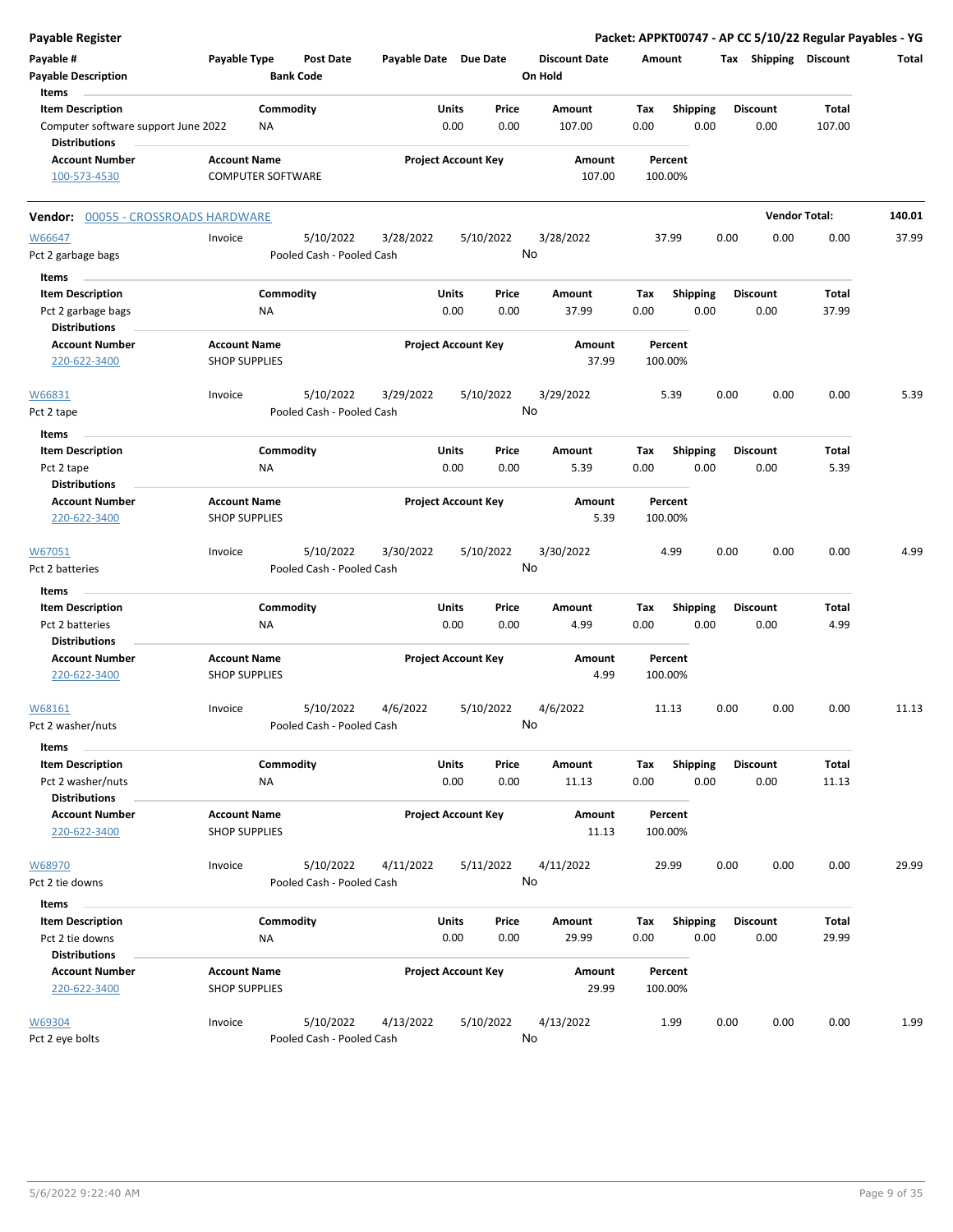**Payable # Payable Type Post Date Payable Date Due Date Payable Description Bank Code Discount Date Amount Tax Shipping Discount Total On Hold** 0.00 0.00 **Units** Pct 2 eye bolts 0.00 **Item Description** 1.99 **Price Amount Tax** 0.00 1.99 Commodity **Shipping Shipping Commodity Shipping Discount** Total NA **Items** 0.00 **Discount Account Number Account Name Project Account Key Amount Distributions Percent** 220-622-3400 SHOP SUPPLIES 1.99 100.00% 5/10/2022 4/13/2022 5/10/2022 Pct 2 qwik crete **Pooled Cash - Pooled Cash** W69340 Invoice 4/13/2022 19.56 0.00 0.00 0.00 19.56 No 0.00 0.00 **Units** Pct 2 qwik crete 0.00 **Item Description** 19.56 **Price Amount Tax** 0.00 19.56 Commodity **Shipping Shipping Commodity Shipping Discount** Total NA **Items** 0.00 **Discount Account Number Account Name Project Account Key Amount Distributions Percent** 220-622-3430 R&B MAT. HARDWARE & LUMBER 19.56 100.00% 5/10/2022 4/21/2022 5/10/2022 Pct 2 trimmer line **Pooled Cash - Pooled Cash** W70491 Invoice 4/21/2022 15.99 0.00 0.00 0.00 15.99 No 0.00 0.00 **Units** Pct 2 trimmer line 0.00 CDC 3 = 0.00 CDC 3 = 0.00 ODC 3 = 0.00 ODC 3 = 0.00 ODC 3 = 0.00 ODC 3 = 0.00 ODC 3 = 0.00 ODC 3 = 0.00 ODC 3 = 0.00 ODC 3 = 0.00 ODC 3 = 0.00 ODC 3 = 0.00 ODC 3 = 0.00 ODC 3 = 0.00 ODC 3 = 0.00 ODC **Item Description** 15.99 **Price Amount Tax** 0.00 15.99 Commodity **Shipping Example 1 Commodity Shipping Discount** Total NA **Items** 0.00 **Discount Account Number Account Name Project Account Key Amount Distributions Percent** 220-622-4580 R&M MACHINERY PARTS 15.99 100.00% 5/10/2022 4/25/2022 5/10/2022 Pct 2 brass valve ball/nipple Pooled Cash - Pooled Cash W71170 Invoice 4/25/2022 12.98 0.00 0.00 0.00 12.98 No 0.00 0.00 **Units** Pct 2 brass valve ball/nipple  $PA$   $NA$  0.00 0.00  $12.98$  0.00 **Item Description** 12.98 **Price Amount Tax** 0.00 12.98 Commodity **Shipping Example 1 Commodity Shipping Discount** Total NA **Items** 0.00 **Discount Account Number Account Name Project Account Key Amount Distributions Percent** 220-622-3400 SHOP SUPPLIES 12.98 100.00% **Vendor:** VEN02278 - Deater, Frank **Vendor Total: 40.00** 5/10/2022 5/4/2022 5/10/2022 5/3/22 transport meals Pooled Cash - Pooled Cash INV0005181 Invoice 5/4/2022 40.00 0.00 0.00 0.00 40.00 No 0.00 0.00 **Units** 5/3/22 transport meals **120 and 120 and 130 and 140 and 15/3/22** transport meals **13/3/22** transport meals **13/3/22** transport meals **Item Description** 40.00 **Price Amount Tax** 0.00 40.00 Commodity **Shipping Example 1 Commodity Shipping Discount** Total NA **Items** 0.00 **Discount Account Number Account Name Project Account Key Amount Distributions Percent** 100-560-4280 PRISONER TRANSPORT 40.00 100.00% **Vendor:** 00096 - DM TRUCKING, LLC **Vendor Total: 1,606.50** 5/10/2022 4/19/2022 5/10/2022 Pct 4 Rock & Gravel- hauling 4/14/22 Pooled Cash - Pooled Cash 3827 Invoice 4/19/2022 1,606.50 0.00 0.00 0.00 1,606.50 No 106.25 15.12 **Units** Pct 4 Rock & Gravel- hauling 4/14/22 Rock-H 106.25 15.12 1,606.50 0.00 **Item Description** 1,606.50 **Price Amount Tax** 0.00 1,606.50 Commodity **Shipping Shipping Commodity Shipping Discount** Total Rock-H **Items** 0.00 **Discount Account Number Account Name Project Account Key Amount Distributions Percent** 240-624-3410 R&B MAT. ROCK & GRAVEL 1,606.50 100.00% **Vendor:** 00200 - DOLESE BROS. CO. **Vendor Total: 19,376.67** 5/10/2022 4/1/2022 5/10/2022 #FAN581 Pct 1 Rock & Gravel Pooled Cash - Pooled Cash AG22033602 Invoice 4/1/2022 1,030.00 0.00 0.00 0.00 1,030.00 No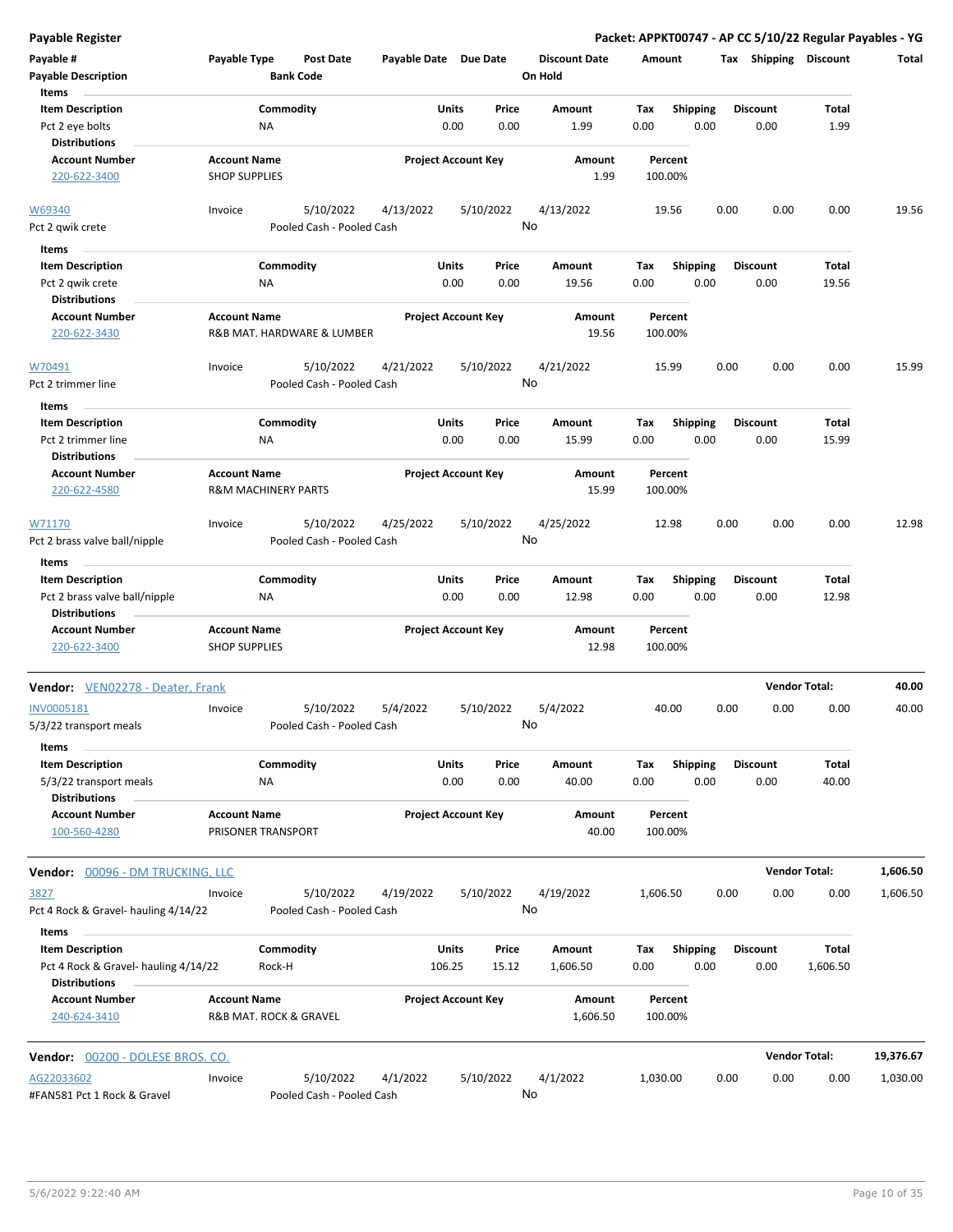**Payable Description Bank Code On Hold** 128.75 8.00 **Units** #FAN581 Pct 1 Rock & Gravel 0.00 **Item Description** 1,030.00 **Price Amount Tax** 0.00 1,030.00 Commodity **Shipping Shipping Commodity Shipping Discount** Total Rock **Items** 0.00 **Discount Account Number Account Name Project Account Key Amount Distributions Percent** 210-621-3410 **R&B MAT. ROCK & GRAVEL 1,030.00** 100.00% 5/10/2022 4/1/2022 5/10/2022 #FAN584 Pct 4 Rock & Gravel Pooled Cash - Pooled Cash AG22033603 Invoice 4/1/2022 381.12 0.00 0.00 0.00 381.12 No 47.64 8.00 **Units** #FAN584 Pct 4 Rock & Gravel 0.00 **Item Description** 381.12 **Price Amount Tax** 0.00 381.12 Commodity **Shipping Shipping Commodity Shipping Discount** Total Rock **Items** 0.00 **Discount Account Number Account Name Project Account Key Amount Distributions Percent** 240-624-3410 R&B MAT. ROCK & GRAVEL 381.12 100.00% 5/10/2022 4/4/2022 5/10/2022 #FAN582 Pct 2 Rock & Gravel Pooled Cash - Pooled Cash AG22034221 Invoice 4/4/2022 601.12 0.00 0.00 0.00 601.12 No 75.14 8.00 **Units** #FAN582 Pct 2 Rock & Gravel 0.00 **Item Description** 601.12 **Price Amount Tax** 0.00 601.12 Commodity **Shipping Example 1 Commodity Shipping Discount** Total Rock **Items** 0.00 **Discount Account Number Account Name Project Account Key Amount Distributions Percent** 220-622-3410 R&B MAT. ROCK & GRAVEL 601.12 100.00% 5/10/2022 4/5/2022 5/10/2022 #FAN583 Pct 3 Rock & Gravel Pooled Cash - Pooled Cash AG22034530 Invoice 4/5/2022 262.34 0.00 0.00 0.00 262.34 No 27.47 9.55 **Units** #FAN583 Pct 3 Rock & Gravel 0.00 **Item Description** 262.34 **Price Amount Tax** 0.00 262.34 Commodity **Shipping Example 1 Commodity Shipping Discount** Total Rock **Items** 0.00 **Discount Account Number Account Name Project Account Key Amount Distributions Percent** 230-623-3410 **R&B MAT. ROCK & GRAVEL 262.34** 100.00% 5/10/2022 4/5/2022 5/10/2022 #FAN581 Pct 1 Rock & Gravel Pooled Cash - Pooled Cash AG22034784 Invoice 4/5/2022 420.96 0.00 0.00 0.00 420.96 No 52.62 8.00 **Units** #FAN581 Pct 1 Rock & Gravel 0.00 **Item Description** 420.96 **Price Amount Tax** 0.00 420.96 Commodity **Shipping Example 1 Commodity Shipping Discount** Total Rock **Items** 0.00 **Discount Account Number Account Name Project Account Key Amount Distributions Percent** 210-621-3410 **R&B MAT. ROCK & GRAVEL 420.96** 100.00% **420.96** 100.00% 5/10/2022 4/5/2022 5/10/2022 #FAN582 Pct 2 Rock & Gravel Pooled Cash - Pooled Cash AG22034785 Invoice 4/5/2022 609.28 0.00 0.00 0.00 609.28 No 76.16 8.00 **Units** #FAN582 Pct 2 Rock & Gravel 0.00 **Item Description** 609.28 **Price Amount Tax** 0.00 609.28 Commodity **Shipping Shipping Commodity Shipping Discount** Total Rock **Items** 0.00 **Discount Account Number Account Name Project Account Key Amount Distributions Percent** 220-622-3410 R&B MAT. ROCK & GRAVEL 609.28 100.00% 5/10/2022 4/6/2022 5/10/2022 #FAN581 Pct 1 Rock & Gravel Pooled Cash - Pooled Cash AG22035421 Invoice 4/6/2022 430.56 0.00 0.00 0.00 430.56 No **Units Item Description Price Amount Tax** 430.56 Commodity **Shipping Shipping Commodity Shipping Discount** Total **Items Discount**

**Payable Register Packet: APPKT00747 - AP CC 5/10/22 Regular Payables - YG**

**Discount Date Amount Tax Shipping Discount Total**

**Payable # Payable Type Post Date Payable Date Due Date**

| #FAN581 Pct 1 Rock & Gravel | Rock                   | 53.82                      | 8.00 | 430.56 | 0.00    | 0.00 | 0.00 |
|-----------------------------|------------------------|----------------------------|------|--------|---------|------|------|
| <b>Distributions</b>        |                        |                            |      |        |         |      |      |
| <b>Account Number</b>       | <b>Account Name</b>    | <b>Project Account Kev</b> |      | Amount | Percent |      |      |
| 210-621-3410                | R&B MAT, ROCK & GRAVEL |                            |      | 430.56 | 100.00% |      |      |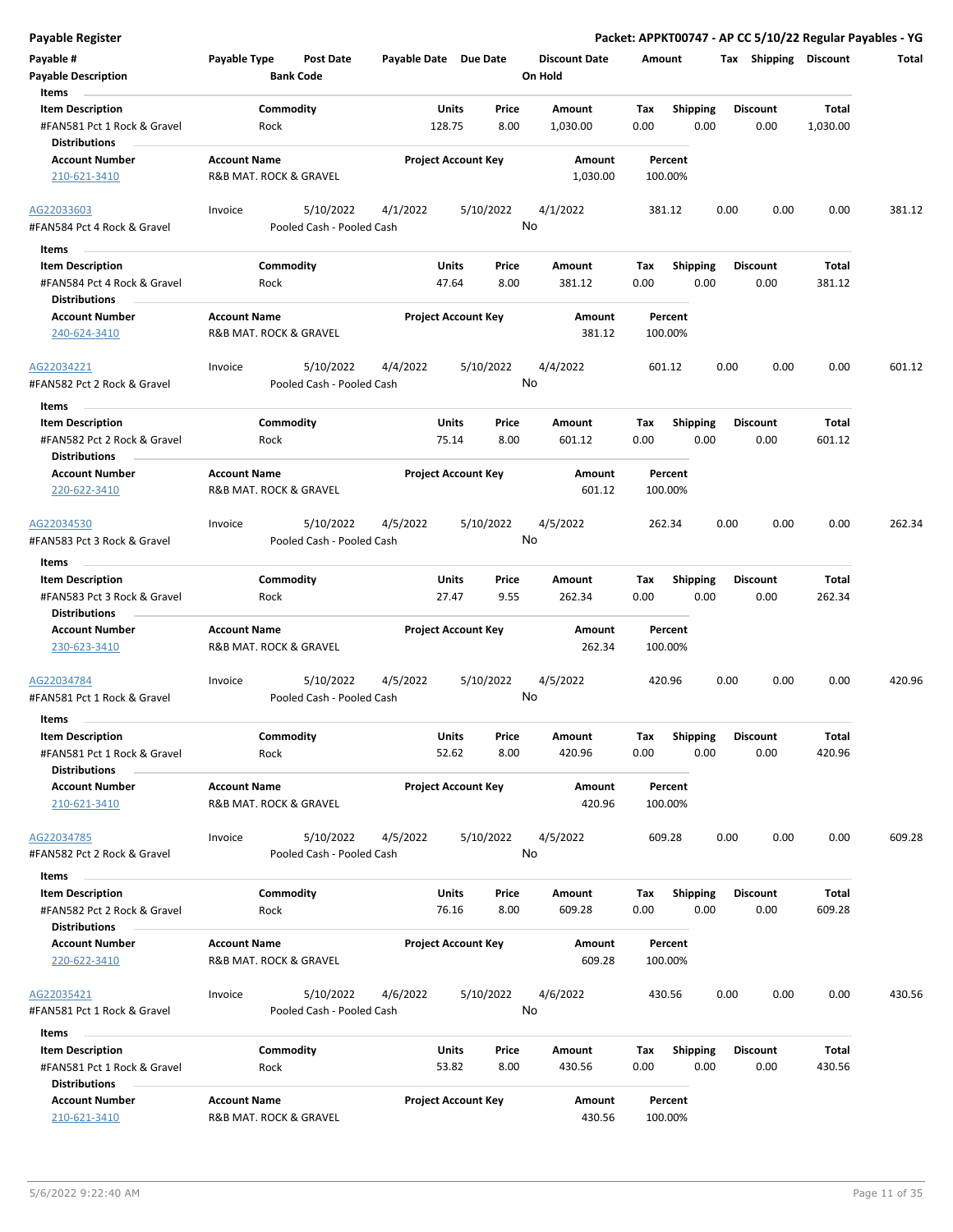| Payable Register                                    |                     |                                        |                       |                            |                      |          |                 |      |                       |          | Packet: APPKT00747 - AP CC 5/10/22 Regular Payables - YG |
|-----------------------------------------------------|---------------------|----------------------------------------|-----------------------|----------------------------|----------------------|----------|-----------------|------|-----------------------|----------|----------------------------------------------------------|
| Payable #                                           | Payable Type        | Post Date                              | Payable Date Due Date |                            | <b>Discount Date</b> | Amount   |                 |      | Tax Shipping Discount |          | Total                                                    |
| <b>Payable Description</b>                          |                     | <b>Bank Code</b>                       |                       |                            | On Hold              |          |                 |      |                       |          |                                                          |
| AG22035422<br>#FAN582 Pct 2 Rock & Gravel           | Invoice             | 5/10/2022<br>Pooled Cash - Pooled Cash | 4/6/2022              | 5/10/2022                  | 4/6/2022<br>No       | 616.32   |                 | 0.00 | 0.00                  | 0.00     | 616.32                                                   |
| Items                                               |                     |                                        |                       |                            |                      |          |                 |      |                       |          |                                                          |
| <b>Item Description</b>                             |                     | Commodity                              |                       | Units<br>Price             | Amount               | Tax      | <b>Shipping</b> |      | <b>Discount</b>       | Total    |                                                          |
| #FAN582 Pct 2 Rock & Gravel                         |                     | Rock                                   | 77.04                 | 8.00                       | 616.32               | 0.00     | 0.00            |      | 0.00                  | 616.32   |                                                          |
| <b>Distributions</b>                                |                     |                                        |                       |                            |                      |          |                 |      |                       |          |                                                          |
| <b>Account Number</b>                               | <b>Account Name</b> |                                        |                       | <b>Project Account Key</b> | Amount               |          | Percent         |      |                       |          |                                                          |
| 220-622-3410                                        |                     | R&B MAT. ROCK & GRAVEL                 |                       |                            | 616.32               | 100.00%  |                 |      |                       |          |                                                          |
| AG22036049                                          | Invoice             | 5/10/2022                              | 4/7/2022              | 5/10/2022                  | 4/7/2022             | 1,463.28 |                 | 0.00 | 0.00                  | 0.00     | 1,463.28                                                 |
| #FAN581 Pct 1 Rock & Gravel<br>Items                |                     | Pooled Cash - Pooled Cash              |                       |                            | No                   |          |                 |      |                       |          |                                                          |
| <b>Item Description</b>                             |                     | Commodity                              | Units                 | Price                      | Amount               | Tax      | <b>Shipping</b> |      | <b>Discount</b>       | Total    |                                                          |
| #FAN581 Pct 1 Rock & Gravel                         |                     | Rock                                   | 182.91                | 8.00                       | 1,463.28             | 0.00     | 0.00            |      | 0.00                  | 1,463.28 |                                                          |
| <b>Distributions</b>                                |                     |                                        |                       |                            |                      |          |                 |      |                       |          |                                                          |
| <b>Account Number</b>                               | <b>Account Name</b> |                                        |                       | <b>Project Account Key</b> | Amount               |          | Percent         |      |                       |          |                                                          |
| 210-621-3410                                        |                     | R&B MAT. ROCK & GRAVEL                 |                       |                            | 1,463.28             | 100.00%  |                 |      |                       |          |                                                          |
| AG22036050                                          | Invoice             | 5/10/2022                              | 4/7/2022              | 5/10/2022                  | 4/7/2022             | 590.72   |                 | 0.00 | 0.00                  | 0.00     | 590.72                                                   |
| #FAN582 Pct 2 Rock & Gravel                         |                     | Pooled Cash - Pooled Cash              |                       |                            | No                   |          |                 |      |                       |          |                                                          |
| Items                                               |                     |                                        |                       |                            |                      |          |                 |      |                       |          |                                                          |
| <b>Item Description</b>                             |                     | Commodity                              | Units                 | Price                      | Amount               | Tax      | <b>Shipping</b> |      | <b>Discount</b>       | Total    |                                                          |
| #FAN582 Pct 2 Rock & Gravel<br><b>Distributions</b> |                     | Rock                                   | 73.84                 | 8.00                       | 590.72               | 0.00     | 0.00            |      | 0.00                  | 590.72   |                                                          |
| <b>Account Number</b>                               | <b>Account Name</b> |                                        |                       | <b>Project Account Key</b> | Amount               |          | Percent         |      |                       |          |                                                          |
| 220-622-3410                                        |                     | R&B MAT. ROCK & GRAVEL                 |                       |                            | 590.72               | 100.00%  |                 |      |                       |          |                                                          |
| AG22036741                                          | Invoice             | 5/10/2022                              | 4/8/2022              | 5/10/2022                  | 4/8/2022             | 1,032.08 |                 | 0.00 | 0.00                  | 0.00     | 1,032.08                                                 |
| #FAN581 Pct 1 Rock & Gravel                         |                     | Pooled Cash - Pooled Cash              |                       |                            | No                   |          |                 |      |                       |          |                                                          |
| Items                                               |                     |                                        |                       |                            |                      |          |                 |      |                       |          |                                                          |
| <b>Item Description</b>                             |                     | Commodity                              | Units                 | Price                      | Amount               | Tax      | Shipping        |      | <b>Discount</b>       | Total    |                                                          |
| #FAN581 Pct 1 Rock & Gravel                         |                     | Rock                                   | 129.01                | 8.00                       | 1,032.08             | 0.00     | 0.00            |      | 0.00                  | 1,032.08 |                                                          |
| Distributions                                       |                     |                                        |                       |                            |                      |          |                 |      |                       |          |                                                          |
| <b>Account Number</b>                               | <b>Account Name</b> |                                        |                       | <b>Project Account Key</b> | Amount               |          | Percent         |      |                       |          |                                                          |
| 210-621-3410                                        |                     | R&B MAT. ROCK & GRAVEL                 |                       |                            | 1,032.08             | 100.00%  |                 |      |                       |          |                                                          |
| AG22037463                                          | Invoice             | 5/10/2022                              | 4/11/2022             | 5/10/2022                  | 4/11/2022            | 605.12   |                 | 0.00 | 0.00                  | 0.00     | 605.12                                                   |
| #FAN582 Pct 2 Rock & Gravel<br>Items                |                     | Pooled Cash - Pooled Cash              |                       |                            | No                   |          |                 |      |                       |          |                                                          |
| <b>Item Description</b>                             |                     | Commodity                              | Units                 | Price                      | Amount               | Tax      | Shipping        |      | <b>Discount</b>       | Total    |                                                          |
| #FAN582 Pct 2 Rock & Gravel                         |                     | Rock                                   | 75.64                 | 8.00                       | 605.12               | 0.00     | 0.00            |      | 0.00                  | 605.12   |                                                          |
| <b>Distributions</b>                                |                     |                                        |                       |                            |                      |          |                 |      |                       |          |                                                          |
| <b>Account Number</b>                               | <b>Account Name</b> |                                        |                       | <b>Project Account Key</b> | Amount               |          | Percent         |      |                       |          |                                                          |
| 220-622-3410                                        |                     | R&B MAT. ROCK & GRAVEL                 |                       |                            | 605.12               | 100.00%  |                 |      |                       |          |                                                          |
| AG22037814                                          | Invoice             | 5/10/2022                              | 4/12/2022             | 5/10/2022                  | 4/12/2022            | 261.86   |                 | 0.00 | 0.00                  | 0.00     | 261.86                                                   |
| #FAN583 Pct 3 Rock & Gravel                         |                     | Pooled Cash - Pooled Cash              |                       |                            | No                   |          |                 |      |                       |          |                                                          |
| Items                                               |                     |                                        |                       |                            |                      |          |                 |      |                       |          |                                                          |
| <b>Item Description</b>                             |                     | Commodity                              |                       | Units<br>Price             | Amount               | Tax      | <b>Shipping</b> |      | <b>Discount</b>       | Total    |                                                          |
| #FAN583 Pct 3 Rock & Gravel                         |                     | Rock                                   | 27.42                 | 9.55                       | 261.86               | 0.00     | 0.00            |      | 0.00                  | 261.86   |                                                          |
| <b>Distributions</b>                                |                     |                                        |                       |                            |                      |          |                 |      |                       |          |                                                          |
| <b>Account Number</b>                               | <b>Account Name</b> |                                        |                       | <b>Project Account Key</b> | Amount               |          | Percent         |      |                       |          |                                                          |
| 230-623-3410                                        |                     | R&B MAT. ROCK & GRAVEL                 |                       |                            | 261.86               | 100.00%  |                 |      |                       |          |                                                          |
| AG22038119                                          | Invoice             | 5/10/2022                              | 4/12/2022             | 5/10/2022                  | 4/12/2022            | 609.04   |                 | 0.00 | 0.00                  | 0.00     | 609.04                                                   |
| #FAN582 Pct 2 Rock & Gravel                         |                     | Pooled Cash - Pooled Cash              |                       |                            | No                   |          |                 |      |                       |          |                                                          |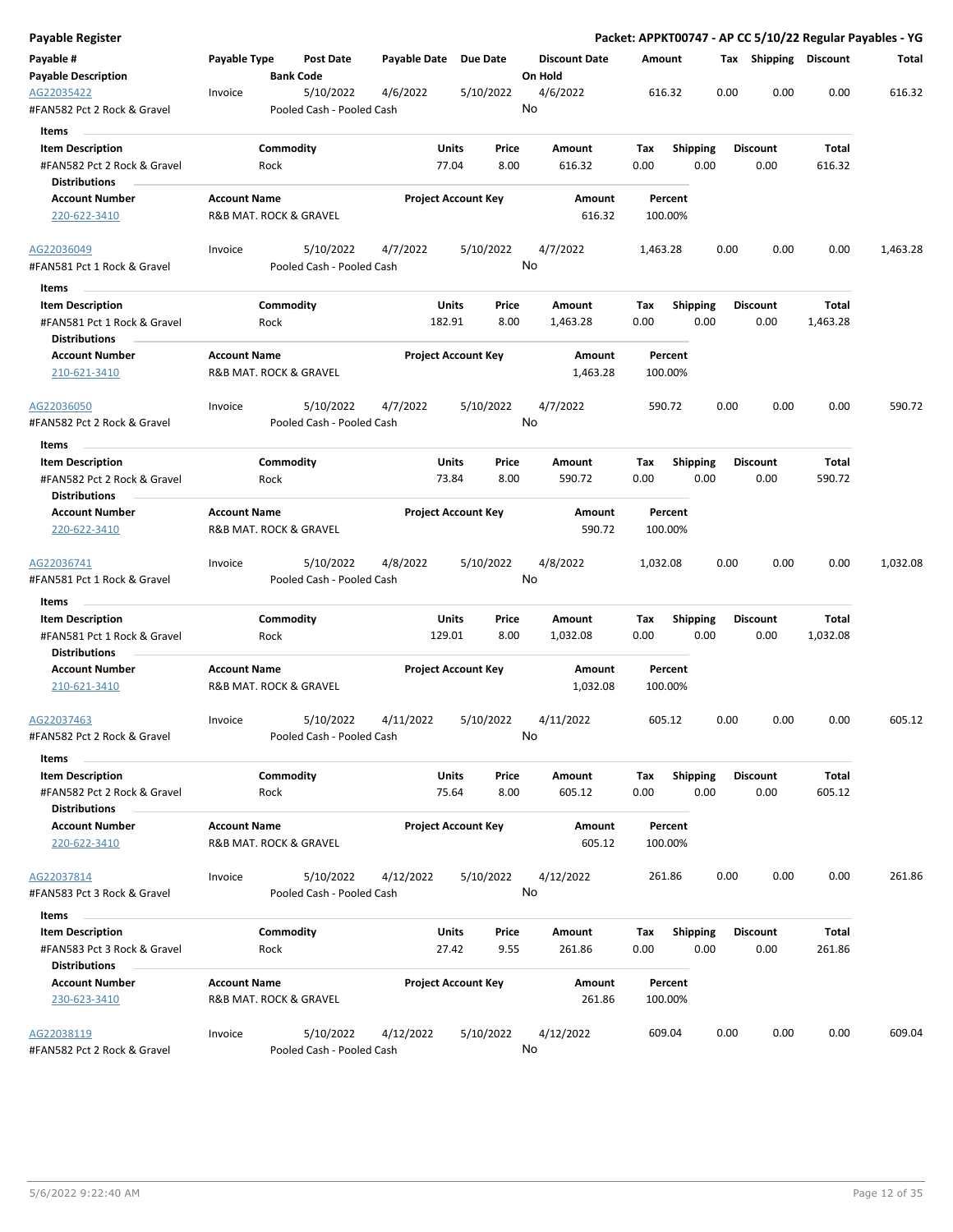| Payable #<br><b>Payable Description</b>                | Payable Type                                  | Post Date<br><b>Bank Code</b> | Payable Date Due Date |                                 | <b>Discount Date</b><br>On Hold | Amount                         |      | Tax Shipping            | <b>Discount</b> | Total    |
|--------------------------------------------------------|-----------------------------------------------|-------------------------------|-----------------------|---------------------------------|---------------------------------|--------------------------------|------|-------------------------|-----------------|----------|
| Items                                                  |                                               |                               |                       |                                 |                                 |                                |      |                         |                 |          |
| <b>Item Description</b>                                |                                               | Commodity                     |                       | Units<br>Price                  | Amount                          | Tax<br><b>Shipping</b>         |      | <b>Discount</b>         | Total           |          |
| #FAN582 Pct 2 Rock & Gravel<br><b>Distributions</b>    | Rock                                          |                               |                       | 76.13<br>8.00                   | 609.04                          | 0.00                           | 0.00 | 0.00                    | 609.04          |          |
| <b>Account Number</b>                                  | <b>Account Name</b>                           |                               |                       | <b>Project Account Key</b>      | Amount                          | Percent                        |      |                         |                 |          |
| 220-622-3410                                           | R&B MAT. ROCK & GRAVEL                        |                               |                       |                                 | 609.04                          | 100.00%                        |      |                         |                 |          |
| AG22038788                                             | Invoice                                       | 5/10/2022                     | 4/13/2022             | 5/10/2022                       | 4/13/2022                       | 607.28                         | 0.00 | 0.00                    | 0.00            | 607.28   |
| #FAN582 Pct 2 Rock & Gravel                            |                                               | Pooled Cash - Pooled Cash     |                       |                                 | No                              |                                |      |                         |                 |          |
| Items                                                  |                                               |                               |                       |                                 |                                 |                                |      |                         |                 |          |
| <b>Item Description</b>                                |                                               | Commodity                     |                       | Units<br>Price                  | Amount                          | <b>Shipping</b><br>Tax         |      | <b>Discount</b>         | Total           |          |
| #FAN582 Pct 2 Rock & Gravel<br><b>Distributions</b>    | Rock                                          |                               |                       | 75.91<br>8.00                   | 607.28                          | 0.00                           | 0.00 | 0.00                    | 607.28          |          |
| <b>Account Number</b>                                  | <b>Account Name</b>                           |                               |                       | <b>Project Account Key</b>      | Amount                          | Percent                        |      |                         |                 |          |
| 220-622-3410                                           | R&B MAT. ROCK & GRAVEL                        |                               |                       |                                 | 607.28                          | 100.00%                        |      |                         |                 |          |
| AG22040620                                             | Invoice                                       | 5/10/2022                     | 4/18/2022             | 5/10/2022                       | 4/18/2022<br>No                 | 1,024.72                       | 0.00 | 0.00                    | 0.00            | 1,024.72 |
| #FAN581 Pct 1 Rock & Gravel                            |                                               | Pooled Cash - Pooled Cash     |                       |                                 |                                 |                                |      |                         |                 |          |
| <b>Items</b>                                           |                                               |                               |                       |                                 |                                 |                                |      |                         |                 |          |
| <b>Item Description</b>                                |                                               | Commodity                     |                       | Units<br>Price                  | Amount                          | <b>Shipping</b><br>Tax         |      | <b>Discount</b>         | Total           |          |
| #FAN581 Pct 1 Rock & Gravel<br><b>Distributions</b>    | Rock                                          |                               | 128.09                | 8.00                            | 1,024.72                        | 0.00                           | 0.00 | 0.00                    | 1,024.72        |          |
| <b>Account Number</b>                                  | <b>Account Name</b>                           |                               |                       | <b>Project Account Key</b>      | Amount                          | Percent                        |      |                         |                 |          |
| 210-621-3410                                           | R&B MAT. ROCK & GRAVEL                        |                               |                       |                                 | 1,024.72                        | 100.00%                        |      |                         |                 |          |
| AG22040621                                             | Invoice                                       | 5/10/2022                     | 4/18/2022             | 5/10/2022                       | 4/18/2022                       | 612.40                         | 0.00 | 0.00                    | 0.00            | 612.40   |
| #FAN582 Pct 2 Rock & Gravel                            |                                               | Pooled Cash - Pooled Cash     |                       |                                 | No                              |                                |      |                         |                 |          |
| Items                                                  |                                               |                               |                       |                                 |                                 |                                |      |                         |                 |          |
| <b>Item Description</b>                                |                                               | Commodity                     |                       | Units<br>Price                  | Amount                          | Tax<br><b>Shipping</b>         |      | Discount                | Total           |          |
| #FAN582 Pct 2 Rock & Gravel<br><b>Distributions</b>    | Rock                                          |                               |                       | 76.55<br>8.00                   | 612.40                          | 0.00                           | 0.00 | 0.00                    | 612.40          |          |
| <b>Account Number</b>                                  | <b>Account Name</b>                           |                               |                       | <b>Project Account Key</b>      | Amount                          | Percent                        |      |                         |                 |          |
| 220-622-3410                                           | R&B MAT. ROCK & GRAVEL                        |                               |                       |                                 | 612.40                          | 100.00%                        |      |                         |                 |          |
| AG22041255                                             | Invoice                                       | 5/10/2022                     | 4/19/2022             | 5/10/2022                       | 4/19/2022                       | 403.60                         | 0.00 | 0.00                    | 0.00            | 403.60   |
| #FAN582 Pct 2 Rock & Gravel                            |                                               | Pooled Cash - Pooled Cash     |                       |                                 | No                              |                                |      |                         |                 |          |
| Items                                                  |                                               |                               |                       |                                 |                                 |                                |      |                         |                 |          |
| <b>Item Description</b><br>#FAN582 Pct 2 Rock & Gravel | Rock                                          | Commodity                     |                       | Units<br>Price<br>50.45<br>8.00 | Amount<br>403.60                | Tax<br><b>Shipping</b><br>0.00 | 0.00 | <b>Discount</b><br>0.00 | Total<br>403.60 |          |
| <b>Distributions</b>                                   |                                               |                               |                       |                                 |                                 |                                |      |                         |                 |          |
| <b>Account Number</b><br>220-622-3410                  | <b>Account Name</b><br>R&B MAT. ROCK & GRAVEL |                               |                       | <b>Project Account Key</b>      | Amount<br>403.60                | Percent<br>100.00%             |      |                         |                 |          |
| AG22041894                                             | Invoice                                       | 5/10/2022                     | 4/20/2022             | 5/10/2022                       | 4/20/2022                       | 190.00                         | 0.00 | 0.00                    | 0.00            | 190.00   |
| #FAN584 Pct 4 Rock & Gravel                            |                                               | Pooled Cash - Pooled Cash     |                       |                                 | No                              |                                |      |                         |                 |          |
| Items                                                  |                                               |                               |                       |                                 |                                 |                                |      |                         |                 |          |
| <b>Item Description</b><br>#FAN584 Pct 4 Rock & Gravel | Rock                                          | Commodity                     |                       | Units<br>Price<br>23.75<br>8.00 | Amount<br>190.00                | <b>Shipping</b><br>Tax<br>0.00 | 0.00 | <b>Discount</b><br>0.00 | Total<br>190.00 |          |
| <b>Distributions</b>                                   |                                               |                               |                       |                                 |                                 |                                |      |                         |                 |          |
| <b>Account Number</b><br>240-624-3410                  | <b>Account Name</b><br>R&B MAT. ROCK & GRAVEL |                               |                       | <b>Project Account Key</b>      | Amount<br>190.00                | Percent<br>100.00%             |      |                         |                 |          |
| AG22042266                                             | Invoice                                       | 5/10/2022                     | 4/21/2022             | 5/10/2022                       | 4/21/2022                       | 243.91                         | 0.00 | 0.00                    | 0.00            | 243.91   |
| #FAN582 Pct 2 Rock & Gravel                            |                                               | Pooled Cash - Pooled Cash     |                       |                                 | No                              |                                |      |                         |                 |          |
| Items                                                  |                                               |                               |                       |                                 |                                 |                                |      |                         |                 |          |
| <b>Item Description</b><br>#FAN582 Pct 2 Rock & Gravel | Rock                                          | Commodity                     |                       | Units<br>Price<br>25.54<br>9.55 | Amount<br>243.91                | Tax<br><b>Shipping</b><br>0.00 | 0.00 | <b>Discount</b><br>0.00 | Total<br>243.91 |          |
| <b>Distributions</b><br><b>Account Number</b>          | <b>Account Name</b>                           |                               |                       | <b>Project Account Key</b>      | Amount                          | Percent                        |      |                         |                 |          |

220-622-3410 R&B MAT. ROCK & GRAVEL 243.91 100.00%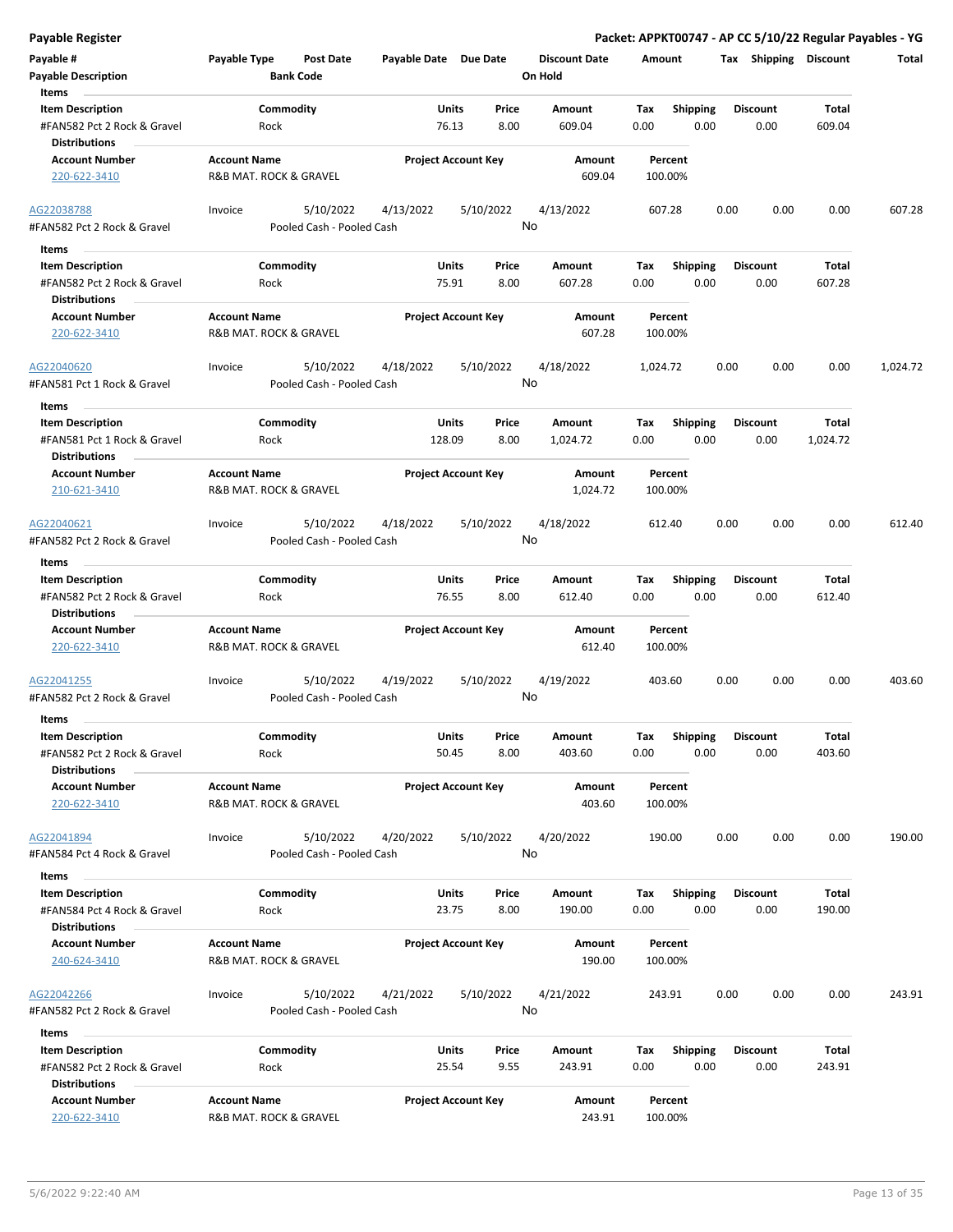| Payable Register                                    |                     |                                        |                       |                            |    |                      |          |                    |                 |      |                       |          | Packet: APPKT00747 - AP CC 5/10/22 Regular Payables - YG |
|-----------------------------------------------------|---------------------|----------------------------------------|-----------------------|----------------------------|----|----------------------|----------|--------------------|-----------------|------|-----------------------|----------|----------------------------------------------------------|
| Payable #                                           | Payable Type        | Post Date                              | Payable Date Due Date |                            |    | <b>Discount Date</b> | Amount   |                    |                 |      | Tax Shipping Discount |          | Total                                                    |
| <b>Payable Description</b>                          |                     | <b>Bank Code</b>                       |                       |                            |    | On Hold              |          |                    |                 |      |                       |          |                                                          |
| AG22042916<br>#FAN582 Pct 2 Rock & Gravel           | Invoice             | 5/10/2022<br>Pooled Cash - Pooled Cash | 4/22/2022             | 5/10/2022                  | No | 4/22/2022            |          | 487.62             |                 | 0.00 | 0.00                  | 0.00     | 487.62                                                   |
| Items                                               |                     |                                        |                       |                            |    |                      |          |                    |                 |      |                       |          |                                                          |
| <b>Item Description</b>                             |                     | Commodity                              |                       | Units<br>Price             |    | Amount               | Tax      |                    | <b>Shipping</b> |      | <b>Discount</b>       | Total    |                                                          |
| #FAN582 Pct 2 Rock & Gravel                         |                     | Rock                                   | 51.06                 | 9.55                       |    | 487.62               | 0.00     |                    | 0.00            |      | 0.00                  | 487.62   |                                                          |
| <b>Distributions</b>                                |                     |                                        |                       |                            |    |                      |          |                    |                 |      |                       |          |                                                          |
| <b>Account Number</b>                               | <b>Account Name</b> |                                        |                       | <b>Project Account Key</b> |    | Amount               |          | Percent            |                 |      |                       |          |                                                          |
| 220-622-3410                                        |                     | R&B MAT. ROCK & GRAVEL                 |                       |                            |    | 487.62               |          | 100.00%            |                 |      |                       |          |                                                          |
| AG22043191                                          | Invoice             | 5/10/2022                              | 4/22/2022             | 5/10/2022                  |    | 4/22/2022            |          | 394.32             |                 | 0.00 | 0.00                  | 0.00     | 394.32                                                   |
| #FAN584 Pct 4 Rock & Gravel<br>Items                |                     | Pooled Cash - Pooled Cash              |                       |                            | No |                      |          |                    |                 |      |                       |          |                                                          |
| <b>Item Description</b>                             |                     | Commodity                              |                       | Units<br>Price             |    | Amount               | Tax      |                    | <b>Shipping</b> |      | <b>Discount</b>       | Total    |                                                          |
| #FAN584 Pct 4 Rock & Gravel                         |                     | Rock                                   | 49.29                 | 8.00                       |    | 394.32               | 0.00     |                    | 0.00            |      | 0.00                  | 394.32   |                                                          |
| <b>Distributions</b>                                |                     |                                        |                       |                            |    |                      |          |                    |                 |      |                       |          |                                                          |
| <b>Account Number</b><br>240-624-3410               | <b>Account Name</b> | R&B MAT. ROCK & GRAVEL                 |                       | <b>Project Account Key</b> |    | Amount<br>394.32     |          | Percent<br>100.00% |                 |      |                       |          |                                                          |
| AG22043577                                          | Invoice             | 5/10/2022                              | 4/25/2022             | 5/10/2022                  |    | 4/25/2022            | 1,282.95 |                    |                 | 0.00 | $-0.01$               | 0.00     | 1,282.94                                                 |
| #FAN583 Pct 3 Rock & Gravel                         |                     | Pooled Cash - Pooled Cash              |                       |                            | No |                      |          |                    |                 |      |                       |          |                                                          |
| Items                                               |                     |                                        |                       |                            |    |                      |          |                    |                 |      |                       |          |                                                          |
| <b>Item Description</b>                             |                     | Commodity                              |                       | Units<br>Price             |    | Amount               | Тах      |                    | <b>Shipping</b> |      | <b>Discount</b>       | Total    |                                                          |
| #FAN583 Pct 3 Rock & Gravel<br><b>Distributions</b> |                     | Rock                                   | 134.34                | 9.55                       |    | 1,282.95             | 0.00     |                    | $-0.01$         |      | 0.00                  | 1,282.94 |                                                          |
| <b>Account Number</b>                               | <b>Account Name</b> |                                        |                       | <b>Project Account Key</b> |    | Amount               |          | Percent            |                 |      |                       |          |                                                          |
| 230-623-3410                                        |                     | R&B MAT. ROCK & GRAVEL                 |                       |                            |    | 1,282.94             |          | 100.00%            |                 |      |                       |          |                                                          |
| AG22043849<br>#FAN581 Pct 1 Rock & Gravel           | Invoice             | 5/10/2022<br>Pooled Cash - Pooled Cash | 4/25/2022             | 5/10/2022                  | No | 4/25/2022            |          | 424.32             |                 | 0.00 | 0.00                  | 0.00     | 424.32                                                   |
| Items                                               |                     |                                        |                       |                            |    |                      |          |                    |                 |      |                       |          |                                                          |
| <b>Item Description</b>                             |                     | Commodity                              |                       | Units<br>Price             |    | Amount               | Tax      |                    | Shipping        |      | <b>Discount</b>       | Total    |                                                          |
| #FAN581 Pct 1 Rock & Gravel                         |                     | Rock                                   | 53.04                 | 8.00                       |    | 424.32               | 0.00     |                    | 0.00            |      | 0.00                  | 424.32   |                                                          |
| Distributions                                       |                     |                                        |                       |                            |    |                      |          |                    |                 |      |                       |          |                                                          |
| <b>Account Number</b>                               | <b>Account Name</b> |                                        |                       | <b>Project Account Key</b> |    | Amount               |          | Percent            |                 |      |                       |          |                                                          |
| 210-621-3410                                        |                     | R&B MAT. ROCK & GRAVEL                 |                       |                            |    | 424.32               |          | 100.00%            |                 |      |                       |          |                                                          |
| AG22043850                                          | Invoice             | 5/10/2022                              | 4/25/2022             | 5/10/2022                  |    | 4/25/2022            |          | 202.80             |                 | 0.00 | 0.00                  | 0.00     | 202.80                                                   |
| #FAN582 Pct 2 Rock & Gravel<br>Items                |                     | Pooled Cash - Pooled Cash              |                       |                            | No |                      |          |                    |                 |      |                       |          |                                                          |
| <b>Item Description</b>                             |                     | Commodity                              |                       | Units<br>Price             |    | Amount               | Tax      |                    | Shipping        |      | <b>Discount</b>       | Total    |                                                          |
| #FAN582 Pct 2 Rock & Gravel                         |                     | Rock                                   | 25.35                 | 8.00                       |    | 202.80               | 0.00     |                    | 0.00            |      | 0.00                  | 202.80   |                                                          |
| <b>Distributions</b>                                |                     |                                        |                       |                            |    |                      |          |                    |                 |      |                       |          |                                                          |
| <b>Account Number</b>                               | <b>Account Name</b> |                                        |                       | <b>Project Account Key</b> |    | Amount               |          | Percent            |                 |      |                       |          |                                                          |
| 220-622-3410                                        |                     | R&B MAT. ROCK & GRAVEL                 |                       |                            |    | 202.80               |          | 100.00%            |                 |      |                       |          |                                                          |
| AG22044456                                          | Invoice             | 5/10/2022                              | 4/26/2022             | 5/10/2022                  |    | 4/26/2022            | 1,000.00 |                    |                 | 0.00 | 0.00                  | 0.00     | 1,000.00                                                 |
| #FAN581 Pct 1 Rock & Gravel                         |                     | Pooled Cash - Pooled Cash              |                       |                            | No |                      |          |                    |                 |      |                       |          |                                                          |
| Items                                               |                     |                                        |                       |                            |    |                      |          |                    |                 |      |                       |          |                                                          |
| <b>Item Description</b>                             |                     | Commodity                              |                       | Units<br>Price             |    | Amount               | Tax      |                    | <b>Shipping</b> |      | <b>Discount</b>       | Total    |                                                          |
| #FAN581 Pct 1 Rock & Gravel<br><b>Distributions</b> |                     | Rock                                   | 125.00                | 8.00                       |    | 1,000.00             | 0.00     |                    | 0.00            |      | 0.00                  | 1,000.00 |                                                          |
| <b>Account Number</b>                               | <b>Account Name</b> |                                        |                       | <b>Project Account Key</b> |    | Amount               |          | Percent            |                 |      |                       |          |                                                          |
| 210-621-3410                                        |                     | R&B MAT. ROCK & GRAVEL                 |                       |                            |    | 1,000.00             |          | 100.00%            |                 |      |                       |          |                                                          |
| AG22044457                                          | Invoice             | 5/10/2022                              | 4/26/2022             | 5/10/2022                  |    | 4/26/2022            |          | 590.00             |                 | 0.00 | 0.00                  | 0.00     | 590.00                                                   |
| #FAN582 Pct 2 Rock & Gravel                         |                     | Pooled Cash - Pooled Cash              |                       |                            | No |                      |          |                    |                 |      |                       |          |                                                          |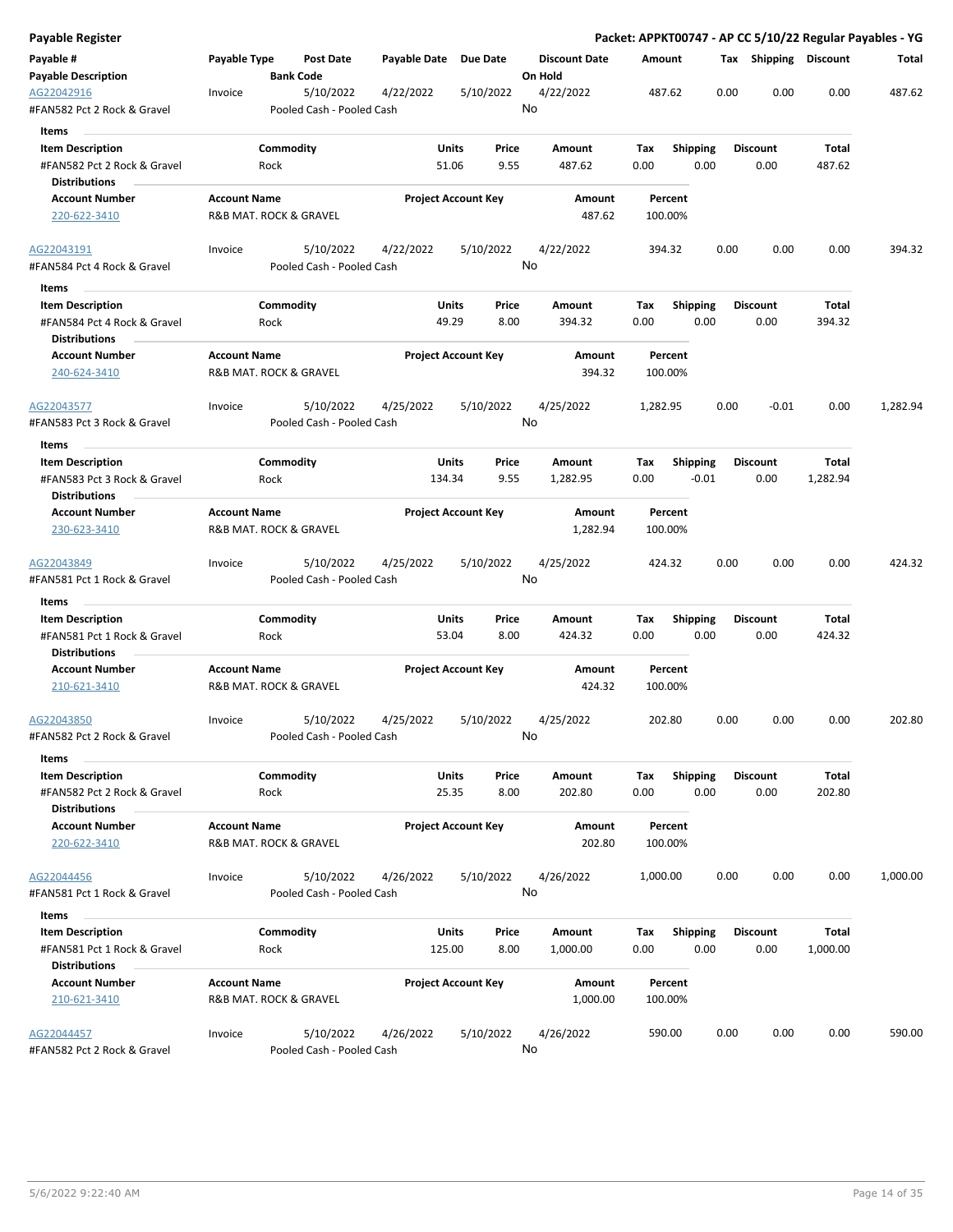| Payable #                                              | Payable Type           | Post Date                              | Payable Date Due Date |                                 | <b>Discount Date</b> | Amount      |                         | Shipping<br>Tax         | <b>Discount</b> | Total  |
|--------------------------------------------------------|------------------------|----------------------------------------|-----------------------|---------------------------------|----------------------|-------------|-------------------------|-------------------------|-----------------|--------|
| <b>Payable Description</b>                             |                        | <b>Bank Code</b>                       |                       |                                 | On Hold              |             |                         |                         |                 |        |
| Items                                                  |                        |                                        |                       |                                 |                      |             |                         |                         |                 |        |
| <b>Item Description</b><br>#FAN582 Pct 2 Rock & Gravel | Rock                   | Commodity                              |                       | Price<br>Units<br>73.75<br>8.00 | Amount<br>590.00     | Tax<br>0.00 | <b>Shipping</b><br>0.00 | <b>Discount</b><br>0.00 | Total<br>590.00 |        |
| <b>Distributions</b>                                   |                        |                                        |                       |                                 |                      |             |                         |                         |                 |        |
| <b>Account Number</b>                                  | <b>Account Name</b>    |                                        |                       | <b>Project Account Key</b>      | Amount               | Percent     |                         |                         |                 |        |
| 220-622-3410                                           | R&B MAT. ROCK & GRAVEL |                                        |                       |                                 | 590.00               | 100.00%     |                         |                         |                 |        |
|                                                        |                        |                                        |                       |                                 |                      |             |                         |                         |                 |        |
| AG22044458<br>#FAN584 Pct 4 Rock & Gravel              | Invoice                | 5/10/2022<br>Pooled Cash - Pooled Cash | 4/26/2022             | 5/10/2022                       | 4/26/2022<br>No      | 192.64      |                         | 0.00<br>0.00            | 0.00            | 192.64 |
|                                                        |                        |                                        |                       |                                 |                      |             |                         |                         |                 |        |
| Items                                                  |                        |                                        |                       |                                 |                      |             |                         |                         |                 |        |
| <b>Item Description</b>                                |                        | Commodity                              |                       | Units<br>Price<br>8.00          | Amount               | Tax         | <b>Shipping</b><br>0.00 | <b>Discount</b>         | Total           |        |
| #FAN584 Pct 4 Rock & Gravel<br><b>Distributions</b>    | Rock                   |                                        |                       | 24.08                           | 192.64               | 0.00        |                         | 0.00                    | 192.64          |        |
| <b>Account Number</b>                                  | <b>Account Name</b>    |                                        |                       | <b>Project Account Key</b>      | Amount               | Percent     |                         |                         |                 |        |
| 240-624-3410                                           | R&B MAT. ROCK & GRAVEL |                                        |                       |                                 | 192.64               | 100.00%     |                         |                         |                 |        |
|                                                        |                        |                                        |                       |                                 |                      |             |                         |                         |                 |        |
| AG22045125                                             | Invoice                | 5/10/2022                              | 4/27/2022             | 5/10/2022                       | 4/27/2022            | 823.28      |                         | 0.00<br>0.00            | 0.00            | 823.28 |
| #FAN581 Pct 1 Rock & Gravel                            |                        | Pooled Cash - Pooled Cash              |                       |                                 | No                   |             |                         |                         |                 |        |
| Items                                                  |                        |                                        |                       |                                 |                      |             |                         |                         |                 |        |
| <b>Item Description</b>                                |                        | Commodity                              |                       | Units<br>Price                  | Amount               | Tax         | <b>Shipping</b>         | <b>Discount</b>         | Total           |        |
| #FAN581 Pct 1 Rock & Gravel                            | Rock                   |                                        | 102.91                | 8.00                            | 823.28               | 0.00        | 0.00                    | 0.00                    | 823.28          |        |
| <b>Distributions</b>                                   |                        |                                        |                       |                                 |                      |             |                         |                         |                 |        |
| <b>Account Number</b>                                  | <b>Account Name</b>    |                                        |                       | <b>Project Account Key</b>      | Amount               | Percent     |                         |                         |                 |        |
| 210-621-3410                                           | R&B MAT. ROCK & GRAVEL |                                        |                       |                                 | 823.28               | 100.00%     |                         |                         |                 |        |
| AG22045126                                             | Invoice                | 5/10/2022                              | 4/27/2022             | 5/10/2022                       | 4/27/2022            | 596.08      |                         | 0.00<br>0.00            | 0.00            | 596.08 |
| #FAN582 Pct 2 Rock & Gravel                            |                        | Pooled Cash - Pooled Cash              |                       |                                 | No                   |             |                         |                         |                 |        |
| Items                                                  |                        |                                        |                       |                                 |                      |             |                         |                         |                 |        |
| <b>Item Description</b>                                |                        | Commodity                              |                       | Units<br>Price                  | Amount               | Tax         | <b>Shipping</b>         | <b>Discount</b>         | Total           |        |
| #FAN582 Pct 2 Rock & Gravel                            | Rock                   |                                        |                       | 8.00<br>74.51                   | 596.08               | 0.00        | 0.00                    | 0.00                    | 596.08          |        |
| <b>Distributions</b>                                   |                        |                                        |                       |                                 |                      |             |                         |                         |                 |        |
| <b>Account Number</b>                                  | <b>Account Name</b>    |                                        |                       | <b>Project Account Key</b>      | Amount               | Percent     |                         |                         |                 |        |
| 220-622-3410                                           | R&B MAT. ROCK & GRAVEL |                                        |                       |                                 | 596.08               | 100.00%     |                         |                         |                 |        |
| AG22045758                                             | Invoice                | 5/10/2022                              | 4/28/2022             | 5/10/2022                       | 4/28/2022            | 394.72      |                         | 0.00<br>0.00            | 0.00            | 394.72 |
| #FAN581 Pct 1 Rock & Gravel                            |                        | Pooled Cash - Pooled Cash              |                       |                                 | No                   |             |                         |                         |                 |        |
| <b>Items</b>                                           |                        |                                        |                       |                                 |                      |             |                         |                         |                 |        |
| <b>Item Description</b>                                |                        | Commodity                              |                       | Units<br>Price                  | Amount               | Tax         | <b>Shipping</b>         | <b>Discount</b>         | Total           |        |
| #FAN581 Pct 1 Rock & Gravel                            | Rock                   |                                        |                       | 49.34<br>8.00                   | 394.72               | 0.00        | 0.00                    | 0.00                    | 394.72          |        |
| <b>Distributions</b>                                   |                        |                                        |                       |                                 |                      |             |                         |                         |                 |        |
| <b>Account Number</b>                                  | <b>Account Name</b>    |                                        |                       | <b>Project Account Key</b>      | Amount               | Percent     |                         |                         |                 |        |
| 210-621-3410                                           | R&B MAT. ROCK & GRAVEL |                                        |                       |                                 | 394.72               | 100.00%     |                         |                         |                 |        |
|                                                        |                        |                                        |                       |                                 |                      |             |                         |                         |                 |        |
| AG22045759                                             | Invoice                | 5/10/2022                              | 4/28/2022             | 5/10/2022                       | 4/28/2022            | 587.36      |                         | 0.00<br>0.00            | 0.00            | 587.36 |
| #FAN582 Pct 2 Rock & Gravel                            |                        | Pooled Cash - Pooled Cash              |                       |                                 | No                   |             |                         |                         |                 |        |
| Items                                                  |                        |                                        |                       |                                 |                      |             |                         |                         |                 |        |
| <b>Item Description</b>                                |                        | Commodity                              |                       | Units<br>Price                  | Amount               | Tax         | Shipping                | <b>Discount</b>         | Total           |        |
| #FAN582 Pct 2 Rock & Gravel<br><b>Distributions</b>    | Rock                   |                                        |                       | 73.42<br>8.00                   | 587.36               | 0.00        | 0.00                    | 0.00                    | 587.36          |        |
| <b>Account Number</b>                                  | <b>Account Name</b>    |                                        |                       | <b>Project Account Key</b>      | Amount               | Percent     |                         |                         |                 |        |
| 220-622-3410                                           | R&B MAT. ROCK & GRAVEL |                                        |                       |                                 | 587.36               | 100.00%     |                         |                         |                 |        |
|                                                        | Invoice                | 5/10/2022                              |                       |                                 | 4/29/2022            |             |                         | 0.00<br>0.00            | 0.00            | 404.88 |
| AG22046370<br>#FAN581 Pct 1 Rock & Gravel              |                        | Pooled Cash - Pooled Cash              | 4/29/2022             | 5/10/2022                       | No                   | 404.88      |                         |                         |                 |        |
|                                                        |                        |                                        |                       |                                 |                      |             |                         |                         |                 |        |
| Items                                                  |                        |                                        |                       |                                 |                      |             |                         |                         |                 |        |
| <b>Item Description</b>                                |                        | Commodity                              |                       | Units<br>Price                  | Amount               | Tax         | <b>Shipping</b>         | <b>Discount</b>         | Total           |        |
| #FAN581 Pct 1 Rock & Gravel<br><b>Distributions</b>    | Rock                   |                                        |                       | 50.61<br>8.00                   | 404.88               | 0.00        | 0.00                    | 0.00                    | 404.88          |        |
| <b>Account Number</b>                                  | <b>Account Name</b>    |                                        |                       | <b>Project Account Key</b>      | Amount               | Percent     |                         |                         |                 |        |

210-621-3410 R&B MAT. ROCK & GRAVEL 404.88 100.00%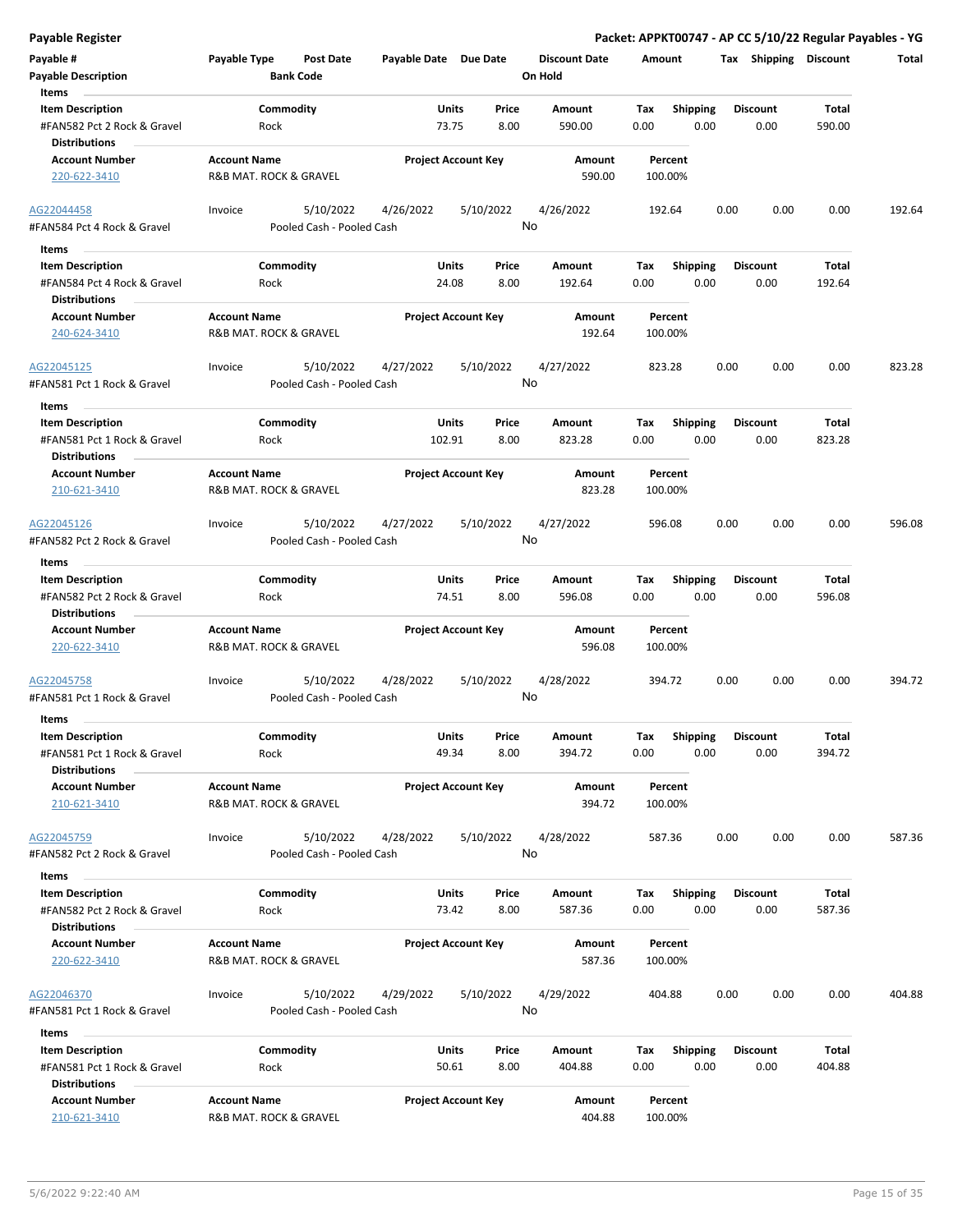| <b>Payable Register</b>                                                                       |                                            |                                        |                       |               |                            |                                 |       |                    |                         |      |                         | Packet: APPKT00747 - AP CC 5/10/22 Regular Payables - YG |          |
|-----------------------------------------------------------------------------------------------|--------------------------------------------|----------------------------------------|-----------------------|---------------|----------------------------|---------------------------------|-------|--------------------|-------------------------|------|-------------------------|----------------------------------------------------------|----------|
| Payable #<br><b>Payable Description</b>                                                       | Payable Type                               | <b>Post Date</b><br><b>Bank Code</b>   | Payable Date Due Date |               |                            | <b>Discount Date</b><br>On Hold |       | Amount             |                         |      | Tax Shipping Discount   |                                                          | Total    |
| <b>Vendor:</b> 00438 - EVANS, MICHAEL S.                                                      |                                            |                                        |                       |               |                            |                                 |       |                    |                         |      |                         | <b>Vendor Total:</b>                                     | 1,275.00 |
| 1395<br>FA-20-44560 MD Dst Ct 10/4/21-3/31/22                                                 | Invoice                                    | 5/10/2022<br>Pooled Cash - Pooled Cash | 4/25/2022             |               | 5/10/2022                  | 4/25/2022<br>No                 |       | 1,275.00           |                         | 0.00 | 0.00                    | 0.00                                                     | 1,275.00 |
| Items<br><b>Item Description</b><br>FA-20-44560 MD Dst Ct 10/4/21-3/31/22                     |                                            | Commodity<br>ΝA                        |                       | Units<br>0.00 | Price<br>0.00              | Amount<br>1,275.00              |       | Tax<br>0.00        | Shipping<br>0.00        |      | <b>Discount</b><br>0.00 | Total<br>1,275.00                                        |          |
| <b>Distributions</b><br><b>Account Number</b><br>100-435-4360                                 | <b>Account Name</b>                        | ATTORNEY FEES- CPS CASES               |                       |               | <b>Project Account Key</b> | Amount<br>1,275.00              |       | Percent<br>100.00% |                         |      |                         |                                                          |          |
| <b>Vendor:</b> VEN02315 - Fannin County Adult Probation                                       |                                            |                                        |                       |               |                            |                                 |       |                    |                         |      |                         | <b>Vendor Total:</b>                                     | 5,957.49 |
| INV0005189<br>May 2022 Bond Supervision support                                               | Invoice                                    | 5/10/2022<br>Pooled Cash - Pooled Cash | 5/4/2022              |               | 5/10/2022                  | 5/4/2022<br>No                  |       | 5,957.49           |                         | 0.00 | 0.00                    | 0.00                                                     | 5,957.49 |
| Items<br><b>Item Description</b><br>May 2022 Bond Supervision support<br><b>Distributions</b> |                                            | Commodity<br>ΝA                        |                       | Units<br>0.00 | Price<br>0.00              | Amount<br>5,957.49              |       | Tax<br>0.00        | <b>Shipping</b><br>0.00 |      | <b>Discount</b><br>0.00 | Total<br>5,957.49                                        |          |
| <b>Account Number</b><br>100-573-4811                                                         | <b>Account Name</b><br><b>FUNDING CSCD</b> |                                        |                       |               | <b>Project Account Key</b> | Amount<br>5,957.49              |       | Percent<br>100.00% |                         |      |                         |                                                          |          |
| <b>Vendor:</b> 00136 - FANNIN COUNTY CHILDREN'S CENTER                                        |                                            |                                        |                       |               |                            |                                 |       |                    |                         |      |                         | <b>Vendor Total:</b>                                     | 304.82   |
| <b>INV0005164</b><br>Arnold conference hotel 8/8-11/22<br>Items                               | Invoice                                    | 5/10/2022<br>Pooled Cash - Pooled Cash | 4/29/2022             |               | 5/10/2022                  | 4/29/2022<br>No                 |       | 304.82             |                         | 0.00 | 0.00                    | 0.00                                                     | 304.82   |
| <b>Item Description</b><br>Arnold conference hotel 8/8-11/22<br><b>Distributions</b>          |                                            | Commodity<br>NA.                       |                       | Units<br>0.00 | Price<br>0.00              | Amount<br>304.82                |       | Tax<br>0.00        | <b>Shipping</b><br>0.00 |      | <b>Discount</b><br>0.00 | Total<br>304.82                                          |          |
| <b>Account Number</b><br>100-475-4270                                                         | <b>Account Name</b>                        | OUT OF COUNTY TRAVEL/TRAINING          |                       |               | <b>Project Account Key</b> | Amount<br>304.82                |       | Percent<br>100.00% |                         |      |                         |                                                          |          |
| Vendor: 00195 - FIX & FEED BONHAM/COMMERCE                                                    |                                            |                                        |                       |               |                            |                                 |       |                    |                         |      |                         | <b>Vendor Total:</b>                                     | 2,744.39 |
| 2204-001468<br>#FSHER Sheriff closet repair materials                                         | Invoice                                    | 5/10/2022<br>Pooled Cash - Pooled Cash | 4/1/2022              |               | 5/10/2022                  | 4/1/2022<br>No                  |       | 27.57              |                         | 0.00 | 0.00                    | 0.00                                                     | 27.57    |
| Items<br>Item Description                                                                     |                                            | Commodity                              |                       | Units         | Price                      | Amount                          |       | Тах                | Shipping                |      | Discount                | Total                                                    |          |
| #FSHER Sheriff closet repair materials<br><b>Distributions</b>                                |                                            | NA                                     |                       | 0.00          | 0.00                       | 27.57                           |       | 0.00               | 0.00                    |      | 0.00                    | 27.57                                                    |          |
| <b>Account Number</b><br>100-560-4500                                                         | <b>Account Name</b><br>R & M BUILDING      |                                        |                       |               | <b>Project Account Key</b> | Amount                          | 27.57 | Percent<br>100.00% |                         |      |                         |                                                          |          |
| 2204-002003<br>#FSHER Sheriff closet repair materials                                         | Invoice                                    | 5/10/2022<br>Pooled Cash - Pooled Cash | 4/1/2022              |               | 5/10/2022                  | 4/1/2022<br>No                  |       | 30.33              |                         | 0.00 | 0.00                    | 0.00                                                     | 30.33    |
| Items                                                                                         |                                            |                                        |                       |               |                            |                                 |       |                    |                         |      |                         |                                                          |          |
| <b>Item Description</b><br>#FSHER Sheriff closet repair materials<br><b>Distributions</b>     |                                            | Commodity<br>ΝA                        |                       | Units<br>0.00 | Price<br>0.00              | Amount<br>30.33                 |       | Tax<br>0.00        | <b>Shipping</b><br>0.00 |      | <b>Discount</b><br>0.00 | <b>Total</b><br>30.33                                    |          |
| <b>Account Number</b><br>100-560-4500                                                         | <b>Account Name</b><br>R & M BUILDING      |                                        |                       |               | <b>Project Account Key</b> | Amount                          | 30.33 | Percent<br>100.00% |                         |      |                         |                                                          |          |
| 2204-002111<br>Courthouse supplies                                                            | Invoice                                    | 5/10/2022<br>Pooled Cash - Pooled Cash | 4/1/2022              |               | 5/10/2022                  | 4/1/2022<br>No                  |       | 88.05              |                         | 0.00 | 0.00                    | 0.00                                                     | 88.05    |
| Items                                                                                         |                                            |                                        |                       |               |                            |                                 |       |                    |                         |      |                         |                                                          |          |
| <b>Item Description</b><br>Courthouse supplies<br><b>Distributions</b>                        |                                            | Commodity<br><b>NA</b>                 |                       | Units<br>0.00 | Price<br>0.00              | Amount<br>88.05                 |       | Tax<br>0.00        | <b>Shipping</b><br>0.00 |      | <b>Discount</b><br>0.00 | Total<br>88.05                                           |          |
| <b>Account Number</b><br>670-670-1650                                                         | <b>Account Name</b><br>CONSTRUCTION        |                                        |                       |               | <b>Project Account Key</b> | Amount                          | 88.05 | Percent<br>100.00% |                         |      |                         |                                                          |          |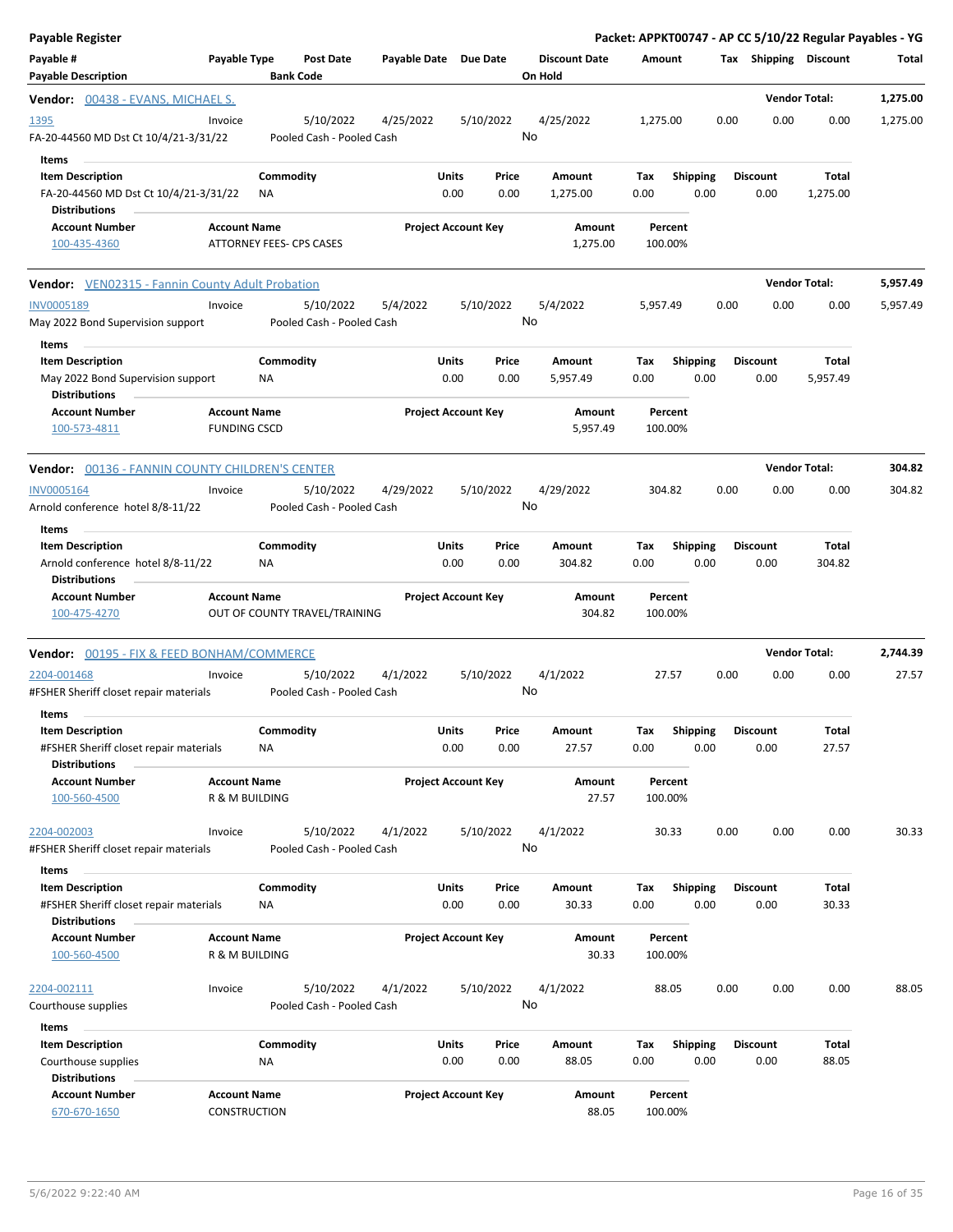| Payable Register                             |                      |                  |                                        |                       |                            |               |                      |             |                 |      | Packet: APPKT00747 - AP CC 5/10/22 Regular Payables - YG |                |        |
|----------------------------------------------|----------------------|------------------|----------------------------------------|-----------------------|----------------------------|---------------|----------------------|-------------|-----------------|------|----------------------------------------------------------|----------------|--------|
| Payable #                                    | Payable Type         |                  | Post Date                              | Payable Date Due Date |                            |               | <b>Discount Date</b> | Amount      |                 |      | Tax Shipping Discount                                    |                | Total  |
| <b>Payable Description</b>                   |                      | <b>Bank Code</b> |                                        |                       |                            |               | On Hold              |             |                 |      |                                                          |                |        |
| 2204-013365<br>Courthouse materials          | Invoice              |                  | 5/10/2022<br>Pooled Cash - Pooled Cash | 4/6/2022              |                            | 5/10/2022     | 4/6/2022<br>No       |             | 295.44          | 0.00 | 0.00                                                     | 0.00           | 295.44 |
| Items                                        |                      |                  |                                        |                       |                            |               |                      |             |                 |      |                                                          |                |        |
| <b>Item Description</b>                      |                      | Commodity        |                                        |                       | Units                      | Price         | Amount               | Tax         | <b>Shipping</b> |      | <b>Discount</b>                                          | Total          |        |
| Courthouse materials                         |                      | ΝA               |                                        |                       | 0.00                       | 0.00          | 295.44               | 0.00        |                 | 0.00 | 0.00                                                     | 295.44         |        |
| <b>Distributions</b>                         |                      |                  |                                        |                       |                            |               |                      |             |                 |      |                                                          |                |        |
| <b>Account Number</b>                        | <b>Account Name</b>  |                  |                                        |                       | <b>Project Account Key</b> |               | Amount               |             | Percent         |      |                                                          |                |        |
| 670-670-1650                                 | <b>CONSTRUCTION</b>  |                  |                                        |                       |                            |               | 295.44               |             | 100.00%         |      |                                                          |                |        |
| 2204-014388                                  | Invoice              |                  | 5/10/2022                              | 4/6/2022              |                            | 5/10/2022     | 4/6/2022             |             | 79.74           | 0.00 | 0.00                                                     | 0.00           | 79.74  |
| Courthouse lumber                            |                      |                  | Pooled Cash - Pooled Cash              |                       |                            |               | No                   |             |                 |      |                                                          |                |        |
| Items                                        |                      |                  |                                        |                       |                            |               |                      |             |                 |      |                                                          |                |        |
| <b>Item Description</b><br>Courthouse lumber |                      | Commodity<br>NA  |                                        |                       | Units<br>0.00              | Price<br>0.00 | Amount<br>79.74      | Tax<br>0.00 | <b>Shipping</b> | 0.00 | <b>Discount</b><br>0.00                                  | Total<br>79.74 |        |
| <b>Distributions</b>                         |                      |                  |                                        |                       |                            |               |                      |             |                 |      |                                                          |                |        |
| <b>Account Number</b>                        | <b>Account Name</b>  |                  |                                        |                       | <b>Project Account Key</b> |               | <b>Amount</b>        |             | Percent         |      |                                                          |                |        |
| 670-670-1650                                 | CONSTRUCTION         |                  |                                        |                       |                            |               | 79.74                |             | 100.00%         |      |                                                          |                |        |
| 2204-015497                                  | Invoice              |                  | 5/10/2022                              | 4/7/2022              |                            | 5/10/2022     | 4/7/2022             |             | 34.47           | 0.00 | 0.00                                                     | 0.00           | 34.47  |
| Courthouse sheetrock                         |                      |                  | Pooled Cash - Pooled Cash              |                       |                            |               | No                   |             |                 |      |                                                          |                |        |
| Items                                        |                      |                  |                                        |                       |                            |               |                      |             |                 |      |                                                          |                |        |
| <b>Item Description</b>                      |                      | Commodity        |                                        |                       | Units                      | Price         | <b>Amount</b>        | Tax         | Shipping        |      | <b>Discount</b>                                          | Total          |        |
| Courthouse sheetrock                         |                      | ΝA               |                                        |                       | 0.00                       | 0.00          | 34.47                | 0.00        |                 | 0.00 | 0.00                                                     | 34.47          |        |
| <b>Distributions</b>                         |                      |                  |                                        |                       |                            |               |                      |             |                 |      |                                                          |                |        |
| <b>Account Number</b>                        | <b>Account Name</b>  |                  |                                        |                       | <b>Project Account Key</b> |               | Amount               |             | Percent         |      |                                                          |                |        |
| 670-670-1650                                 | CONSTRUCTION         |                  |                                        |                       |                            |               | 34.47                |             | 100.00%         |      |                                                          |                |        |
| 2204-015516                                  | Invoice              |                  | 5/10/2022                              | 4/7/2022              |                            | 5/10/2022     | 4/7/2022             |             | 58.32           | 0.00 | 0.00                                                     | 0.00           | 58.32  |
| Pct 4 water/mylar                            |                      |                  | Pooled Cash - Pooled Cash              |                       |                            |               | No                   |             |                 |      |                                                          |                |        |
| Items                                        |                      |                  |                                        |                       |                            |               |                      |             |                 |      |                                                          |                |        |
| <b>Item Description</b>                      |                      | Commodity        |                                        |                       | Units                      | Price         | Amount               | Tax         | <b>Shipping</b> |      | <b>Discount</b>                                          | Total          |        |
| Pct 4 water/mylar                            |                      | NA               |                                        |                       | 0.00                       | 0.00          | 58.32                | 0.00        |                 | 0.00 | 0.00                                                     | 58.32          |        |
| <b>Distributions</b>                         |                      |                  |                                        |                       |                            |               |                      |             |                 |      |                                                          |                |        |
| <b>Account Number</b>                        | <b>Account Name</b>  |                  |                                        |                       | <b>Project Account Key</b> |               | Amount               |             | Percent         |      |                                                          |                |        |
| 240-624-3400                                 | <b>SHOP SUPPLIES</b> |                  |                                        |                       |                            |               | 58.32                |             | 100.00%         |      |                                                          |                |        |
| 2204-015804                                  | Invoice              |                  | 5/10/2022                              | 4/7/2022              |                            | 5/10/2022     | 4/7/2022             |             | 11.83           | 0.00 | 0.00                                                     | 0.00           | 11.83  |
| Pct 4 mylar                                  |                      |                  | Pooled Cash - Pooled Cash              |                       |                            |               | No                   |             |                 |      |                                                          |                |        |
| Items<br><b>Item Description</b>             |                      |                  |                                        |                       |                            |               |                      |             |                 |      | <b>Discount</b>                                          | Total          |        |
|                                              |                      | Commodity        |                                        |                       | Units<br>0.00              | Price<br>0.00 | Amount<br>11.83      | Tax<br>0.00 | Shipping        | 0.00 | 0.00                                                     | 11.83          |        |
| Pct 4 mylar<br><b>Distributions</b>          |                      | <b>NA</b>        |                                        |                       |                            |               |                      |             |                 |      |                                                          |                |        |
| <b>Account Number</b>                        | <b>Account Name</b>  |                  |                                        |                       | <b>Project Account Key</b> |               | Amount               |             | Percent         |      |                                                          |                |        |
| 240-624-3400                                 | <b>SHOP SUPPLIES</b> |                  |                                        |                       |                            |               | 11.83                |             | 100.00%         |      |                                                          |                |        |
| 2204-017485                                  | Invoice              |                  | 5/10/2022                              | 4/8/2022              |                            | 5/10/2022     | 4/8/2022             |             | 32.02           | 0.00 | 0.00                                                     | 0.00           | 32.02  |
| Pct 4 mylar/fastners                         |                      |                  | Pooled Cash - Pooled Cash              |                       |                            |               | No                   |             |                 |      |                                                          |                |        |
| Items                                        |                      |                  |                                        |                       |                            |               |                      |             |                 |      |                                                          |                |        |
| <b>Item Description</b>                      |                      | Commodity        |                                        |                       | Units                      | Price         | Amount               | Tax         | <b>Shipping</b> |      | <b>Discount</b>                                          | Total          |        |
| Pct 4 mylar/fastners                         |                      | ΝA               |                                        |                       | 0.00                       | 0.00          | 32.02                | 0.00        |                 | 0.00 | 0.00                                                     | 32.02          |        |
| <b>Distributions</b>                         |                      |                  |                                        |                       |                            |               |                      |             |                 |      |                                                          |                |        |
| <b>Account Number</b>                        | <b>Account Name</b>  |                  |                                        |                       | <b>Project Account Key</b> |               | Amount               |             | Percent         |      |                                                          |                |        |
| 240-624-3400                                 | <b>SHOP SUPPLIES</b> |                  |                                        |                       |                            |               | 32.02                |             | 100.00%         |      |                                                          |                |        |
| 2204-028861                                  | Invoice              |                  | 5/10/2022                              | 4/13/2022             |                            | 5/10/2022     | 4/13/2022            |             | 18.19           | 0.00 | 0.00                                                     | 0.00           | 18.19  |
| Pct 1 threaded rod                           |                      |                  | Pooled Cash - Pooled Cash              |                       |                            |               | No                   |             |                 |      |                                                          |                |        |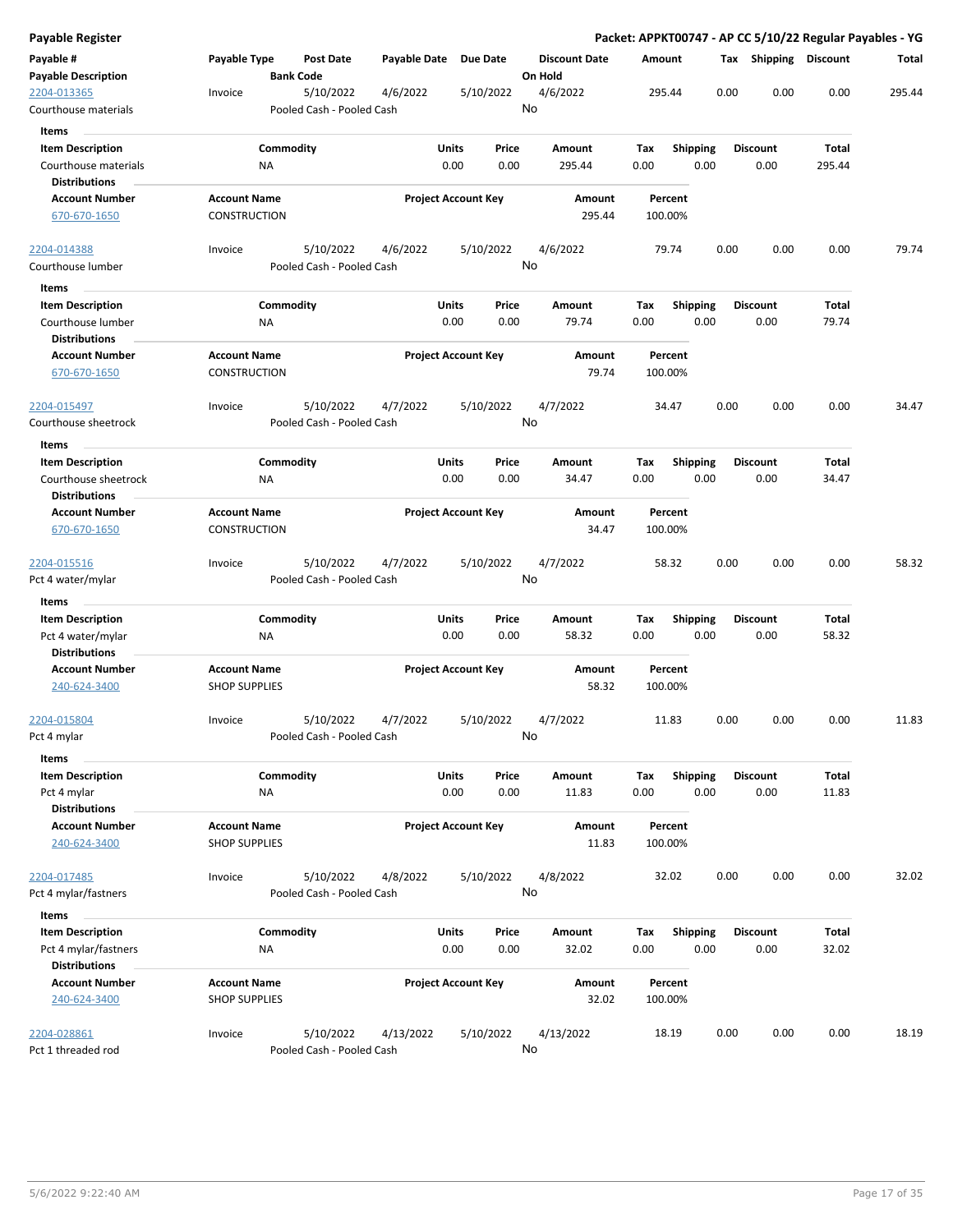| <b>Payable Register</b>                                                      |                                                                               |                                        |                       |                                |                                 |             |                             |      |                         |                       | Packet: APPKT00747 - AP CC 5/10/22 Regular Payables - YG |
|------------------------------------------------------------------------------|-------------------------------------------------------------------------------|----------------------------------------|-----------------------|--------------------------------|---------------------------------|-------------|-----------------------------|------|-------------------------|-----------------------|----------------------------------------------------------|
| Payable #<br><b>Payable Description</b>                                      | Payable Type                                                                  | <b>Post Date</b><br><b>Bank Code</b>   | Payable Date Due Date |                                | <b>Discount Date</b><br>On Hold | Amount      |                             |      | Tax Shipping Discount   |                       | Total                                                    |
| Items<br><b>Item Description</b>                                             |                                                                               | Commodity                              |                       | Price<br>Units                 | Amount                          | Tax         | <b>Shipping</b>             |      | <b>Discount</b>         | Total                 |                                                          |
| Pct 1 threaded rod<br><b>Distributions</b>                                   |                                                                               | Goods                                  |                       | 1.00<br>18.19                  | 18.19                           | 0.00        | 0.00                        |      | 0.00                    | 18.19                 |                                                          |
| <b>Account Number</b><br>210-621-4580                                        | <b>Account Name</b><br><b>R&amp;M MACHINERY PARTS</b>                         |                                        |                       | <b>Project Account Key</b>     | Amount<br>18.19                 | 100.00%     | Percent                     |      |                         |                       |                                                          |
| 2204-028923<br>Pct 4 superfuel/gloves                                        | Invoice                                                                       | 5/10/2022<br>Pooled Cash - Pooled Cash | 4/13/2022             | 5/10/2022                      | 4/13/2022<br>No                 |             | 26.78                       | 0.00 | 0.00                    | 0.00                  | 26.78                                                    |
|                                                                              |                                                                               |                                        |                       |                                |                                 |             |                             |      |                         |                       |                                                          |
| Items                                                                        |                                                                               |                                        |                       |                                |                                 |             |                             |      |                         |                       |                                                          |
| <b>Item Description</b><br>Pct 4 superfuel/gloves                            | ΝA                                                                            | Commodity                              |                       | Units<br>Price<br>0.00<br>0.00 | Amount<br>26.78                 | Tax<br>0.00 | <b>Shipping</b><br>0.00     |      | <b>Discount</b><br>0.00 | Total<br>26.78        |                                                          |
| <b>Distributions</b>                                                         |                                                                               |                                        |                       |                                |                                 |             |                             |      |                         |                       |                                                          |
| <b>Account Number</b><br>240-624-3400<br>240-624-4580                        | <b>Account Name</b><br><b>SHOP SUPPLIES</b><br><b>R&amp;M MACHINERY PARTS</b> |                                        |                       | <b>Project Account Key</b>     | Amount<br>9.49<br>17.29         |             | Percent<br>35.44%<br>64.56% |      |                         |                       |                                                          |
| 2204-029565                                                                  | Invoice                                                                       | 5/10/2022                              | 4/13/2022             | 5/10/2022                      | 4/13/2022                       | 1,619.70    |                             | 0.00 | 0.00                    | 0.00                  | 1,619.70                                                 |
| Courthouse plywood                                                           |                                                                               | Pooled Cash - Pooled Cash              |                       |                                | No                              |             |                             |      |                         |                       |                                                          |
| Items                                                                        |                                                                               |                                        |                       |                                |                                 |             |                             |      |                         |                       |                                                          |
| <b>Item Description</b><br>Courthouse plywood                                | ΝA                                                                            | Commodity                              |                       | Units<br>Price<br>0.00<br>0.00 | Amount<br>1,619.70              | Tax<br>0.00 | <b>Shipping</b><br>0.00     |      | <b>Discount</b><br>0.00 | Total<br>1,619.70     |                                                          |
| <b>Distributions</b>                                                         |                                                                               |                                        |                       |                                |                                 |             |                             |      |                         |                       |                                                          |
| <b>Account Number</b><br>670-670-1650                                        | <b>Account Name</b><br>CONSTRUCTION                                           |                                        |                       | <b>Project Account Key</b>     | Amount<br>1,619.70              | 100.00%     | Percent                     |      |                         |                       |                                                          |
| 2204-030451                                                                  | Invoice                                                                       | 5/10/2022<br>Pooled Cash - Pooled Cash | 4/14/2022             | 5/10/2022                      | 4/14/2022<br>No                 |             | 13.41                       | 0.00 | 0.00                    | 0.00                  | 13.41                                                    |
| Courthouse key rings/tags                                                    |                                                                               |                                        |                       |                                |                                 |             |                             |      |                         |                       |                                                          |
| Items                                                                        |                                                                               |                                        |                       |                                |                                 |             |                             |      |                         |                       |                                                          |
| <b>Item Description</b><br>Courthouse key rings/tags<br><b>Distributions</b> | ΝA                                                                            | Commodity                              |                       | Units<br>Price<br>0.00<br>0.00 | Amount<br>13.41                 | Tax<br>0.00 | <b>Shipping</b><br>0.00     |      | <b>Discount</b><br>0.00 | <b>Total</b><br>13.41 |                                                          |
| <b>Account Number</b><br>670-670-1650                                        | <b>Account Name</b><br>CONSTRUCTION                                           |                                        |                       | <b>Project Account Key</b>     | <b>Amount</b><br>13.41          | 100.00%     | Percent                     |      |                         |                       |                                                          |
| 2204-042028<br>Pct 2 spray paint/lumber                                      | Invoice                                                                       | 5/10/2022<br>Pooled Cash - Pooled Cash | 4/20/2022             | 5/10/2022                      | 4/20/2022<br>No                 |             | 91.74                       | 0.00 | 0.00                    | 0.00                  | 91.74                                                    |
| Items                                                                        |                                                                               |                                        |                       |                                |                                 |             |                             |      | <b>Discount</b>         |                       |                                                          |
| <b>Item Description</b><br>Pct 2 spray paint/lumber<br><b>Distributions</b>  | <b>NA</b>                                                                     | Commodity                              |                       | Units<br>Price<br>0.00<br>0.00 | Amount<br>91.74                 | Tax<br>0.00 | <b>Shipping</b><br>0.00     |      | 0.00                    | <b>Total</b><br>91.74 |                                                          |
| <b>Account Number</b><br>220-622-3430                                        | <b>Account Name</b>                                                           | R&B MAT. HARDWARE & LUMBER             |                       | <b>Project Account Key</b>     | Amount<br>91.74                 | 100.00%     | Percent                     |      |                         |                       |                                                          |
| 2204-042067                                                                  | Invoice                                                                       | 5/10/2022                              | 4/20/2022             | 5/10/2022                      | 4/20/2022<br>No                 |             | 54.98                       | 0.00 | 0.00                    | 0.00                  | 54.98                                                    |
| Courthouse plywood/lumber                                                    |                                                                               | Pooled Cash - Pooled Cash              |                       |                                |                                 |             |                             |      |                         |                       |                                                          |
| Items                                                                        |                                                                               |                                        |                       |                                |                                 |             |                             |      |                         |                       |                                                          |
| <b>Item Description</b><br>Courthouse plywood/lumber                         | ΝA                                                                            | Commodity                              |                       | Units<br>Price<br>0.00<br>0.00 | Amount<br>54.98                 | Tax<br>0.00 | <b>Shipping</b><br>0.00     |      | <b>Discount</b><br>0.00 | Total<br>54.98        |                                                          |
| <b>Distributions</b>                                                         |                                                                               |                                        |                       |                                |                                 |             |                             |      |                         |                       |                                                          |
| <b>Account Number</b><br>670-670-1650                                        | <b>Account Name</b><br>CONSTRUCTION                                           |                                        |                       | <b>Project Account Key</b>     | Amount<br>54.98                 | 100.00%     | Percent                     |      |                         |                       |                                                          |
| 2204-046179<br>Courthouse stucco repair/adhesive                             | Invoice                                                                       | 5/10/2022<br>Pooled Cash - Pooled Cash | 4/22/2022             | 5/10/2022                      | 4/22/2022<br>No                 |             | 56.25                       | 0.00 | 0.00                    | 0.00                  | 56.25                                                    |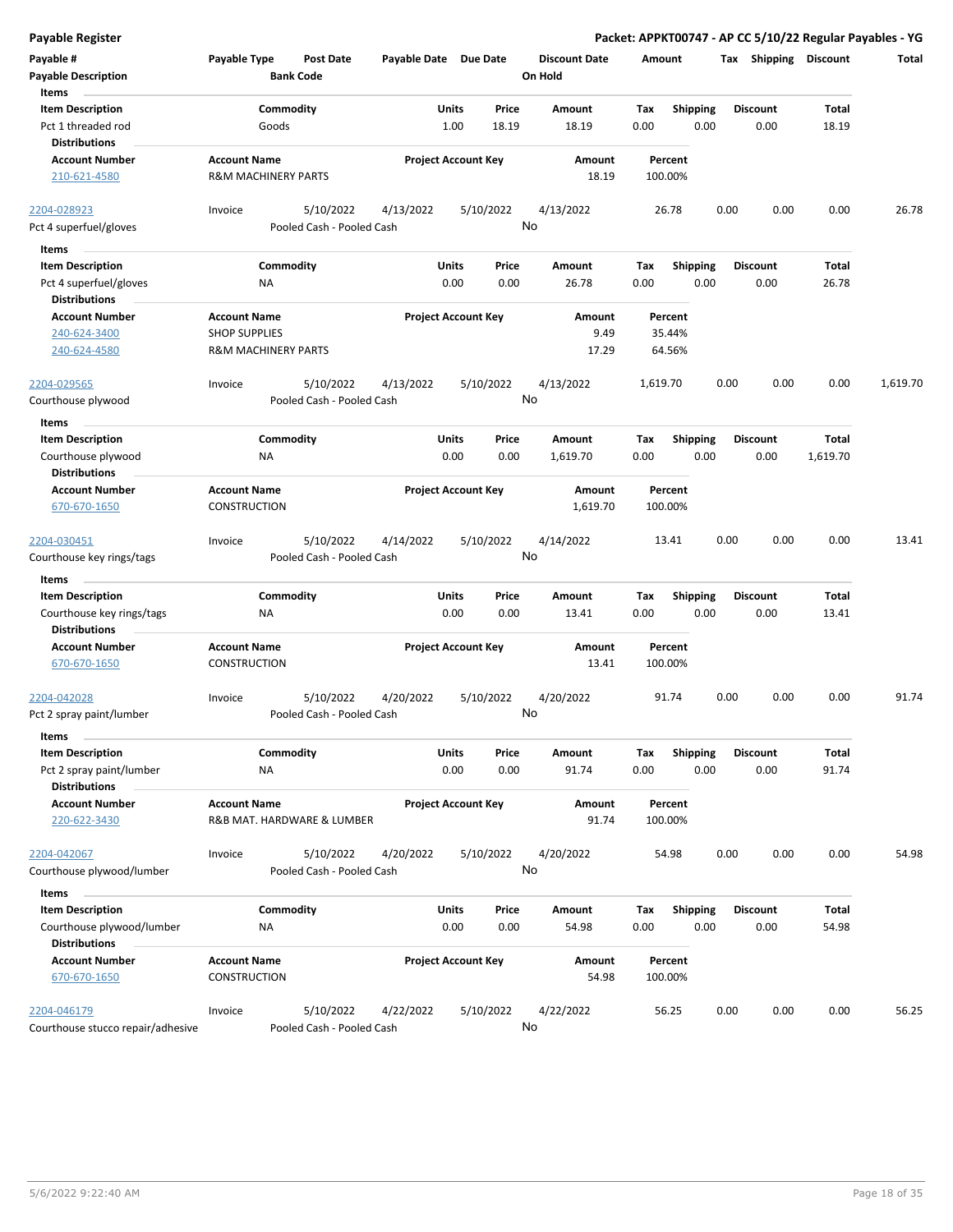| Payable Register                                             |                                             |                                      |                       |                            |                                 | Packet: APPKT00747 - AP CC 5/10/22 Regular Payables - YG |                         |      |                         |                      |        |
|--------------------------------------------------------------|---------------------------------------------|--------------------------------------|-----------------------|----------------------------|---------------------------------|----------------------------------------------------------|-------------------------|------|-------------------------|----------------------|--------|
| Payable #<br><b>Payable Description</b>                      | Payable Type                                | <b>Post Date</b><br><b>Bank Code</b> | Payable Date Due Date |                            | <b>Discount Date</b><br>On Hold | Amount                                                   |                         |      | Tax Shipping Discount   |                      | Total  |
| Items                                                        |                                             | Commodity                            |                       | <b>Units</b><br>Price      |                                 |                                                          |                         |      |                         | <b>Total</b>         |        |
| <b>Item Description</b><br>Courthouse stucco repair/adhesive | ΝA                                          |                                      |                       | 0.00<br>0.00               | Amount<br>56.25                 | Tax<br>0.00                                              | <b>Shipping</b><br>0.00 |      | <b>Discount</b><br>0.00 | 56.25                |        |
| <b>Distributions</b><br><b>Account Number</b>                | <b>Account Name</b>                         |                                      |                       | <b>Project Account Key</b> | Amount                          | Percent                                                  |                         |      |                         |                      |        |
| 670-670-1650                                                 | <b>CONSTRUCTION</b>                         |                                      |                       |                            | 56.25                           | 100.00%                                                  |                         |      |                         |                      |        |
| 2204-053035                                                  | Invoice                                     | 5/10/2022                            | 4/25/2022             | 5/10/2022                  | 4/25/2022                       | 46.99                                                    |                         | 0.00 | 0.00                    | 0.00                 | 46.99  |
| Pct 4 gear oil                                               |                                             | Pooled Cash - Pooled Cash            |                       |                            | No                              |                                                          |                         |      |                         |                      |        |
| Items                                                        |                                             |                                      |                       |                            |                                 |                                                          |                         |      |                         |                      |        |
| <b>Item Description</b>                                      |                                             | Commodity                            |                       | Units<br>Price             | Amount                          | Tax                                                      | <b>Shipping</b>         |      | <b>Discount</b>         | Total                |        |
| Pct 4 gear oil                                               | <b>NA</b>                                   |                                      |                       | 0.00<br>0.00               | 46.99                           | 0.00                                                     | 0.00                    |      | 0.00                    | 46.99                |        |
| <b>Distributions</b>                                         |                                             |                                      |                       |                            |                                 |                                                          |                         |      |                         |                      |        |
| <b>Account Number</b><br>240-624-4570                        | <b>Account Name</b>                         | R&M MACHINERY GAS & OIL              |                       | <b>Project Account Key</b> | Amount<br>46.99                 | Percent<br>100.00%                                       |                         |      |                         |                      |        |
| 2204-053082                                                  | Invoice                                     | 5/10/2022                            | 4/25/2022             | 5/10/2022                  | 4/25/2022                       | 41.92                                                    |                         | 0.00 | 0.00                    | 0.00                 | 41.92  |
| Pct 4 mylar                                                  |                                             | Pooled Cash - Pooled Cash            |                       |                            | No                              |                                                          |                         |      |                         |                      |        |
|                                                              |                                             |                                      |                       |                            |                                 |                                                          |                         |      |                         |                      |        |
| Items<br><b>Item Description</b>                             |                                             | Commodity                            |                       | Units<br>Price             | Amount                          | Tax                                                      | <b>Shipping</b>         |      | <b>Discount</b>         | <b>Total</b>         |        |
| Pct 4 mylar                                                  | <b>NA</b>                                   |                                      |                       | 0.00<br>0.00               | 41.92                           | 0.00                                                     | 0.00                    |      | 0.00                    | 41.92                |        |
| <b>Distributions</b>                                         |                                             |                                      |                       |                            |                                 |                                                          |                         |      |                         |                      |        |
| <b>Account Number</b>                                        | <b>Account Name</b>                         |                                      |                       | <b>Project Account Key</b> | Amount                          | Percent                                                  |                         |      |                         |                      |        |
| 240-624-3400                                                 | <b>SHOP SUPPLIES</b>                        |                                      |                       |                            | 41.92                           | 100.00%                                                  |                         |      |                         |                      |        |
| 2204-054836                                                  | Invoice                                     | 5/10/2022                            | 4/26/2022             | 5/10/2022                  | 4/26/2022                       | 65.26                                                    |                         | 0.00 | 0.00                    | 0.00                 | 65.26  |
| Pct 4 gloves/mylar                                           |                                             | Pooled Cash - Pooled Cash            |                       |                            | No                              |                                                          |                         |      |                         |                      |        |
| Items                                                        |                                             |                                      |                       |                            |                                 |                                                          |                         |      |                         |                      |        |
| <b>Item Description</b>                                      |                                             | Commodity                            |                       | Units<br>Price             | Amount                          | Tax                                                      | <b>Shipping</b>         |      | <b>Discount</b>         | <b>Total</b>         |        |
| Pct 4 gloves/mylar<br><b>Distributions</b>                   | <b>NA</b>                                   |                                      |                       | 0.00<br>0.00               | 65.26                           | 0.00                                                     | 0.00                    |      | 0.00                    | 65.26                |        |
| <b>Account Number</b>                                        | <b>Account Name</b>                         |                                      |                       | <b>Project Account Key</b> | Amount                          | Percent                                                  |                         |      |                         |                      |        |
| 240-624-3400                                                 | <b>SHOP SUPPLIES</b>                        |                                      |                       |                            | 65.26                           | 100.00%                                                  |                         |      |                         |                      |        |
| 2204-055310                                                  | Invoice                                     | 5/10/2022                            | 4/26/2022             | 5/10/2022                  | 4/26/2022                       | 29.43                                                    |                         | 0.00 | 0.00                    | 0.00                 | 29.43  |
| Pct 4 mylar                                                  |                                             | Pooled Cash - Pooled Cash            |                       |                            | No                              |                                                          |                         |      |                         |                      |        |
| Items                                                        |                                             |                                      |                       |                            |                                 |                                                          |                         |      |                         |                      |        |
| <b>Item Description</b>                                      |                                             | Commodity                            |                       | Units<br>Price             | Amount                          | Tax                                                      | Shipping                |      | <b>Discount</b>         | <b>Total</b>         |        |
| Pct 4 mylar                                                  | <b>NA</b>                                   |                                      |                       | 0.00<br>0.00               | 29.43                           | 0.00                                                     | 0.00                    |      | 0.00                    | 29.43                |        |
| <b>Distributions</b>                                         |                                             |                                      |                       |                            |                                 |                                                          |                         |      |                         |                      |        |
| <b>Account Number</b>                                        | <b>Account Name</b>                         |                                      |                       | <b>Project Account Key</b> | Amount                          | Percent                                                  |                         |      |                         |                      |        |
| 240-624-3400                                                 | <b>SHOP SUPPLIES</b>                        |                                      |                       |                            | 29.43                           | 100.00%                                                  |                         |      |                         |                      |        |
| 2204-055429                                                  | Invoice                                     | 5/10/2022                            | 4/26/2022             | 5/10/2022                  | 4/26/2022                       | 21.97                                                    |                         | 0.00 | 0.00                    | 0.00                 | 21.97  |
| Pct 4 mylar                                                  |                                             | Pooled Cash - Pooled Cash            |                       |                            | No                              |                                                          |                         |      |                         |                      |        |
| Items<br><b>Item Description</b>                             |                                             | Commodity                            |                       | Units<br>Price             | Amount                          | Tax                                                      | <b>Shipping</b>         |      | <b>Discount</b>         | <b>Total</b>         |        |
| Pct 4 mylar                                                  | NA                                          |                                      |                       | 0.00<br>0.00               | 21.97                           | 0.00                                                     | 0.00                    |      | 0.00                    | 21.97                |        |
| <b>Distributions</b>                                         |                                             |                                      |                       |                            |                                 |                                                          |                         |      |                         |                      |        |
| <b>Account Number</b><br>240-624-3400                        | <b>Account Name</b><br><b>SHOP SUPPLIES</b> |                                      |                       | <b>Project Account Key</b> | Amount<br>21.97                 | Percent<br>100.00%                                       |                         |      |                         |                      |        |
|                                                              |                                             |                                      |                       |                            |                                 |                                                          |                         |      |                         |                      |        |
| Vendor: 00236 - FUNCTION 4, LLC                              |                                             |                                      |                       |                            |                                 |                                                          |                         |      |                         | <b>Vendor Total:</b> | 263.04 |
| <b>INV938300</b>                                             | Invoice                                     | 5/10/2022                            | 5/2/2022              | 5/10/2022                  | 5/2/2022                        | 263.04                                                   |                         | 0.00 | 0.00                    | 0.00                 | 263.04 |
| Copies 4/4-5/3/22                                            |                                             | Pooled Cash - Pooled Cash            |                       |                            | No                              |                                                          |                         |      |                         |                      |        |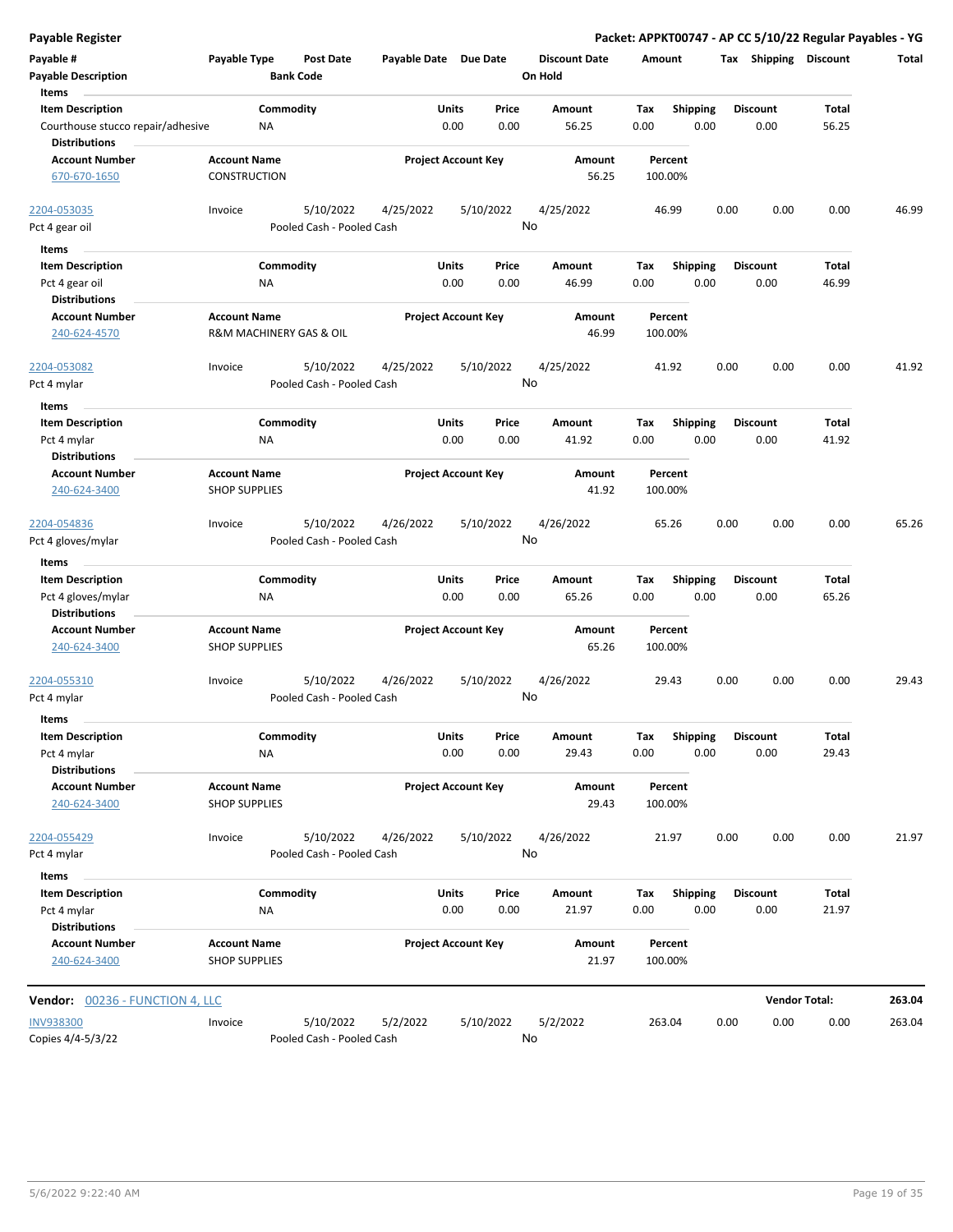| Payable #<br><b>Payable Description</b><br>Items                                 | Payable Type                                  | Post Date<br><b>Bank Code</b>          | Payable Date Due Date |                                 | <b>Discount Date</b><br>On Hold | Amount                         |      | Shipping<br>Tax         | <b>Discount</b> | Total    |
|----------------------------------------------------------------------------------|-----------------------------------------------|----------------------------------------|-----------------------|---------------------------------|---------------------------------|--------------------------------|------|-------------------------|-----------------|----------|
| <b>Item Description</b><br>Copies 4/4-5/3/22<br><b>Distributions</b>             | <b>NA</b>                                     | Commodity                              |                       | Units<br>Price<br>0.00<br>0.00  | Amount<br>263.04                | Tax<br><b>Shipping</b><br>0.00 | 0.00 | <b>Discount</b><br>0.00 | Total<br>263.04 |          |
| <b>Account Number</b>                                                            | <b>Account Name</b>                           |                                        |                       | <b>Project Account Key</b>      | Amount                          | Percent                        |      |                         |                 |          |
| 100-665-3150                                                                     | <b>COPIER RENTAL</b>                          |                                        |                       |                                 | 36.98                           | 14.06%                         |      |                         |                 |          |
| 100-499-3150                                                                     | <b>COPIER EXPENSE</b>                         |                                        |                       |                                 | 11.33                           | 4.31%                          |      |                         |                 |          |
| 100-510-3150                                                                     | <b>COPIER RENTAL</b>                          |                                        |                       |                                 | 186.34                          | 70.84%                         |      |                         |                 |          |
| 100-513-3150                                                                     | <b>COPIER RENTAL</b>                          |                                        |                       |                                 | 11.56                           | 4.39%                          |      |                         |                 |          |
| 100-590-3150                                                                     | <b>COPIER RENTAL</b>                          |                                        |                       |                                 | 2.10                            | 0.80%                          |      |                         |                 |          |
| 100-575-3150                                                                     | <b>COPIER RENTAL</b>                          |                                        |                       |                                 | 2.83                            | 1.08%                          |      |                         |                 |          |
| 100-475-3150<br>160-452-3150                                                     | <b>COPIER EXPENSE</b><br><b>COPIER RENTAL</b> |                                        |                       |                                 | 7.44<br>4.46                    | 2.83%<br>1.70%                 |      |                         |                 |          |
| <b>Vendor:</b> 00314 - GRAHAM INTERNATIONAL INC.                                 |                                               |                                        |                       |                                 |                                 |                                |      | <b>Vendor Total:</b>    |                 | 409.92   |
| 01P621033                                                                        | Invoice                                       | 5/10/2022                              | 4/14/2022             | 5/10/2022                       | 4/14/2022                       | 409.92                         | 0.00 | 0.00                    | 0.00            | 409.92   |
| #12108 Pct 1 air horn/filters                                                    |                                               | Pooled Cash - Pooled Cash              |                       |                                 | No                              |                                |      |                         |                 |          |
| Items                                                                            |                                               |                                        |                       |                                 |                                 |                                |      |                         |                 |          |
| <b>Item Description</b><br>#12108 Pct 1 air horn/filters<br><b>Distributions</b> | NA                                            | Commodity                              |                       | Units<br>Price<br>0.00<br>0.00  | Amount<br>409.92                | <b>Shipping</b><br>Tax<br>0.00 | 0.00 | <b>Discount</b><br>0.00 | Total<br>409.92 |          |
| <b>Account Number</b>                                                            | <b>Account Name</b>                           |                                        |                       | <b>Project Account Key</b>      | Amount                          | Percent                        |      |                         |                 |          |
| 210-621-4580                                                                     | <b>R&amp;M MACHINERY PARTS</b>                |                                        |                       |                                 | 409.92                          | 100.00%                        |      |                         |                 |          |
| Vendor: VEN02205 - Hazelton, Shane                                               |                                               |                                        |                       |                                 |                                 |                                |      | <b>Vendor Total:</b>    |                 | 243.22   |
| <b>INV0005178</b>                                                                | Invoice                                       | 5/10/2022                              | 5/3/2022              | 5/10/2022                       | 5/3/2022                        | 208.00                         | 0.00 | 0.00                    | 0.00            | 208.00   |
| State bar dues - Hazelton reimburse                                              |                                               | Pooled Cash - Pooled Cash              |                       |                                 | No                              |                                |      |                         |                 |          |
| Items                                                                            |                                               |                                        |                       |                                 |                                 |                                |      |                         |                 |          |
| <b>Item Description</b>                                                          |                                               | Commodity                              |                       | Units<br>Price                  | Amount                          | <b>Shipping</b><br>Tax         |      | Discount                | Total           |          |
| State bar dues - Hazelton reimburse<br><b>Distributions</b>                      | ΝA                                            |                                        |                       | 0.00<br>0.00                    | 208.00                          | 0.00                           | 0.00 | 0.00                    | 208.00          |          |
| <b>Account Number</b><br>100-475-4810                                            | <b>Account Name</b><br><b>DUES</b>            |                                        |                       | <b>Project Account Key</b>      | Amount<br>208.00                | Percent<br>100.00%             |      |                         |                 |          |
| <b>INV0005196</b><br>4/30/22 Training mileage-60.2                               | Invoice                                       | 5/10/2022<br>Pooled Cash - Pooled Cash | 5/2/2022              | 5/10/2022                       | 5/2/2022<br>No                  | 35.22                          | 0.00 | 0.00                    | 0.00            | 35.22    |
| Items                                                                            |                                               |                                        |                       |                                 |                                 |                                |      |                         |                 |          |
| <b>Item Description</b><br>4/30/22 Training mileage-60.2<br><b>Distributions</b> |                                               | Commodity<br>Mileage                   |                       | Units<br>Price<br>60.20<br>0.59 | Amount<br>35.22                 | Shipping<br>Tax<br>0.00        | 0.00 | Discount<br>0.00        | Total<br>35.22  |          |
| <b>Account Number</b><br>100-475-4270                                            | <b>Account Name</b>                           | OUT OF COUNTY TRAVEL/TRAINING          |                       | <b>Project Account Key</b>      | Amount<br>35.22                 | Percent<br>100.00%             |      |                         |                 |          |
| Vendor: 00010 - HOLLAND, JORDAN PLLC                                             |                                               |                                        |                       |                                 |                                 |                                |      | <b>Vendor Total:</b>    |                 | 4,755.70 |
| <b>INV0005177</b><br>50992 Shipp Co Ct@Law                                       | Invoice                                       | 5/10/2022<br>Pooled Cash - Pooled Cash | 4/28/2022             | 5/10/2022                       | 4/28/2022<br>No                 | 300.00                         | 0.00 | 0.00                    | 0.00            | 300.00   |
| Items                                                                            |                                               |                                        |                       |                                 |                                 |                                |      |                         |                 |          |
| <b>Item Description</b>                                                          |                                               | Commodity                              |                       | Units<br>Price                  | Amount                          | Tax<br><b>Shipping</b>         |      | <b>Discount</b>         | Total           |          |
| 50992 Shipp Co Ct@Law<br><b>Distributions</b>                                    | ΝA                                            |                                        |                       | 0.00<br>0.00                    | 300.00                          | 0.00                           | 0.00 | 0.00                    | 300.00          |          |
| <b>Account Number</b><br>100-410-4240                                            | <b>Account Name</b>                           | <b>INDIGENT ATTORNEY FEES</b>          |                       | <b>Project Account Key</b>      | Amount<br>300.00                | Percent<br>100.00%             |      |                         |                 |          |
| <b>INV0005182</b>                                                                | Invoice                                       | 5/10/2022                              | 4/28/2022             | 5/10/2022                       | 4/28/2022                       | 756.50                         | 0.00 | 0.00                    | 0.00            | 756.50   |
| CR-21-28111 Davenport Dst Ct 10/7/21-2/24/                                       |                                               | Pooled Cash - Pooled Cash              |                       |                                 | No                              |                                |      |                         |                 |          |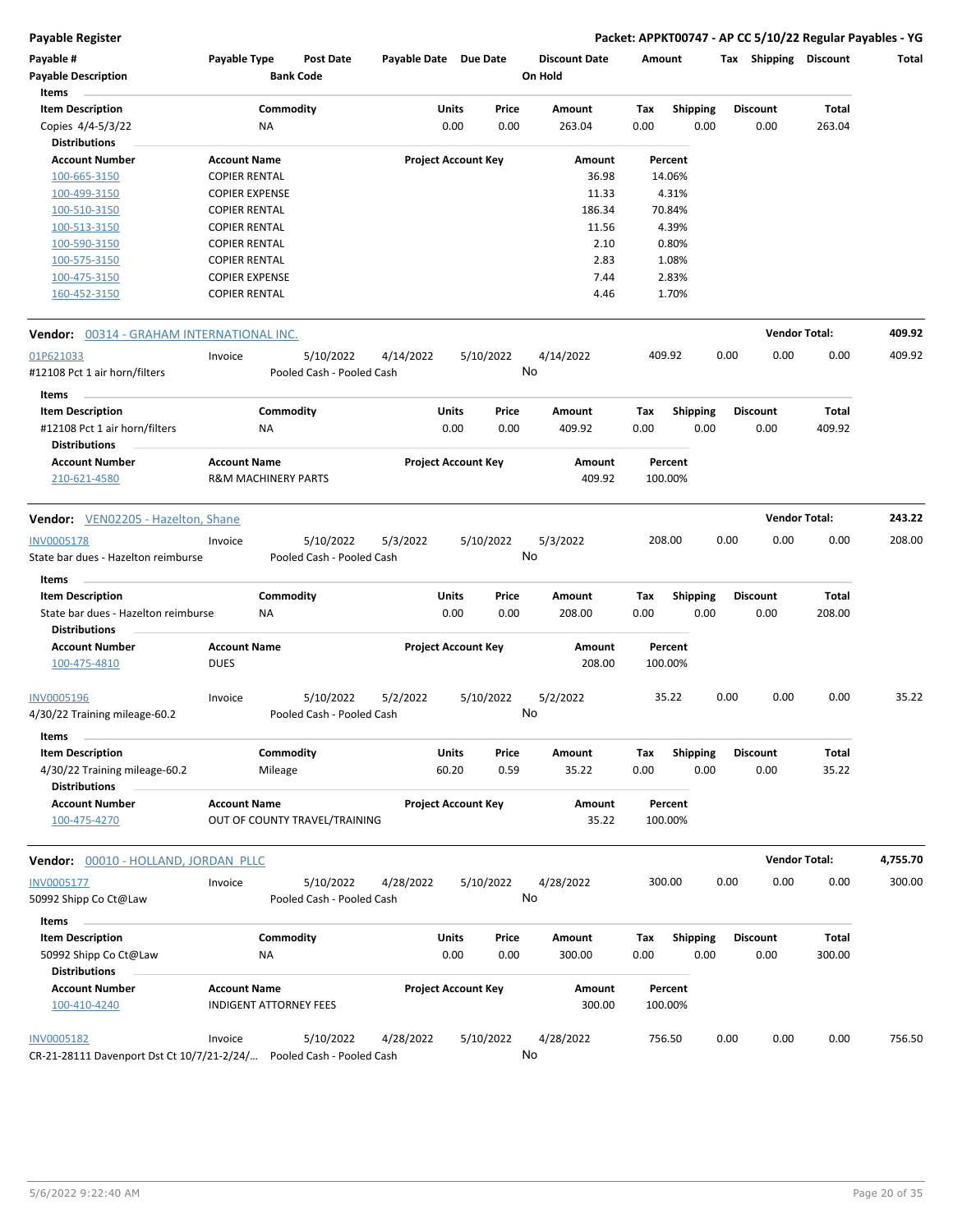| <b>Payable Register</b>                                                                  |                                             |                                        |                       |                                |                      |                    |                         |      |                         |                       | Packet: APPKT00747 - AP CC 5/10/22 Regular Payables - YG |
|------------------------------------------------------------------------------------------|---------------------------------------------|----------------------------------------|-----------------------|--------------------------------|----------------------|--------------------|-------------------------|------|-------------------------|-----------------------|----------------------------------------------------------|
| Payable #                                                                                | Payable Type                                | <b>Post Date</b>                       | Payable Date Due Date |                                | <b>Discount Date</b> | Amount             |                         |      |                         | Tax Shipping Discount | Total                                                    |
| <b>Payable Description</b>                                                               |                                             | <b>Bank Code</b>                       |                       |                                | On Hold              |                    |                         |      |                         |                       |                                                          |
| Items                                                                                    |                                             |                                        |                       |                                |                      |                    |                         |      |                         |                       |                                                          |
| <b>Item Description</b>                                                                  | Commodity                                   |                                        |                       | Units<br>Price                 | Amount               | Tax                | Shipping                |      | <b>Discount</b>         | Total                 |                                                          |
| CR-21-28111 Davenport Dst Ct 10/7/21-2/ NA                                               |                                             |                                        |                       | 0.00<br>0.00                   | 756.50               | 0.00               | 0.00                    |      | 0.00                    | 756.50                |                                                          |
| <b>Distributions</b>                                                                     |                                             |                                        |                       |                                |                      |                    |                         |      |                         |                       |                                                          |
| <b>Account Number</b>                                                                    | <b>Account Name</b>                         |                                        |                       | <b>Project Account Key</b>     | Amount               | Percent            |                         |      |                         |                       |                                                          |
| 100-435-4370                                                                             | ATTORNEY FEES                               |                                        |                       |                                | 756.50               | 100.00%            |                         |      |                         |                       |                                                          |
| <b>INV0005184</b><br>CR-19-27089 Taylor Dst Ct 3/8-4/22/22                               | Invoice                                     | 5/10/2022<br>Pooled Cash - Pooled Cash | 4/28/2022             | 5/10/2022                      | 4/28/2022<br>No      | 599.25             |                         | 0.00 | 0.00                    | 0.00                  | 599.25                                                   |
| Items                                                                                    |                                             |                                        |                       |                                |                      |                    |                         |      |                         |                       |                                                          |
| <b>Item Description</b>                                                                  | Commodity                                   |                                        |                       | Units<br>Price                 | Amount               | Tax                | <b>Shipping</b>         |      | <b>Discount</b>         | Total                 |                                                          |
| CR-19-27089 Taylor Dst Ct 3/8-4/22/22<br><b>Distributions</b>                            | ΝA                                          |                                        |                       | 0.00<br>0.00                   | 599.25               | 0.00               | 0.00                    |      | 0.00                    | 599.25                |                                                          |
| <b>Account Number</b>                                                                    | <b>Account Name</b>                         |                                        |                       | <b>Project Account Key</b>     | Amount               | Percent            |                         |      |                         |                       |                                                          |
| 100-435-4370                                                                             | <b>ATTORNEY FEES</b>                        |                                        |                       |                                | 599.25               | 100.00%            |                         |      |                         |                       |                                                          |
| INV0005185                                                                               | Invoice                                     | 5/10/2022<br>Pooled Cash - Pooled Cash | 4/28/2022             | 5/10/2022                      | 4/28/2022<br>No      | 663.00             |                         | 0.00 | 0.00                    | 0.00                  | 663.00                                                   |
| CR-21-28270 Perry Dst Ct 3/23-4/21/22                                                    |                                             |                                        |                       |                                |                      |                    |                         |      |                         |                       |                                                          |
| Items                                                                                    |                                             |                                        |                       |                                |                      |                    |                         |      |                         |                       |                                                          |
| <b>Item Description</b><br>CR-21-28270 Perry Dst Ct 3/23-4/21/22<br><b>Distributions</b> | Commodity<br>ΝA                             |                                        |                       | Units<br>Price<br>0.00<br>0.00 | Amount<br>663.00     | Tax<br>0.00        | <b>Shipping</b><br>0.00 |      | <b>Discount</b><br>0.00 | Total<br>663.00       |                                                          |
| <b>Account Number</b>                                                                    | <b>Account Name</b>                         |                                        |                       | <b>Project Account Key</b>     | Amount               | Percent            |                         |      |                         |                       |                                                          |
| 100-435-4370                                                                             | <b>ATTORNEY FEES</b>                        |                                        |                       |                                | 663.00               | 100.00%            |                         |      |                         |                       |                                                          |
| INV0005186                                                                               | Invoice                                     | 5/10/2022                              | 4/28/2022             | 5/10/2022                      | 4/28/2022            | 802.40             |                         | 0.00 | 0.00                    | 0.00                  | 802.40                                                   |
| CR-21-28121 Williams Dst Ct 12/8/21-4/22/22                                              |                                             | Pooled Cash - Pooled Cash              |                       |                                | No                   |                    |                         |      |                         |                       |                                                          |
|                                                                                          |                                             |                                        |                       |                                |                      |                    |                         |      |                         |                       |                                                          |
| Items                                                                                    |                                             |                                        |                       |                                |                      |                    |                         |      |                         |                       |                                                          |
| <b>Item Description</b><br>CR-21-28121 Williams Dst Ct 12/8/21-4/2 NA                    | Commodity                                   |                                        |                       | Units<br>Price<br>0.00<br>0.00 | Amount<br>802.40     | Tax<br>0.00        | <b>Shipping</b><br>0.00 |      | <b>Discount</b><br>0.00 | Total<br>802.40       |                                                          |
| <b>Distributions</b>                                                                     |                                             |                                        |                       |                                |                      |                    |                         |      |                         |                       |                                                          |
| <b>Account Number</b><br>100-435-4370                                                    | <b>Account Name</b><br><b>ATTORNEY FEES</b> |                                        |                       | <b>Project Account Key</b>     | Amount<br>802.40     | Percent<br>100.00% |                         |      |                         |                       |                                                          |
| INV0005190                                                                               | Invoice                                     | 5/10/2022                              | 4/28/2022             | 5/10/2022                      | 4/28/2022            | 663.00             |                         | 0.00 | 0.00                    | 0.00                  | 663.00                                                   |
| CR-21-28088 Stafford Dst Ct 10/22/21-3/16/22    Pooled Cash - Pooled Cash                |                                             |                                        |                       |                                | No                   |                    |                         |      |                         |                       |                                                          |
|                                                                                          |                                             |                                        |                       |                                |                      |                    |                         |      |                         |                       |                                                          |
| Items                                                                                    |                                             |                                        |                       |                                |                      |                    |                         |      |                         |                       |                                                          |
| <b>Item Description</b>                                                                  | Commodity                                   |                                        |                       | Units<br>Price                 | Amount               | Tax                | Shipping                |      | <b>Discount</b>         | Total                 |                                                          |
| CR-21-28088 Stafford Dst Ct 10/22/21-3/1 NA                                              |                                             |                                        |                       | 0.00<br>0.00                   | 663.00               | 0.00               | 0.00                    |      | 0.00                    | 663.00                |                                                          |
| <b>Distributions</b>                                                                     |                                             |                                        |                       |                                |                      |                    |                         |      |                         |                       |                                                          |
| <b>Account Number</b><br>100-435-4370                                                    | <b>Account Name</b><br><b>ATTORNEY FEES</b> |                                        |                       | <b>Project Account Key</b>     | Amount<br>663.00     | Percent<br>100.00% |                         |      |                         |                       |                                                          |
|                                                                                          |                                             |                                        |                       |                                |                      |                    |                         |      |                         |                       |                                                          |
| INV0005191                                                                               | Invoice                                     | 5/10/2022                              | 4/28/2022             | 5/10/2022                      | 4/28/2022            | 580.55             |                         | 0.00 | 0.00                    | 0.00                  | 580.55                                                   |
| CR-20-27574 Daughrity Dst Ct 12/31/21-4/22/ Pooled Cash - Pooled Cash                    |                                             |                                        |                       |                                | No                   |                    |                         |      |                         |                       |                                                          |
| Items                                                                                    |                                             |                                        |                       |                                |                      |                    |                         |      |                         |                       |                                                          |
| <b>Item Description</b>                                                                  | Commodity                                   |                                        |                       | <b>Units</b><br>Price          | Amount               | Tax                | <b>Shipping</b>         |      | <b>Discount</b>         | Total                 |                                                          |
| CR-20-27574 Daughrity Dst Ct 12/31/21-4 NA<br><b>Distributions</b>                       |                                             |                                        |                       | 0.00<br>0.00                   | 580.55               | 0.00               | 0.00                    |      | 0.00                    | 580.55                |                                                          |
| <b>Account Number</b>                                                                    | <b>Account Name</b>                         |                                        |                       | <b>Project Account Key</b>     | Amount               | Percent            |                         |      |                         |                       |                                                          |
| 100-435-4370                                                                             | <b>ATTORNEY FEES</b>                        |                                        |                       |                                | 580.55               | 100.00%            |                         |      |                         |                       |                                                          |
| <b>INV0005192</b><br>CR-21-28194 Roberts Dst Ct 1/12-2/17/22                             | Invoice                                     | 5/10/2022<br>Pooled Cash - Pooled Cash | 4/28/2022             | 5/10/2022                      | 4/28/2022<br>No      | 391.00             |                         | 0.00 | 0.00                    | 0.00                  | 391.00                                                   |
|                                                                                          |                                             |                                        |                       |                                |                      |                    |                         |      |                         |                       |                                                          |
| Items<br><b>Item Description</b>                                                         | Commodity                                   |                                        |                       | Units<br>Price                 | Amount               | Tax                | <b>Shipping</b>         |      | <b>Discount</b>         | Total                 |                                                          |
| CR-21-28194 Roberts Dst Ct 1/12-2/17/22                                                  | ΝA                                          |                                        |                       | 0.00<br>0.00                   | 391.00               | 0.00               | 0.00                    |      | 0.00                    | 391.00                |                                                          |
| <b>Distributions</b>                                                                     |                                             |                                        |                       |                                |                      |                    |                         |      |                         |                       |                                                          |
| <b>Account Number</b>                                                                    | <b>Account Name</b>                         |                                        |                       | <b>Project Account Key</b>     | Amount               | Percent            |                         |      |                         |                       |                                                          |
| 100-435-4370                                                                             | <b>ATTORNEY FEES</b>                        |                                        |                       |                                | 391.00               | 100.00%            |                         |      |                         |                       |                                                          |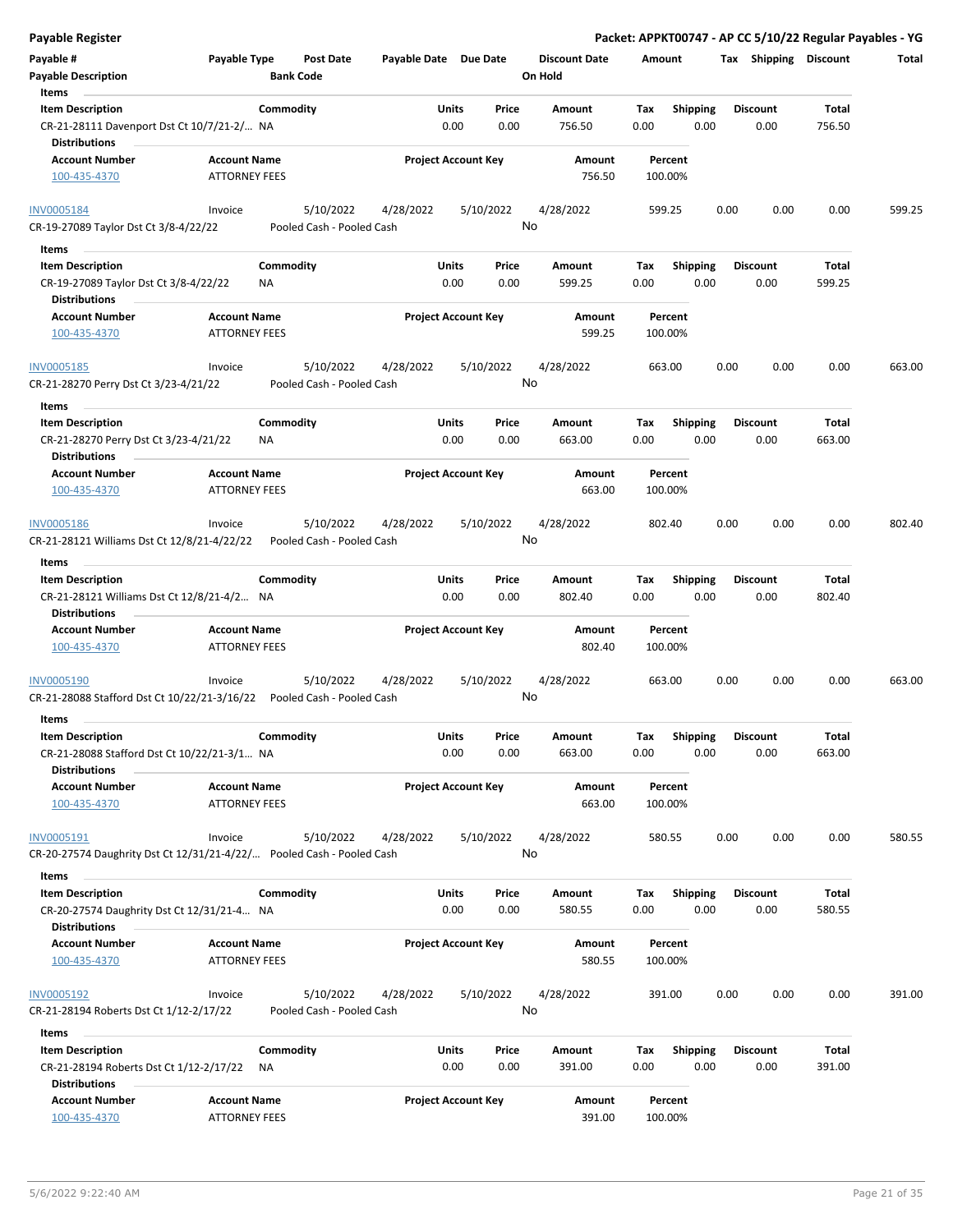| <b>Payable Register</b>                                                                    |                                                       |                    |                                        |                       |                            |                 |                                 |                    |             |                         |      |                         |                      | Packet: APPKT00747 - AP CC 5/10/22 Regular Payables - YG |
|--------------------------------------------------------------------------------------------|-------------------------------------------------------|--------------------|----------------------------------------|-----------------------|----------------------------|-----------------|---------------------------------|--------------------|-------------|-------------------------|------|-------------------------|----------------------|----------------------------------------------------------|
| Payable #<br><b>Payable Description</b>                                                    | Payable Type                                          |                    | <b>Post Date</b><br><b>Bank Code</b>   | Payable Date Due Date |                            |                 | <b>Discount Date</b><br>On Hold |                    | Amount      |                         |      | Tax Shipping Discount   |                      | Total                                                    |
| Vendor: 00796 - INDIGENT HEALTHCARE SOLUTIONS, LTD                                         |                                                       |                    |                                        |                       |                            |                 |                                 |                    |             |                         |      |                         | <b>Vendor Total:</b> | 1,059.00                                                 |
| 73633<br>Computer software support June 2022                                               | Invoice                                               |                    | 5/10/2022<br>Pooled Cash - Pooled Cash | 5/1/2022              |                            | 5/10/2022       | 5/1/2022<br>No                  |                    | 1,059.00    |                         | 0.00 | 0.00                    | 0.00                 | 1,059.00                                                 |
| Items<br><b>Item Description</b><br>Computer software support June 2022                    |                                                       | Commodity<br>ΝA    |                                        |                       | Units<br>0.00              | Price<br>0.00   | Amount<br>1,059.00              |                    | Tax<br>0.00 | <b>Shipping</b><br>0.00 |      | <b>Discount</b><br>0.00 | Total<br>1,059.00    |                                                          |
| <b>Distributions</b><br><b>Account Number</b>                                              | <b>Account Name</b>                                   |                    |                                        |                       | <b>Project Account Key</b> |                 |                                 |                    |             | Percent                 |      |                         |                      |                                                          |
| 100-645-4530                                                                               | <b>COMPUTER SOFTWARE</b>                              |                    |                                        |                       |                            |                 |                                 | Amount<br>1,059.00 | 100.00%     |                         |      |                         |                      |                                                          |
| Vendor: 00832 - INTERSTATE BATTERIES OF TEXOMA                                             |                                                       |                    |                                        |                       |                            |                 |                                 |                    |             |                         |      |                         | <b>Vendor Total:</b> | 183.95                                                   |
| 21445550<br>Pct 1 battery<br>Items                                                         | Invoice                                               |                    | 5/10/2022<br>Pooled Cash - Pooled Cash | 4/12/2022             |                            | 5/10/2022       | 4/12/2022<br>No                 |                    | 183.95      |                         | 0.00 | 0.00                    | 0.00                 | 183.95                                                   |
| <b>Item Description</b><br>Pct 1 battery<br><b>Distributions</b>                           |                                                       | Commodity<br>Goods |                                        |                       | Units<br>1.00              | Price<br>183.95 | Amount<br>183.95                |                    | Tax<br>0.00 | <b>Shipping</b><br>0.00 |      | <b>Discount</b><br>0.00 | Total<br>183.95      |                                                          |
| <b>Account Number</b><br>210-621-4580                                                      | <b>Account Name</b><br><b>R&amp;M MACHINERY PARTS</b> |                    |                                        |                       | <b>Project Account Key</b> |                 |                                 | Amount<br>183.95   | 100.00%     | Percent                 |      |                         |                      |                                                          |
| <b>Vendor:</b> 00023 - INTERSTATE BILLING SERVICE, INC.                                    |                                                       |                    |                                        |                       |                            |                 |                                 |                    |             |                         |      |                         | <b>Vendor Total:</b> | 147.51                                                   |
| 874337<br>Pct 2 Red River Trk air spring                                                   | Invoice                                               |                    | 5/10/2022<br>Pooled Cash - Pooled Cash | 4/13/2022             |                            | 5/10/2022       | 4/13/2022<br>No                 |                    | 141.58      |                         | 0.00 | 0.00                    | 0.00                 | 141.58                                                   |
| Items<br><b>Item Description</b><br>Pct 2 Red River Trk air spring<br><b>Distributions</b> |                                                       | Commodity<br>Goods |                                        |                       | Units<br>1.00              | Price<br>141.58 | Amount<br>141.58                |                    | Tax<br>0.00 | <b>Shipping</b><br>0.00 |      | <b>Discount</b><br>0.00 | Total<br>141.58      |                                                          |
| <b>Account Number</b><br>220-622-4580                                                      | <b>Account Name</b><br><b>R&amp;M MACHINERY PARTS</b> |                    |                                        |                       | <b>Project Account Key</b> |                 |                                 | Amount<br>141.58   | 100.00%     | Percent                 |      |                         |                      |                                                          |
| 874338<br>Pct 2 Red River Trk air bag stud                                                 | Invoice                                               |                    | 5/10/2022<br>Pooled Cash - Pooled Cash | 4/13/2022             |                            | 5/10/2022       | 4/13/2022<br>No                 |                    |             | 5.93                    | 0.00 | 0.00                    | 0.00                 | 5.93                                                     |
| <b>Items</b><br><b>Item Description</b>                                                    |                                                       | Commodity          |                                        |                       | Units                      | Price           | <b>Amount</b>                   |                    | Tax         | <b>Shipping</b>         |      | Discount                | Total                |                                                          |
| Pct 2 Red River Trk air bag stud<br><b>Distributions</b>                                   |                                                       | Goods              |                                        |                       | 1.00                       | 5.93            |                                 | 5.93               | 0.00        | 0.00                    |      | 0.00                    | 5.93                 |                                                          |
| <b>Account Number</b><br>220-622-4580                                                      | <b>Account Name</b><br><b>R&amp;M MACHINERY PARTS</b> |                    |                                        |                       | <b>Project Account Key</b> |                 |                                 | Amount<br>5.93     | 100.00%     | Percent                 |      |                         |                      |                                                          |
| <b>Vendor:</b> 00397 - JESSICA MCDONALD & ASSOC.                                           |                                                       |                    |                                        |                       |                            |                 |                                 |                    |             |                         |      |                         | <b>Vendor Total:</b> | 2,490.00                                                 |
| <u>956</u><br>J-2021-015 DJW Dst Ct 11/17/21-4/26/22                                       | Invoice                                               |                    | 5/10/2022<br>Pooled Cash - Pooled Cash | 4/26/2022             |                            | 5/10/2022       | 4/26/2022<br>No                 |                    | 270.00      |                         | 0.00 | 0.00                    | 0.00                 | 270.00                                                   |
| Items<br><b>Item Description</b>                                                           |                                                       | Commodity          |                                        |                       | Units                      | Price           | Amount                          |                    | Tax         | <b>Shipping</b>         |      | <b>Discount</b>         | Total                |                                                          |
| J-2021-015 DJW Dst Ct 11/17/21-4/26/22<br><b>Distributions</b>                             |                                                       | ΝA                 |                                        |                       | 0.00                       | 0.00            | 270.00                          |                    | 0.00        | 0.00                    |      | 0.00                    | 270.00               |                                                          |
| <b>Account Number</b><br>100-435-4320                                                      | <b>Account Name</b><br><b>ATTORNEY FEES JUVENILE</b>  |                    |                                        |                       | <b>Project Account Key</b> |                 |                                 | Amount<br>270.00   | 100.00%     | Percent                 |      |                         |                      |                                                          |
| 959<br>J-2021-021 EBL Dt Ct 12/17/21-4/26/22                                               | Invoice                                               |                    | 5/10/2022<br>Pooled Cash - Pooled Cash | 4/26/2022             |                            | 5/10/2022       | 4/26/2022<br>No                 |                    | 730.00      |                         | 0.00 | 0.00                    | 0.00                 | 730.00                                                   |
| Items<br><b>Item Description</b>                                                           |                                                       | Commodity          |                                        |                       | Units                      | Price           | Amount                          |                    | Tax         |                         |      | <b>Discount</b>         | Total                |                                                          |
| J-2021-021 EBL Dt Ct 12/17/21-4/26/22<br><b>Distributions</b>                              |                                                       | ΝA                 |                                        |                       | 0.00                       | 0.00            | 730.00                          |                    | 0.00        | <b>Shipping</b><br>0.00 |      | 0.00                    | 730.00               |                                                          |
| <b>Account Number</b><br>100-435-4320                                                      | <b>Account Name</b><br><b>ATTORNEY FEES JUVENILE</b>  |                    |                                        |                       | <b>Project Account Key</b> |                 |                                 | Amount<br>730.00   | 100.00%     | Percent                 |      |                         |                      |                                                          |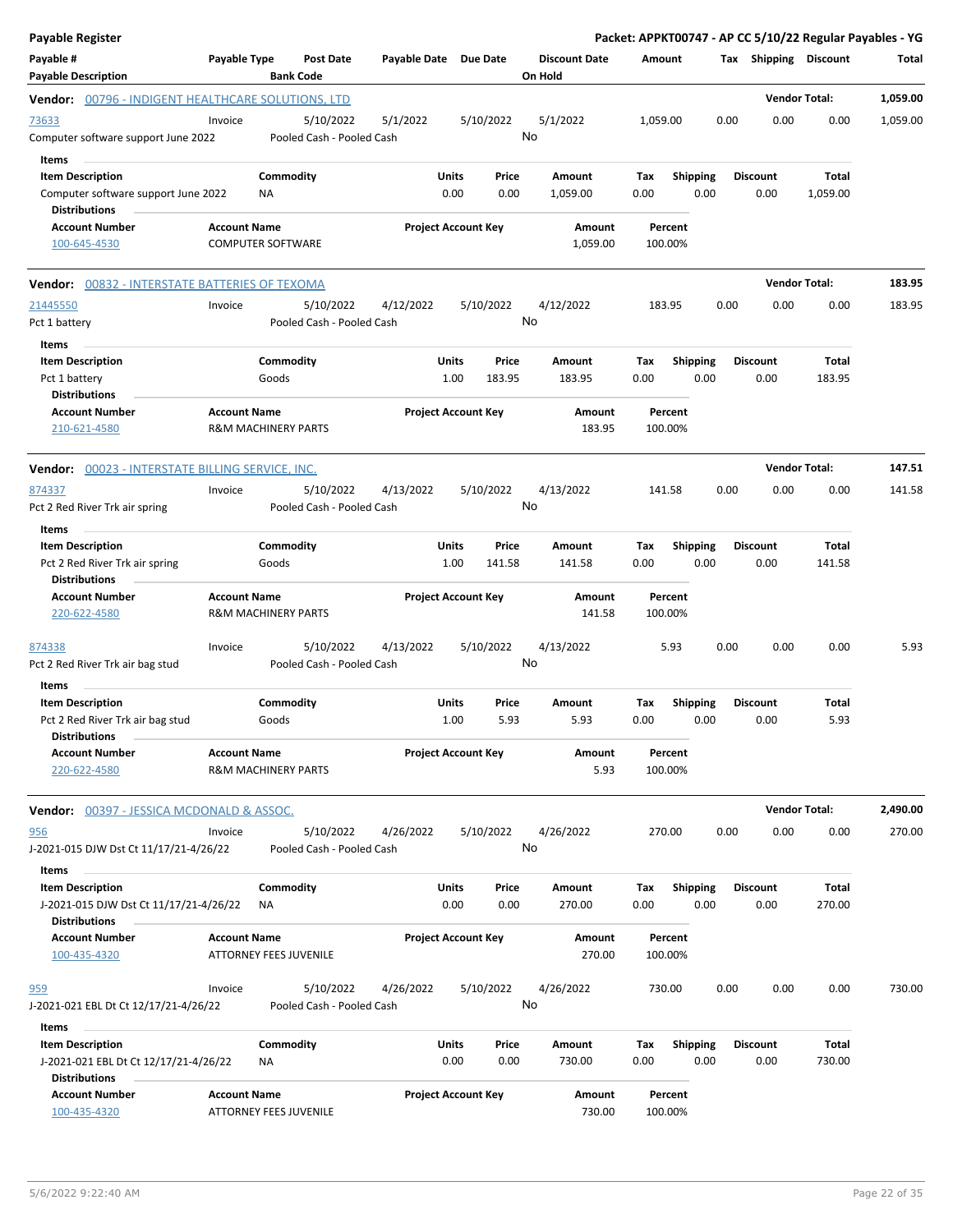| <b>Payable Register</b>                                                                       |                      |                                        |                       |                                |                                 |             |                         |      |                         | Packet: APPKT00747 - AP CC 5/10/22 Regular Payables - YG |          |
|-----------------------------------------------------------------------------------------------|----------------------|----------------------------------------|-----------------------|--------------------------------|---------------------------------|-------------|-------------------------|------|-------------------------|----------------------------------------------------------|----------|
| Payable #<br><b>Payable Description</b>                                                       | Payable Type         | <b>Post Date</b><br><b>Bank Code</b>   | Payable Date Due Date |                                | <b>Discount Date</b><br>On Hold | Amount      |                         |      | Tax Shipping Discount   |                                                          | Total    |
| 966                                                                                           | Invoice              | 5/10/2022                              | 4/29/2022             | 5/10/2022                      | 4/29/2022                       | 1,300.00    |                         | 0.00 | 0.00                    | 0.00                                                     | 1,300.00 |
| CR-16-25845 Hokanson Dst Ct 1/5-4/28/22                                                       |                      | Pooled Cash - Pooled Cash              |                       |                                | No                              |             |                         |      |                         |                                                          |          |
| Items                                                                                         |                      |                                        |                       |                                |                                 |             |                         |      |                         |                                                          |          |
| <b>Item Description</b><br>CR-16-25845 Hokanson Dst Ct 1/5-4/28/22 NA<br><b>Distributions</b> |                      | Commodity                              |                       | Units<br>Price<br>0.00<br>0.00 | Amount<br>1,300.00              | Tax<br>0.00 | <b>Shipping</b><br>0.00 |      | <b>Discount</b><br>0.00 | Total<br>1,300.00                                        |          |
| <b>Account Number</b>                                                                         | <b>Account Name</b>  |                                        |                       | <b>Project Account Key</b>     | Amount                          |             | Percent                 |      |                         |                                                          |          |
| 100-435-4370                                                                                  | <b>ATTORNEY FEES</b> |                                        |                       |                                | 1,300.00                        |             | 100.00%                 |      |                         |                                                          |          |
| 975<br>50543 Johnson Co Ct@Law                                                                | Invoice              | 5/10/2022<br>Pooled Cash - Pooled Cash | 5/4/2022              | 5/10/2022                      | 5/4/2022<br>No                  | 190.00      |                         | 0.00 | 0.00                    | 0.00                                                     | 190.00   |
| Items                                                                                         |                      |                                        |                       |                                |                                 |             |                         |      |                         |                                                          |          |
| <b>Item Description</b><br>50543 Johnson Co Ct@Law                                            |                      | Commodity<br>NA                        | <b>Units</b>          | Price<br>0.00<br>0.00          | Amount<br>190.00                | Tax<br>0.00 | <b>Shipping</b><br>0.00 |      | <b>Discount</b><br>0.00 | Total<br>190.00                                          |          |
| <b>Distributions</b><br><b>Account Number</b><br>100-410-4240                                 | <b>Account Name</b>  | <b>INDIGENT ATTORNEY FEES</b>          |                       | <b>Project Account Key</b>     | Amount<br>190.00                |             | Percent<br>100.00%      |      |                         |                                                          |          |
| Vendor: 00541 - KIRBY, SHELLY                                                                 |                      |                                        |                       |                                |                                 |             |                         |      |                         | <b>Vendor Total:</b>                                     | 60.00    |
| 069484                                                                                        | Invoice              | 5/10/2022                              | 4/28/2022             | 5/10/2022                      | 4/28/2022                       |             | 60.00                   | 0.00 | 0.00                    | 0.00                                                     | 60.00    |
| Windom mowing 4/28/22                                                                         |                      | Pooled Cash - Pooled Cash              |                       |                                | No                              |             |                         |      |                         |                                                          |          |
| Items                                                                                         |                      |                                        |                       |                                |                                 |             |                         |      |                         |                                                          |          |
| <b>Item Description</b><br>Windom mowing 4/28/22                                              |                      | Commodity<br>NA                        |                       | Units<br>Price<br>0.00<br>0.00 | Amount<br>60.00                 | Tax<br>0.00 | <b>Shipping</b><br>0.00 |      | <b>Discount</b><br>0.00 | Total<br>60.00                                           |          |
| <b>Distributions</b><br><b>Account Number</b>                                                 | <b>Account Name</b>  |                                        |                       | <b>Project Account Key</b>     | Amount                          |             | Percent                 |      |                         |                                                          |          |
| 100-515-4502                                                                                  |                      | LAWN MAINTENANCE                       |                       |                                | 60.00                           |             | 100.00%                 |      |                         |                                                          |          |
| <b>Vendor: 00031 - LEXISNEXIS</b>                                                             |                      |                                        |                       |                                |                                 |             |                         |      |                         | <b>Vendor Total:</b>                                     | 384.00   |
| 3093835277<br>April 2022 DA online research                                                   | Invoice              | 5/10/2022<br>Pooled Cash - Pooled Cash | 4/30/2022             | 5/10/2022                      | 4/30/2022<br>No                 | 384.00      |                         | 0.00 | 0.00                    | 0.00                                                     | 384.00   |
| Items                                                                                         |                      |                                        |                       |                                |                                 |             |                         |      |                         |                                                          |          |
| <b>Item Description</b><br>April 2022 DA online research<br><b>Distributions</b>              |                      | Commodity<br>NA                        | <b>Units</b>          | Price<br>0.00<br>0.00          | Amount<br>384.00                | Tax<br>0.00 | <b>Shipping</b><br>0.00 |      | <b>Discount</b><br>0.00 | Total<br>384.00                                          |          |
| <b>Account Number</b><br>100-475-5910                                                         | <b>Account Name</b>  | <b>ONLINE RESEARCH</b>                 |                       | <b>Project Account Key</b>     | Amount<br>384.00                |             | Percent<br>100.00%      |      |                         |                                                          |          |
| Vendor: 00446 - MAGNEGAS WELDING SUPPLY - SOUTH, LL                                           |                      |                                        |                       |                                |                                 |             |                         |      |                         | <b>Vendor Total:</b>                                     | 17.80    |
| 00124240<br>Pct 3 cylinder rental April 2022                                                  | Invoice              | 5/10/2022<br>Pooled Cash - Pooled Cash | 4/30/2022             | 5/10/2022                      | 4/30/2022<br>No                 |             | 17.80                   | 0.00 | 0.00                    | 0.00                                                     | 17.80    |
| Items                                                                                         |                      |                                        |                       |                                |                                 |             |                         |      |                         |                                                          |          |
| <b>Item Description</b><br>Pct 3 cylinder rental April 2022                                   |                      | Commodity<br>NA                        |                       | Units<br>Price<br>0.00<br>0.00 | Amount<br>17.80                 | Tax<br>0.00 | Shipping<br>0.00        |      | <b>Discount</b><br>0.00 | Total<br>17.80                                           |          |
| <b>Distributions</b><br><b>Account Number</b>                                                 | <b>Account Name</b>  |                                        |                       | <b>Project Account Key</b>     | Amount                          |             | Percent                 |      |                         |                                                          |          |
| 230-623-3430                                                                                  |                      | R&B MAT. HARDWARE & LUMBER             |                       |                                | 17.80                           |             | 100.00%                 |      |                         |                                                          |          |
| <b>Vendor:</b> VEN02793 - Merryman, Thomas Wayne                                              |                      |                                        |                       |                                |                                 |             |                         |      |                         | <b>Vendor Total:</b>                                     | 36.00    |
| INV0005179<br>4/25/22 transport meals                                                         | Invoice              | 5/10/2022<br>Pooled Cash - Pooled Cash | 5/4/2022              | 5/10/2022                      | 5/4/2022<br>No                  |             | 24.00                   | 0.00 | 0.00                    | 0.00                                                     | 24.00    |
| Items                                                                                         |                      |                                        |                       |                                |                                 |             |                         |      |                         |                                                          |          |
| <b>Item Description</b><br>4/25/22 transport meals                                            |                      | Commodity<br>NA                        |                       | Units<br>Price<br>0.00<br>0.00 | Amount<br>24.00                 | Tax<br>0.00 | <b>Shipping</b><br>0.00 |      | <b>Discount</b><br>0.00 | Total<br>24.00                                           |          |
| <b>Distributions</b><br><b>Account Number</b><br>100-560-4280                                 | <b>Account Name</b>  | PRISONER TRANSPORT                     |                       | <b>Project Account Key</b>     | Amount<br>24.00                 |             | Percent<br>100.00%      |      |                         |                                                          |          |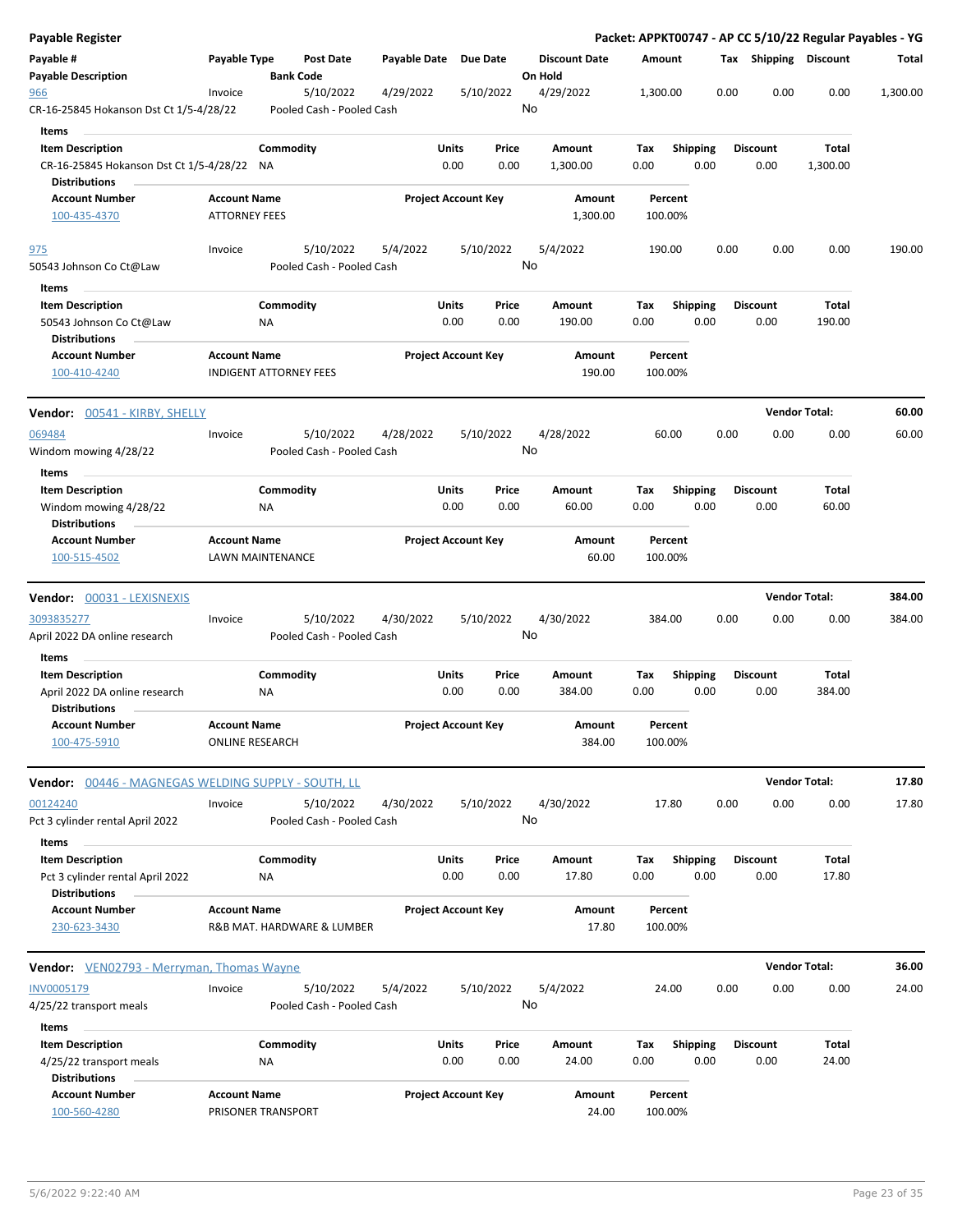| <b>Payable Register</b>                                                               |                                           |                        |                                        |                       |                            |               |                                 |             |                    |      |      |                         | Packet: APPKT00747 - AP CC 5/10/22 Regular Payables - YG |          |
|---------------------------------------------------------------------------------------|-------------------------------------------|------------------------|----------------------------------------|-----------------------|----------------------------|---------------|---------------------------------|-------------|--------------------|------|------|-------------------------|----------------------------------------------------------|----------|
| Payable #<br><b>Payable Description</b>                                               | Payable Type                              |                        | Post Date<br><b>Bank Code</b>          | Payable Date Due Date |                            |               | <b>Discount Date</b><br>On Hold | Amount      |                    |      |      | Tax Shipping Discount   |                                                          | Total    |
| <b>INV0005180</b><br>4/26/22 transport meals                                          | Invoice                                   |                        | 5/10/2022<br>Pooled Cash - Pooled Cash | 5/4/2022              | 5/10/2022                  |               | 5/4/2022<br>No                  |             | 12.00              |      | 0.00 | 0.00                    | 0.00                                                     | 12.00    |
| Items<br><b>Item Description</b><br>4/26/22 transport meals                           |                                           | Commodity<br>NA        |                                        |                       | Units<br>0.00              | Price<br>0.00 | Amount<br>12.00                 | Tax<br>0.00 | <b>Shipping</b>    | 0.00 |      | <b>Discount</b><br>0.00 | Total<br>12.00                                           |          |
| <b>Distributions</b>                                                                  |                                           |                        |                                        |                       |                            |               |                                 |             |                    |      |      |                         |                                                          |          |
| <b>Account Number</b><br>100-560-4280                                                 | <b>Account Name</b><br>PRISONER TRANSPORT |                        |                                        |                       | <b>Project Account Key</b> |               | Amount<br>12.00                 |             | Percent<br>100.00% |      |      |                         |                                                          |          |
| <b>Vendor: 00420 - NOBLE RESOURCES PEST CONTROL</b>                                   |                                           |                        |                                        |                       |                            |               |                                 |             |                    |      |      | <b>Vendor Total:</b>    |                                                          | 295.00   |
| 1235206<br>Courthouse pest control                                                    | Invoice                                   |                        | 5/10/2022<br>Pooled Cash - Pooled Cash | 4/29/2022             | 5/10/2022                  |               | 4/29/2022<br>No                 |             | 150.00             |      | 0.00 | 0.00                    | 0.00                                                     | 150.00   |
| Items                                                                                 |                                           |                        |                                        |                       |                            |               |                                 |             |                    |      |      |                         |                                                          |          |
| <b>Item Description</b><br>Courthouse pest control<br><b>Distributions</b>            |                                           | Commodity<br><b>NA</b> |                                        |                       | Units<br>0.00              | Price<br>0.00 | Amount<br>150.00                | Tax<br>0.00 | <b>Shipping</b>    | 0.00 |      | <b>Discount</b><br>0.00 | Total<br>150.00                                          |          |
| <b>Account Number</b><br>100-510-4501                                                 | <b>Account Name</b><br>PEST CONTROL       |                        |                                        |                       | <b>Project Account Key</b> |               | Amount<br>150.00                |             | Percent<br>100.00% |      |      |                         |                                                          |          |
| 1505<br>Pest control 200 1st St                                                       | Invoice                                   |                        | 5/10/2022<br>Pooled Cash - Pooled Cash | 5/3/2022              | 5/10/2022                  |               | 5/3/2022<br>No                  |             | 145.00             |      | 0.00 | 0.00                    | 0.00                                                     | 145.00   |
| Items                                                                                 |                                           |                        |                                        |                       |                            |               |                                 |             |                    |      |      |                         |                                                          |          |
| <b>Item Description</b><br>Pest control 200 1st St<br><b>Distributions</b>            |                                           | Commodity<br>NA        |                                        |                       | Units<br>0.00              | Price<br>0.00 | Amount<br>145.00                | Tax<br>0.00 | <b>Shipping</b>    | 0.00 |      | <b>Discount</b><br>0.00 | Total<br>145.00                                          |          |
| <b>Account Number</b><br>100-518-4501                                                 | <b>Account Name</b><br>PEST CONTROL       |                        |                                        |                       | <b>Project Account Key</b> |               | Amount<br>145.00                |             | Percent<br>100.00% |      |      |                         |                                                          |          |
| <b>Vendor:</b> 00216 - ODP Business Solutions LLC                                     |                                           |                        |                                        |                       |                            |               |                                 |             |                    |      |      |                         | <b>Vendor Total:</b>                                     | $-24.79$ |
| 237317751001                                                                          | Credit Memo                               |                        | 5/10/2022                              | 4/12/2022             | 4/12/2022                  |               | 4/12/2022                       |             | $-24.79$           |      | 0.00 | 0.00                    | 0.00                                                     | $-24.79$ |
| Dry erase board return<br>Items                                                       |                                           |                        | Pooled Cash - Pooled Cash              |                       |                            |               | No                              |             |                    |      |      |                         |                                                          |          |
| <b>Item Description</b>                                                               |                                           | Commodity              |                                        |                       | Units                      | Price         | Amount                          | Tax         | <b>Shipping</b>    |      |      | <b>Discount</b>         | Total                                                    |          |
| Dry erase board return<br><b>Distributions</b>                                        |                                           | NA                     |                                        |                       | 0.00                       | 0.00          | $-24.79$                        | 0.00        |                    | 0.00 |      | 0.00                    | $-24.79$                                                 |          |
| <b>Account Number</b><br>100-475-3100                                                 | <b>Account Name</b><br>OFFICE SUPPLIES    |                        |                                        |                       | <b>Project Account Key</b> |               | Amount<br>$-24.79$              |             | Percent<br>100.00% |      |      |                         |                                                          |          |
| Vendor: 00006 - PARKER TIRE                                                           |                                           |                        |                                        |                       |                            |               |                                 |             |                    |      |      |                         | <b>Vendor Total:</b>                                     | 40.00    |
| 14283<br>Pct 1 flat repair                                                            | Invoice                                   |                        | 5/10/2022<br>Pooled Cash - Pooled Cash | 5/6/2022              | 5/10/2022                  |               | 5/6/2022<br>No                  |             | 40.00              |      | 0.00 | 0.00                    | 0.00                                                     | 40.00    |
| Items                                                                                 |                                           |                        |                                        |                       |                            |               |                                 |             |                    |      |      |                         |                                                          |          |
| <b>Item Description</b><br>Pct 1 flat repair<br><b>Distributions</b>                  |                                           | Commodity<br>NA        |                                        |                       | Units<br>0.00              | Price<br>0.00 | Amount<br>40.00                 | Tax<br>0.00 | Shipping           | 0.00 |      | <b>Discount</b><br>0.00 | Total<br>40.00                                           |          |
| <b>Account Number</b><br>210-621-4590                                                 | <b>Account Name</b>                       |                        | R&M MACH. TIRES & TUBES                |                       | <b>Project Account Key</b> |               | Amount<br>40.00                 |             | Percent<br>100.00% |      |      |                         |                                                          |          |
| Vendor: 00782 - QUADIENT LEASING USA, INC                                             |                                           |                        |                                        |                       |                            |               |                                 |             |                    |      |      |                         | <b>Vendor Total:</b>                                     | 243.01   |
| N9392310<br>June 2022 Courthouse postage lease                                        | Invoice                                   |                        | 5/10/2022<br>Pooled Cash - Pooled Cash | 5/2/2022              | 6/2/2022                   |               | 5/2/2022<br>No                  |             | 165.26             |      | 0.00 | 0.00                    | 0.00                                                     | 165.26   |
| Items                                                                                 |                                           |                        |                                        |                       |                            |               |                                 |             |                    |      |      |                         |                                                          |          |
| <b>Item Description</b><br>June 2022 Courthouse postage lease<br><b>Distributions</b> |                                           | Commodity<br>NA        |                                        |                       | Units<br>0.00              | Price<br>0.00 | Amount<br>165.26                | Tax<br>0.00 | <b>Shipping</b>    | 0.00 |      | <b>Discount</b><br>0.00 | Total<br>165.26                                          |          |
| <b>Account Number</b><br>100-510-3110                                                 | <b>Account Name</b><br>POSTAGE            |                        |                                        |                       | <b>Project Account Key</b> |               | Amount<br>165.26                |             | Percent<br>100.00% |      |      |                         |                                                          |          |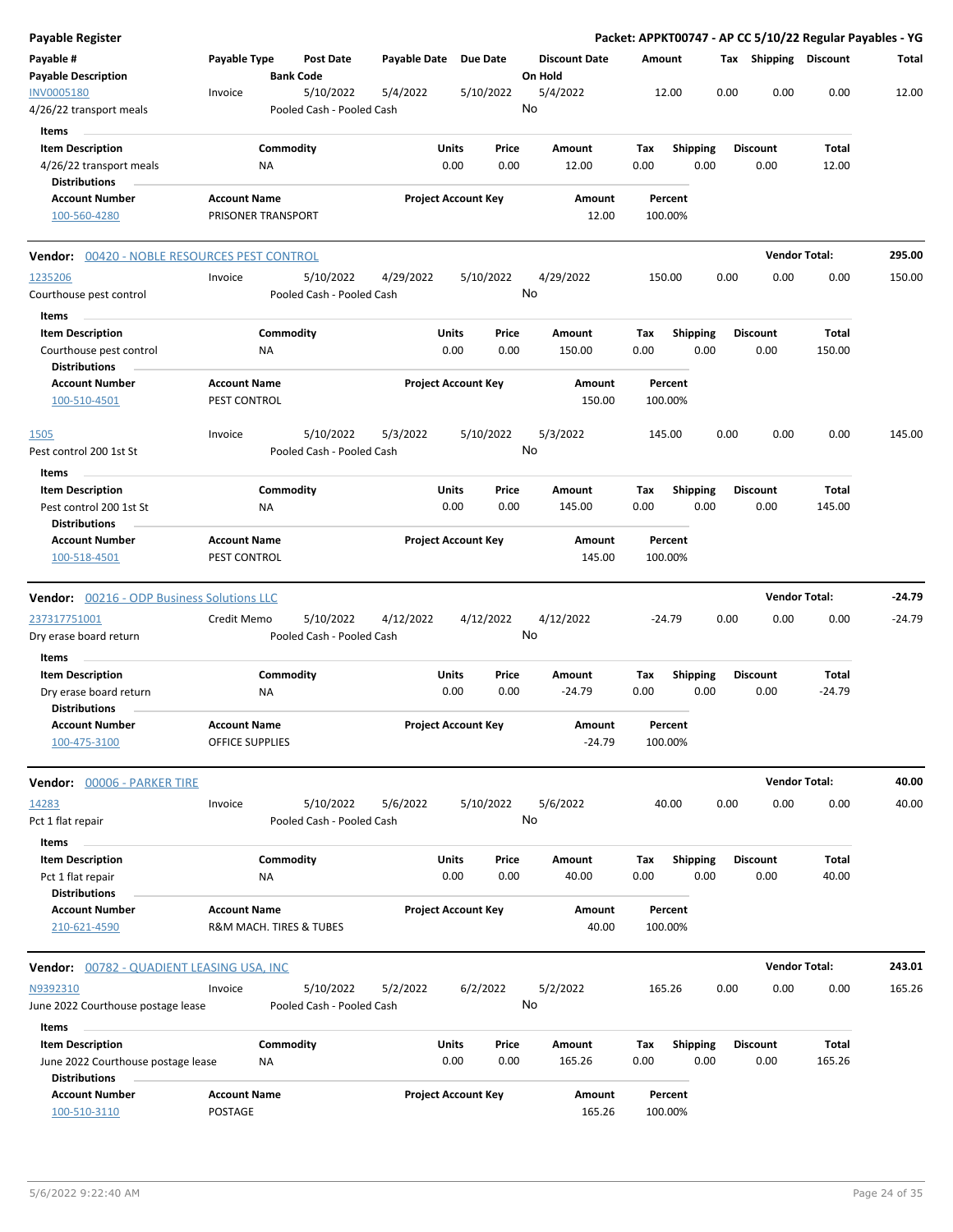| <b>Payable Register</b>                                                               |                     |                                |                                        |                       |               |                            |         |                      |             |                    |       |      |                         |                      | Packet: APPKT00747 - AP CC 5/10/22 Regular Payables - YG |
|---------------------------------------------------------------------------------------|---------------------|--------------------------------|----------------------------------------|-----------------------|---------------|----------------------------|---------|----------------------|-------------|--------------------|-------|------|-------------------------|----------------------|----------------------------------------------------------|
| Payable #<br><b>Payable Description</b>                                               | Payable Type        |                                | <b>Post Date</b><br><b>Bank Code</b>   | Payable Date Due Date |               |                            | On Hold | <b>Discount Date</b> | Amount      |                    |       |      | Tax Shipping Discount   |                      | Total                                                    |
| N9392311<br>June 2022 S Annex postage lease                                           | Invoice             |                                | 5/10/2022<br>Pooled Cash - Pooled Cash | 5/2/2022              |               | 6/2/2022                   | No      | 5/2/2022             |             | 77.75              |       | 0.00 | 0.00                    | 0.00                 | 77.75                                                    |
| Items                                                                                 |                     |                                |                                        |                       |               |                            |         |                      |             |                    |       |      |                         |                      |                                                          |
| <b>Item Description</b>                                                               |                     | Commodity                      |                                        |                       | Units         | Price                      |         | Amount               | Tax         | <b>Shipping</b>    |       |      | <b>Discount</b>         | Total                |                                                          |
| June 2022 S Annex postage lease                                                       |                     | ΝA                             |                                        |                       | 0.00          | 0.00                       |         | 77.75                | 0.00        |                    | 0.00  |      | 0.00                    | 77.75                |                                                          |
| <b>Distributions</b>                                                                  |                     |                                |                                        |                       |               |                            |         |                      |             |                    |       |      |                         |                      |                                                          |
| <b>Account Number</b>                                                                 | <b>Account Name</b> |                                |                                        |                       |               | <b>Project Account Key</b> |         | Amount               |             | Percent            |       |      |                         |                      |                                                          |
| 100-513-3110                                                                          | POSTAGE             |                                |                                        |                       |               |                            |         | 77.75                | 100.00%     |                    |       |      |                         |                      |                                                          |
| Vendor: 00353 - RDO EQUIPMENT CO                                                      |                     |                                |                                        |                       |               |                            |         |                      |             |                    |       |      |                         | <b>Vendor Total:</b> | 407.80                                                   |
| P0086024                                                                              | Invoice             |                                | 5/10/2022                              | 4/26/2022             |               | 5/10/2022                  |         | 4/26/2022            | 255.62      |                    |       | 0.00 | 0.00                    | 0.00                 | 255.62                                                   |
| #7451005 Pct 1 floodlamp/light/key                                                    |                     |                                | Pooled Cash - Pooled Cash              |                       |               |                            | No      |                      |             |                    |       |      |                         |                      |                                                          |
| Items                                                                                 |                     |                                |                                        |                       | Units         | Price                      |         |                      |             |                    |       |      | <b>Discount</b>         | Total                |                                                          |
| <b>Item Description</b><br>#7451005 Pct 1 floodlamp/light/key<br><b>Distributions</b> |                     | Commodity<br>NA                |                                        |                       | 0.00          | 0.00                       |         | Amount<br>255.62     | Tax<br>0.00 | <b>Shipping</b>    | 0.00  |      | 0.00                    | 255.62               |                                                          |
| <b>Account Number</b><br>210-621-4580                                                 | <b>Account Name</b> | <b>R&amp;M MACHINERY PARTS</b> |                                        |                       |               | <b>Project Account Key</b> |         | Amount<br>255.62     |             | Percent<br>100.00% |       |      |                         |                      |                                                          |
| P0086124                                                                              | Invoice             |                                | 5/10/2022                              | 4/26/2022             |               | 5/10/2022                  |         | 4/26/2022            |             | 329.52             |       | 0.00 | 4.47                    | 0.00                 | 333.99                                                   |
| #7451005 Pct 1 wipers/adatper kit                                                     |                     |                                | Pooled Cash - Pooled Cash              |                       |               |                            | No      |                      |             |                    |       |      |                         |                      |                                                          |
| Items                                                                                 |                     |                                |                                        |                       |               |                            |         |                      |             |                    |       |      |                         |                      |                                                          |
| <b>Item Description</b>                                                               |                     | Commodity                      |                                        |                       | Units         | Price                      |         | Amount               | Tax         | <b>Shipping</b>    |       |      | <b>Discount</b>         | Total                |                                                          |
| #7451005 Pct 1 wipers/adatper kit<br><b>Distributions</b>                             |                     | NA.                            |                                        |                       | 0.00          | 0.00                       |         | 329.52               | 0.00        |                    | 4.47  |      | 0.00                    | 333.99               |                                                          |
| <b>Account Number</b><br>210-621-4580                                                 | <b>Account Name</b> | <b>R&amp;M MACHINERY PARTS</b> |                                        |                       |               | <b>Project Account Key</b> |         | Amount<br>333.99     |             | Percent<br>100.00% |       |      |                         |                      |                                                          |
| P8348824                                                                              | Credit Memo         |                                | 5/10/2022                              | 8/19/2021             |               | 8/19/2021                  | No      | 8/19/2021            | $-192.21$   |                    |       | 0.00 | 0.00                    | 0.00                 | $-192.21$                                                |
| #7451005 Pct 1 filters returned                                                       |                     |                                | Pooled Cash - Pooled Cash              |                       |               |                            |         |                      |             |                    |       |      |                         |                      |                                                          |
| Items                                                                                 |                     |                                |                                        |                       | Units         | Price                      |         |                      | Tax         |                    |       |      | <b>Discount</b>         | Total                |                                                          |
| <b>Item Description</b><br>#7451005 Pct 1 filters returned<br><b>Distributions</b>    |                     | Commodity<br>ΝA                |                                        |                       | 0.00          | 0.00                       |         | Amount<br>$-192.21$  | 0.00        | <b>Shipping</b>    | 0.00  |      | 0.00                    | $-192.21$            |                                                          |
| <b>Account Number</b><br>210-621-4580                                                 | <b>Account Name</b> | <b>R&amp;M MACHINERY PARTS</b> |                                        |                       |               | <b>Project Account Key</b> |         | Amount<br>$-192.21$  | 100.00%     | Percent            |       |      |                         |                      |                                                          |
|                                                                                       |                     |                                |                                        |                       |               |                            |         |                      |             |                    |       |      |                         |                      |                                                          |
| P8348924<br>#7451005 Pct 1 isolator/bulb                                              | Invoice             |                                | 5/10/2022<br>Pooled Cash - Pooled Cash | 8/19/2021             |               | 5/10/2022                  | No      | 8/19/2021            | 199.79      |                    |       | 0.00 | 35.00                   | 0.00                 | 234.79                                                   |
| Items                                                                                 |                     |                                |                                        |                       |               |                            |         |                      |             |                    |       |      |                         |                      |                                                          |
| <b>Item Description</b><br>#7451005 Pct 1 isolator/bulb                               |                     | Commodity<br>NA                |                                        |                       | Units<br>0.00 | Price<br>0.00              |         | Amount<br>199.79     | Tax<br>0.00 | <b>Shipping</b>    | 35.00 |      | <b>Discount</b><br>0.00 | Total<br>234.79      |                                                          |
| <b>Distributions</b>                                                                  |                     |                                |                                        |                       |               |                            |         |                      |             |                    |       |      |                         |                      |                                                          |
| <b>Account Number</b><br>210-621-4580                                                 | <b>Account Name</b> | <b>R&amp;M MACHINERY PARTS</b> |                                        |                       |               | <b>Project Account Key</b> |         | Amount<br>234.79     |             | Percent<br>100.00% |       |      |                         |                      |                                                          |
| P8372124<br>#7451005 Pct 1 filter returns                                             | Credit Memo         |                                | 5/10/2022<br>Pooled Cash - Pooled Cash | 8/24/2021             |               | 8/24/2021                  | No      | 8/24/2021            | $-368.57$   |                    |       | 0.00 | 0.00                    | 0.00                 | $-368.57$                                                |
| Items                                                                                 |                     |                                |                                        |                       |               |                            |         |                      |             |                    |       |      |                         |                      |                                                          |
| <b>Item Description</b><br>#7451005 Pct 1 filter returns                              |                     | Commodity<br>ΝA                |                                        |                       | Units<br>0.00 | Price<br>0.00              |         | Amount<br>$-368.57$  | Tax<br>0.00 | <b>Shipping</b>    | 0.00  |      | <b>Discount</b><br>0.00 | Total<br>$-368.57$   |                                                          |
| <b>Distributions</b>                                                                  |                     |                                |                                        |                       |               |                            |         |                      |             |                    |       |      |                         |                      |                                                          |
| <b>Account Number</b><br>210-621-4580                                                 | <b>Account Name</b> | <b>R&amp;M MACHINERY PARTS</b> |                                        |                       |               | <b>Project Account Key</b> |         | Amount<br>$-368.57$  |             | Percent<br>100.00% |       |      |                         |                      |                                                          |
| P9709924<br>#7451005 Pct 1 switch/belt set                                            | Invoice             |                                | 5/10/2022<br>Pooled Cash - Pooled Cash | 3/7/2022              |               | 5/10/2022                  | No      | 3/7/2022             |             | 90.57              |       | 0.00 | 12.16                   | 0.00                 | 102.73                                                   |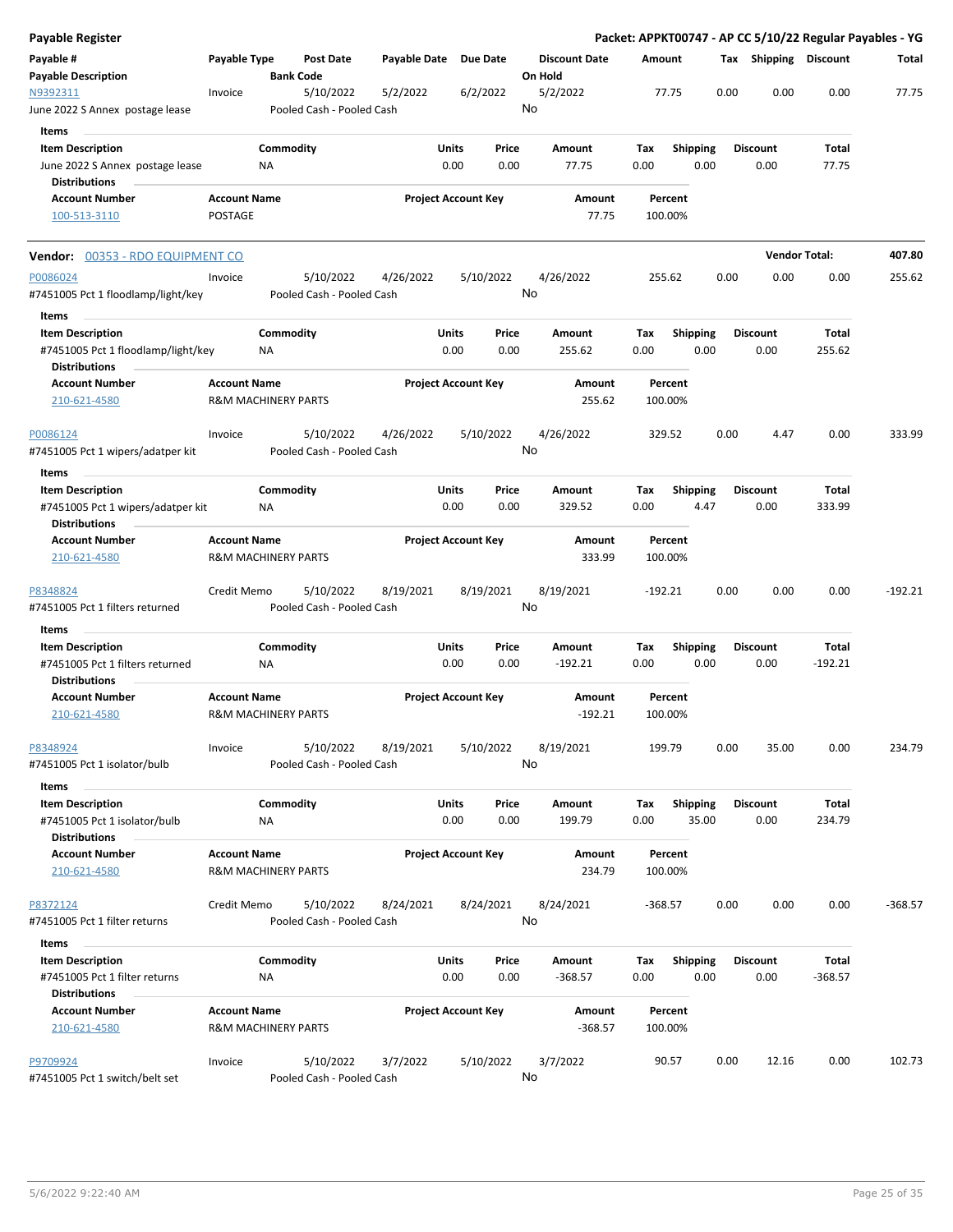| <b>Payable Register</b>                                                           |                                                       |                                        |                            |                      |                |                                 |             |                         |      |                         | Packet: APPKT00747 - AP CC 5/10/22 Regular Payables - YG |          |
|-----------------------------------------------------------------------------------|-------------------------------------------------------|----------------------------------------|----------------------------|----------------------|----------------|---------------------------------|-------------|-------------------------|------|-------------------------|----------------------------------------------------------|----------|
| Payable #<br><b>Payable Description</b>                                           | Payable Type                                          | <b>Post Date</b><br><b>Bank Code</b>   | Payable Date Due Date      |                      |                | <b>Discount Date</b><br>On Hold | Amount      |                         |      |                         | Tax Shipping Discount                                    | Total    |
| Items                                                                             |                                                       |                                        |                            |                      |                |                                 |             |                         |      |                         |                                                          |          |
| <b>Item Description</b><br>#7451005 Pct 1 switch/belt set<br><b>Distributions</b> | NA                                                    | Commodity                              |                            | Units<br>0.00        | Price<br>0.00  | Amount<br>90.57                 | Tax<br>0.00 | Shipping<br>12.16       |      | <b>Discount</b><br>0.00 | <b>Total</b><br>102.73                                   |          |
| <b>Account Number</b><br>210-621-4580                                             | <b>Account Name</b><br><b>R&amp;M MACHINERY PARTS</b> |                                        | <b>Project Account Key</b> |                      |                | Amount<br>102.73                |             | Percent<br>100.00%      |      |                         |                                                          |          |
|                                                                                   |                                                       |                                        |                            |                      |                |                                 |             |                         |      |                         |                                                          |          |
| P9710224                                                                          | Invoice                                               | 5/10/2022                              | 3/7/2022                   |                      | 5/10/2022      | 3/7/2022                        |             | 78.87                   | 0.00 | 0.00                    | 0.00                                                     | 78.87    |
| #7451005 Pct 1 fuel line                                                          |                                                       | Pooled Cash - Pooled Cash              |                            |                      |                | No                              |             |                         |      |                         |                                                          |          |
| Items                                                                             |                                                       |                                        |                            |                      |                |                                 |             |                         |      |                         |                                                          |          |
| <b>Item Description</b><br>#7451005 Pct 1 fuel line                               | Goods                                                 | Commodity                              |                            | <b>Units</b><br>1.00 | Price<br>78.87 | Amount<br>78.87                 | Tax<br>0.00 | <b>Shipping</b><br>0.00 |      | <b>Discount</b><br>0.00 | Total<br>78.87                                           |          |
| <b>Distributions</b><br><b>Account Number</b><br>210-621-4580                     | <b>Account Name</b><br><b>R&amp;M MACHINERY PARTS</b> |                                        | <b>Project Account Key</b> |                      |                | Amount<br>78.87                 |             | Percent<br>100.00%      |      |                         |                                                          |          |
| P9739424                                                                          | Credit Memo                                           | 5/10/2022                              | 3/9/2022                   |                      | 5/10/2022      | 3/9/2022                        |             | -37.42                  | 0.00 | 0.00                    | 0.00                                                     | $-37.42$ |
| #7451005 Pct 1 belt set return                                                    |                                                       | Pooled Cash - Pooled Cash              |                            |                      | No             |                                 |             |                         |      |                         |                                                          |          |
| Items                                                                             |                                                       |                                        |                            |                      |                |                                 |             |                         |      |                         |                                                          |          |
| <b>Item Description</b><br>#7451005 Pct 1 belt set return                         | ΝA                                                    | Commodity                              |                            | Units<br>0.00        | Price<br>0.00  | Amount<br>$-37.42$              | Tax<br>0.00 | <b>Shipping</b><br>0.00 |      | <b>Discount</b><br>0.00 | Total<br>$-37.42$                                        |          |
| <b>Distributions</b><br><b>Account Number</b><br>210-621-4580                     | <b>Account Name</b><br><b>R&amp;M MACHINERY PARTS</b> |                                        | <b>Project Account Key</b> |                      |                | Amount<br>$-37.42$              |             | Percent<br>100.00%      |      |                         |                                                          |          |
|                                                                                   |                                                       |                                        |                            |                      |                |                                 |             |                         |      |                         |                                                          |          |
| Vendor: 00269 - ROMCO EQUIPMENT CO.                                               |                                                       |                                        |                            |                      |                |                                 |             |                         |      |                         | <b>Vendor Total:</b>                                     | 4,808.76 |
| 101139437                                                                         | Invoice                                               | 5/10/2022                              | 4/27/2022                  |                      | 5/10/2022      | 4/27/2022                       | 3,150.80    |                         | 0.00 | 0.00                    | 0.00                                                     | 3,150.80 |
| Pct 2 grader blades                                                               |                                                       | Pooled Cash - Pooled Cash              |                            |                      |                | No                              |             |                         |      |                         |                                                          |          |
| Items                                                                             |                                                       |                                        |                            |                      |                |                                 |             |                         |      |                         |                                                          |          |
| <b>Item Description</b>                                                           |                                                       | Commodity                              |                            | Units                | Price          | Amount                          | Tax         | <b>Shipping</b>         |      | <b>Discount</b>         | Total                                                    |          |
| Pct 2 grader blades                                                               | Goods                                                 |                                        |                            | 20.00                | 157.54         | 3,150.80                        | 0.00        | 0.00                    |      | 0.00                    | 3,150.80                                                 |          |
| <b>Distributions</b>                                                              |                                                       |                                        |                            |                      |                |                                 |             |                         |      |                         |                                                          |          |
| <b>Account Number</b><br>220-622-4580                                             | <b>Account Name</b><br><b>R&amp;M MACHINERY PARTS</b> |                                        | <b>Project Account Key</b> |                      |                | Amount<br>3,150.80              |             | Percent<br>100.00%      |      |                         |                                                          |          |
| 101139583<br>Pct 4 grader blades                                                  | Invoice                                               | 5/10/2022<br>Pooled Cash - Pooled Cash | 4/29/2022                  |                      | 5/10/2022      | 4/29/2022<br>No                 | 1,519.30    |                         | 0.00 | 138.66                  | 0.00                                                     | 1,657.96 |
| Items                                                                             |                                                       |                                        |                            |                      |                |                                 |             |                         |      |                         |                                                          |          |
| <b>Item Description</b>                                                           |                                                       | Commodity                              |                            | <b>Units</b>         | Price          | Amount                          | Tax         | <b>Shipping</b>         |      | <b>Discount</b>         | Total                                                    |          |
| Pct 4 grader blades<br><b>Distributions</b>                                       | Goods                                                 |                                        |                            | 10.00                | 151.93         | 1,519.30                        | 0.00        | 138.66                  |      | 0.00                    | 1,657.96                                                 |          |
| <b>Account Number</b><br>240-624-4580                                             | <b>Account Name</b><br>R&M MACHINERY PARTS            |                                        | <b>Project Account Key</b> |                      |                | Amount<br>1,657.96              |             | Percent<br>100.00%      |      |                         |                                                          |          |
| <b>Vendor:</b> 00349 - SANITATION SOLUTIONS, INC.                                 |                                                       |                                        |                            |                      |                |                                 |             |                         |      |                         | <b>Vendor Total:</b>                                     | 1,437.10 |
| 4708805V200<br>#5200-24788 Pct 2 trash April 2022                                 | Invoice                                               | 5/10/2022<br>Pooled Cash - Pooled Cash | 5/1/2022                   |                      | 5/10/2022      | 5/1/2022<br>No                  |             | 435.12                  | 0.00 | 0.00                    | 0.00                                                     | 435.12   |
| Items                                                                             |                                                       |                                        |                            |                      |                |                                 |             |                         |      |                         |                                                          |          |
| <b>Item Description</b><br>#5200-24788 Pct 2 trash April 2022                     | NA                                                    | Commodity                              |                            | Units<br>0.00        | Price<br>0.00  | Amount<br>435.12                | Tax<br>0.00 | Shipping<br>0.00        |      | <b>Discount</b><br>0.00 | Total<br>435.12                                          |          |
| <b>Distributions</b>                                                              |                                                       |                                        |                            |                      |                |                                 |             |                         |      |                         |                                                          |          |
| <b>Account Number</b><br>220-622-4430                                             | <b>Account Name</b><br>TRASH PICK-UP                  |                                        | <b>Project Account Key</b> |                      |                | Amount<br>435.12                |             | Percent<br>100.00%      |      |                         |                                                          |          |
| 4709259V200<br>#5200-30700 Pct 3 trash April 2022                                 | Invoice                                               | 5/10/2022<br>Pooled Cash - Pooled Cash | 5/1/2022                   |                      | 5/10/2022      | 5/1/2022<br>No                  |             | 469.45                  | 0.00 | 0.00                    | 0.00                                                     | 469.45   |

#5200-30700 Pct 3 trash April 2022 Pooled Cash - Pooled Cash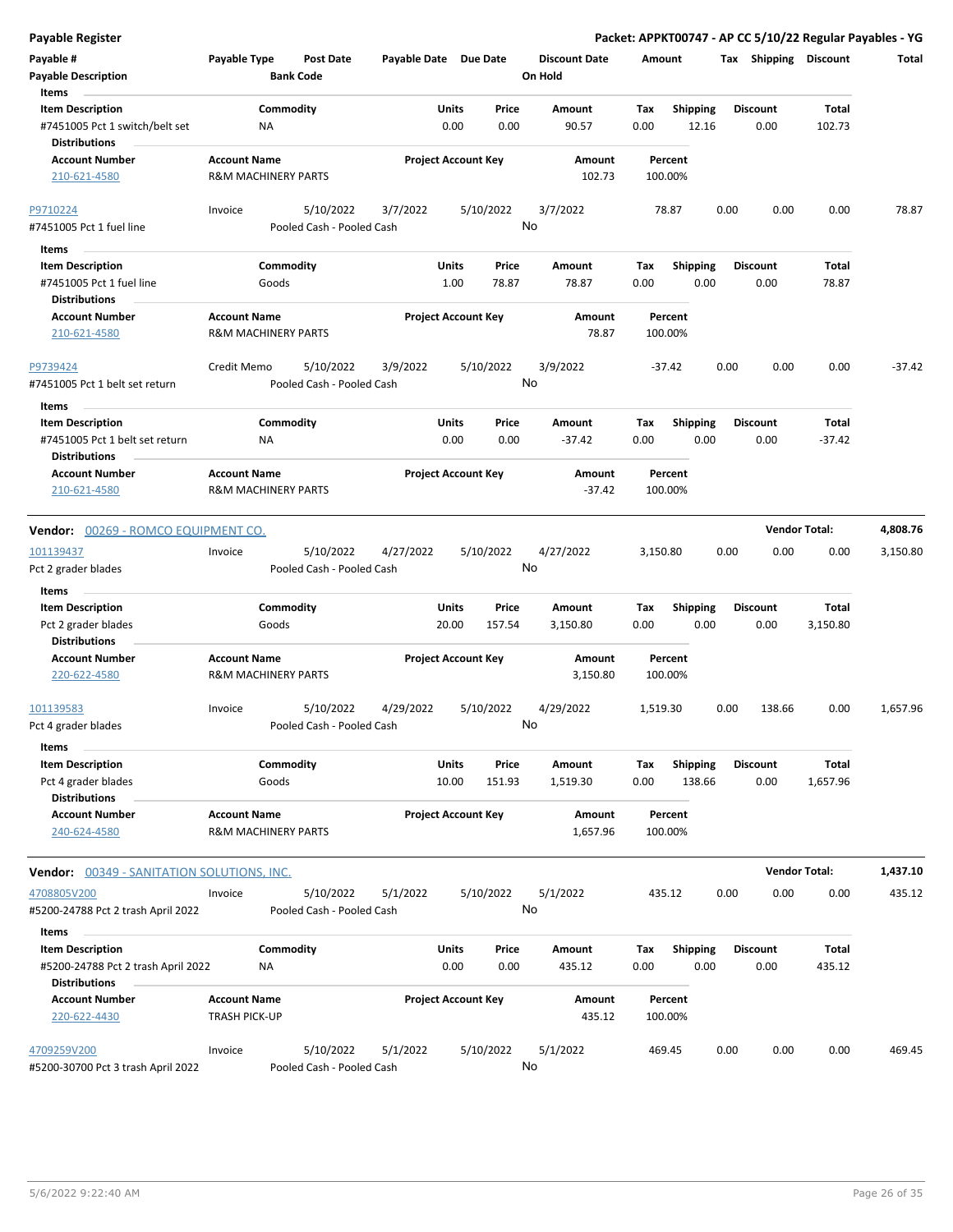| <b>Payable Register</b>                                                |                                              |                                |                                        |                       |                            |                 |                                 |                    |                         |      |                         |                        | Packet: APPKT00747 - AP CC 5/10/22 Regular Payables - YG |
|------------------------------------------------------------------------|----------------------------------------------|--------------------------------|----------------------------------------|-----------------------|----------------------------|-----------------|---------------------------------|--------------------|-------------------------|------|-------------------------|------------------------|----------------------------------------------------------|
| Payable #<br><b>Payable Description</b>                                | Payable Type                                 | <b>Bank Code</b>               | <b>Post Date</b>                       | Payable Date Due Date |                            |                 | <b>Discount Date</b><br>On Hold | Amount             |                         |      | Tax Shipping Discount   |                        | Total                                                    |
| Items<br><b>Item Description</b><br>#5200-30700 Pct 3 trash April 2022 |                                              | Commodity<br><b>NA</b>         |                                        |                       | Units<br>0.00              | Price<br>0.00   | Amount<br>469.45                | Tax<br>0.00        | Shipping<br>0.00        |      | <b>Discount</b><br>0.00 | Total<br>469.45        |                                                          |
| <b>Distributions</b><br><b>Account Number</b><br>230-623-3500          | <b>Account Name</b><br><b>DEBRIS REMOVAL</b> |                                |                                        |                       | <b>Project Account Key</b> |                 | Amount<br>469.45                | Percent<br>100.00% |                         |      |                         |                        |                                                          |
| 4713043V200                                                            | Invoice                                      |                                | 5/10/2022                              | 5/1/2022              |                            | 5/10/2022       | 5/1/2022                        | 532.53             |                         | 0.00 | 0.00                    | 0.00                   | 532.53                                                   |
| #5200-50863 Courthouse trash April 2022                                |                                              |                                | Pooled Cash - Pooled Cash              |                       |                            | No              |                                 |                    |                         |      |                         |                        |                                                          |
| Items                                                                  |                                              |                                |                                        |                       |                            |                 |                                 |                    |                         |      |                         |                        |                                                          |
| <b>Item Description</b><br>#5200-50863 Courthouse trash April 2022     |                                              | Commodity<br>ΝA                |                                        |                       | Units<br>0.00              | Price<br>0.00   | Amount<br>532.53                | Tax<br>0.00        | Shipping<br>0.00        |      | <b>Discount</b><br>0.00 | <b>Total</b><br>532.53 |                                                          |
| <b>Distributions</b><br><b>Account Number</b><br>670-670-4430          | <b>Account Name</b><br>TRASH PICK UP         |                                |                                        |                       | <b>Project Account Key</b> |                 | Amount<br>532.53                | Percent<br>100.00% |                         |      |                         |                        |                                                          |
| <b>Vendor: 00191 - SANSOM TRUCK PARTS</b>                              |                                              |                                |                                        |                       |                            |                 |                                 |                    |                         |      |                         | <b>Vendor Total:</b>   | 2,918.79                                                 |
| 63402<br>Pct 3 #306 Pete repairs                                       | Invoice                                      |                                | 5/10/2022<br>Pooled Cash - Pooled Cash | 3/30/2022             |                            | 5/10/2022<br>No | 3/30/2022                       | 555.00             |                         | 0.00 | 0.00                    | 0.00                   | 555.00                                                   |
| Items                                                                  |                                              |                                |                                        |                       |                            |                 |                                 |                    |                         |      |                         |                        |                                                          |
| <b>Item Description</b>                                                |                                              | Commodity                      |                                        |                       | Units                      | Price           | Amount                          | Tax                | <b>Shipping</b>         |      | <b>Discount</b>         | Total                  |                                                          |
| Pct 3 #306 Pete repairs                                                |                                              | NA                             |                                        |                       | 0.00                       | 0.00            | 555.00                          | 0.00               | 0.00                    |      | 0.00                    | 555.00                 |                                                          |
| <b>Distributions</b>                                                   |                                              |                                |                                        |                       |                            |                 |                                 |                    |                         |      |                         |                        |                                                          |
| <b>Account Number</b><br>230-623-4580                                  | <b>Account Name</b>                          | <b>R&amp;M MACHINERY PARTS</b> |                                        |                       | <b>Project Account Key</b> |                 | Amount<br>555.00                | Percent<br>100.00% |                         |      |                         |                        |                                                          |
| 63452<br>Pct 3 #306 Pete full service                                  | Invoice                                      |                                | 5/10/2022<br>Pooled Cash - Pooled Cash | 4/13/2022             |                            | 5/10/2022<br>No | 4/13/2022                       | 554.24             |                         | 0.00 | 0.00                    | 0.00                   | 554.24                                                   |
| Items                                                                  |                                              |                                |                                        |                       |                            |                 |                                 |                    |                         |      |                         |                        |                                                          |
| <b>Item Description</b>                                                |                                              | Commodity                      |                                        |                       | Units                      | Price           | Amount                          | Tax                | Shipping                |      | <b>Discount</b>         | Total                  |                                                          |
| Pct 3 #306 Pete full service                                           |                                              | ΝA                             |                                        |                       | 0.00                       | 0.00            | 554.24                          | 0.00               | 0.00                    |      | 0.00                    | 554.24                 |                                                          |
| <b>Distributions</b>                                                   |                                              |                                |                                        |                       |                            |                 |                                 |                    |                         |      |                         |                        |                                                          |
| <b>Account Number</b><br>230-623-4580                                  | <b>Account Name</b>                          | <b>R&amp;M MACHINERY PARTS</b> |                                        |                       | <b>Project Account Key</b> |                 | Amount<br>554.24                | Percent<br>100.00% |                         |      |                         |                        |                                                          |
| 63472<br>Pct 3 #306 Pete filter/dipstick                               | Invoice                                      |                                | 5/10/2022<br>Pooled Cash - Pooled Cash | 4/19/2022             |                            | 5/10/2022<br>No | 4/19/2022                       | 155.00             |                         | 0.00 | 0.00                    | 0.00                   | 155.00                                                   |
| Items                                                                  |                                              |                                |                                        |                       |                            |                 |                                 |                    |                         |      |                         |                        |                                                          |
| <b>Item Description</b>                                                |                                              | Commodity                      |                                        |                       | <b>Units</b>               | Price           | Amount                          | Tax                | <b>Shipping</b>         |      | <b>Discount</b>         | Total                  |                                                          |
| Pct 3 #306 Pete filter/dipstick<br><b>Distributions</b>                |                                              | ΝA                             |                                        |                       | 0.00                       | 0.00            | 155.00                          | 0.00               | 0.00                    |      | 0.00                    | 155.00                 |                                                          |
| <b>Account Number</b><br>230-623-4580                                  | <b>Account Name</b>                          | <b>R&amp;M MACHINERY PARTS</b> |                                        |                       | <b>Project Account Key</b> |                 | Amount<br>155.00                | 100.00%            | Percent                 |      |                         |                        |                                                          |
| 63516                                                                  | Invoice                                      |                                | 5/10/2022                              | 4/29/2022             |                            | 5/10/2022       | 4/29/2022                       | 1,654.55           |                         | 0.00 | 0.00                    | 0.00                   | 1,654.55                                                 |
| Pct 3 #306 Pete repairs                                                |                                              |                                | Pooled Cash - Pooled Cash              |                       |                            | No              |                                 |                    |                         |      |                         |                        |                                                          |
| Items                                                                  |                                              |                                |                                        |                       |                            |                 |                                 |                    |                         |      |                         |                        |                                                          |
| <b>Item Description</b><br>Pct 3 #306 Pete repairs                     |                                              | Commodity<br>NA                |                                        |                       | <b>Units</b><br>0.00       | Price<br>0.00   | Amount<br>1,654.55              | Tax<br>0.00        | <b>Shipping</b><br>0.00 |      | <b>Discount</b><br>0.00 | Total<br>1,654.55      |                                                          |
| <b>Distributions</b><br><b>Account Number</b><br>230-623-4580          | <b>Account Name</b>                          | <b>R&amp;M MACHINERY PARTS</b> |                                        |                       | <b>Project Account Key</b> |                 | Amount<br>1,654.55              | Percent<br>100.00% |                         |      |                         |                        |                                                          |
| <b>Vendor:</b> VEN03086 - SCS Materials                                |                                              |                                |                                        |                       |                            |                 |                                 |                    |                         |      |                         | <b>Vendor Total:</b>   | 6,005.52                                                 |
| 332098                                                                 | Invoice                                      |                                | 5/10/2022<br>Pooled Cash - Pooled Cash | 4/4/2022              |                            | 5/10/2022       | 4/4/2022<br>No                  | 618.38             |                         | 0.00 | 0.01                    | 0.00                   | 618.39                                                   |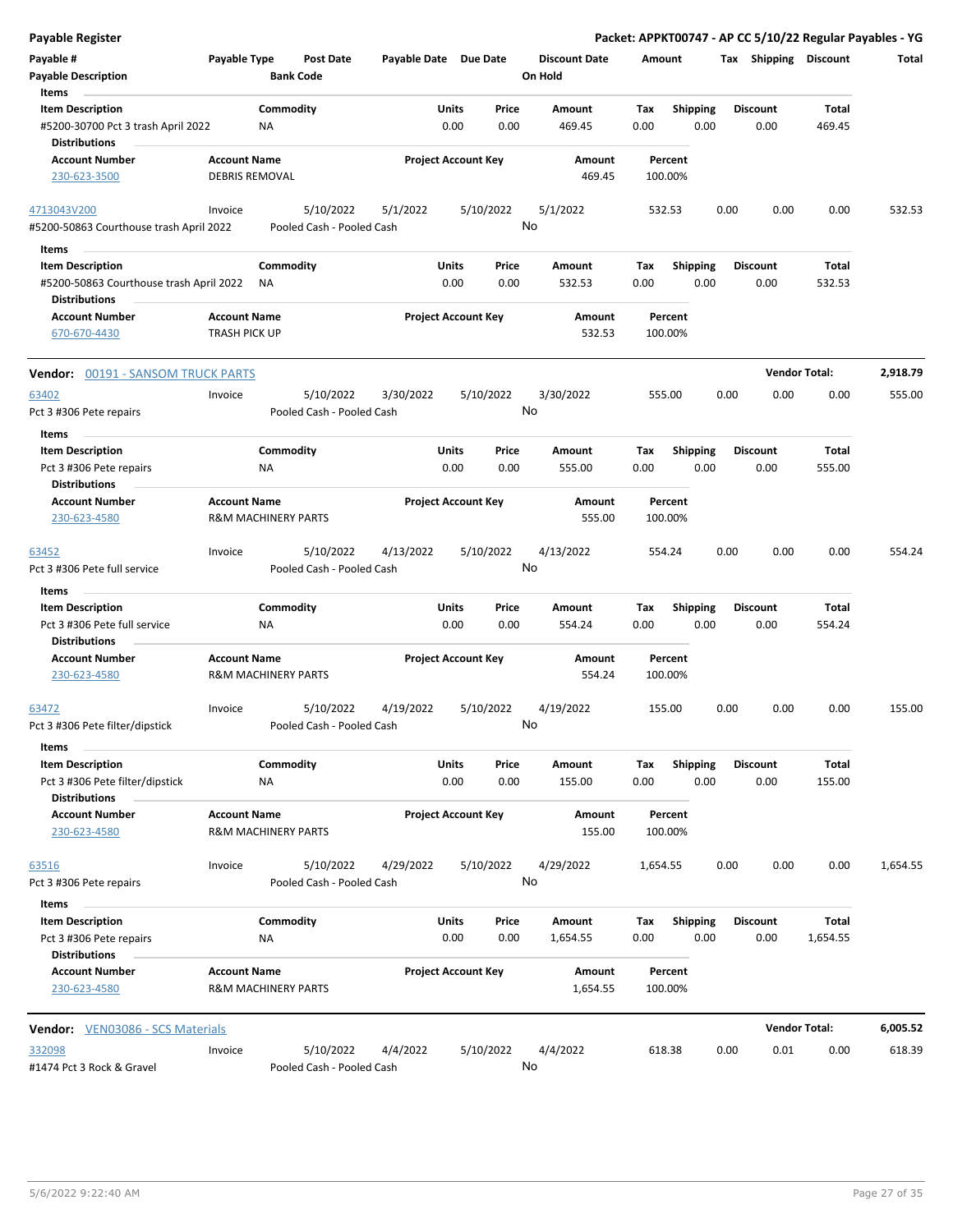Packet: APPKT00747 - AP CC 5/10/22 Regular Payables - YG

| Payable #                                            | Payable Type                                  | Post Date                 | Payable Date Due Date |                                |      | <b>Discount Date</b> | Amount             |                         |      | Tax Shipping            | <b>Discount</b> | Total  |
|------------------------------------------------------|-----------------------------------------------|---------------------------|-----------------------|--------------------------------|------|----------------------|--------------------|-------------------------|------|-------------------------|-----------------|--------|
| <b>Payable Description</b><br>Items                  |                                               | <b>Bank Code</b>          |                       |                                |      | On Hold              |                    |                         |      |                         |                 |        |
| <b>Item Description</b>                              |                                               | Commodity                 |                       | <b>Units</b><br>Price          |      | Amount               | Tax                | <b>Shipping</b>         |      | <b>Discount</b>         | Total           |        |
| #1474 Pct 3 Rock & Gravel<br><b>Distributions</b>    | Rock                                          |                           |                       | 72.75                          | 8.50 | 618.38               | 0.00               | 0.01                    |      | 0.00                    | 618.39          |        |
| <b>Account Number</b>                                | <b>Account Name</b>                           |                           |                       | <b>Project Account Key</b>     |      | Amount               | Percent            |                         |      |                         |                 |        |
| 230-623-3410                                         | R&B MAT. ROCK & GRAVEL                        |                           |                       |                                |      | 618.39               | 100.00%            |                         |      |                         |                 |        |
| 332309                                               | Invoice                                       | 5/10/2022                 | 4/6/2022              | 5/10/2022                      |      | 4/6/2022             | 208.25             |                         | 0.00 | 0.00                    | 0.00            | 208.25 |
| #1474 Pct 3 Rock & Gravel                            |                                               | Pooled Cash - Pooled Cash |                       |                                | No   |                      |                    |                         |      |                         |                 |        |
| Items                                                |                                               |                           |                       |                                |      |                      |                    |                         |      |                         |                 |        |
| <b>Item Description</b>                              |                                               | Commodity                 |                       | <b>Units</b><br>Price          |      | Amount               | Tax                | <b>Shipping</b>         |      | <b>Discount</b>         | Total           |        |
| #1474 Pct 3 Rock & Gravel<br><b>Distributions</b>    | Rock                                          |                           |                       | 24.50                          | 8.50 | 208.25               | 0.00               | 0.00                    |      | 0.00                    | 208.25          |        |
| <b>Account Number</b>                                | <b>Account Name</b>                           |                           |                       | <b>Project Account Key</b>     |      | Amount               | Percent            |                         |      |                         |                 |        |
| 230-623-3410                                         | R&B MAT. ROCK & GRAVEL                        |                           |                       |                                |      | 208.25               | 100.00%            |                         |      |                         |                 |        |
| 332605                                               | Invoice                                       | 5/10/2022                 | 4/7/2022              | 5/10/2022                      |      | 4/7/2022             | 619.57             |                         | 0.00 | 0.01                    | 0.00            | 619.58 |
| #1474 Pct 3 Rock & Gravel                            |                                               | Pooled Cash - Pooled Cash |                       |                                | No   |                      |                    |                         |      |                         |                 |        |
| Items                                                |                                               |                           |                       |                                |      |                      |                    |                         |      |                         |                 |        |
| <b>Item Description</b>                              |                                               | Commodity                 |                       | <b>Units</b><br>Price          |      | Amount               | Тах                | <b>Shipping</b>         |      | <b>Discount</b>         | Total           |        |
| #1474 Pct 3 Rock & Gravel                            | Rock                                          |                           |                       | 72.89                          | 8.50 | 619.57               | 0.00               | 0.01                    |      | 0.00                    | 619.58          |        |
| <b>Distributions</b>                                 |                                               |                           |                       |                                |      |                      |                    |                         |      |                         |                 |        |
| <b>Account Number</b>                                | <b>Account Name</b>                           |                           |                       | <b>Project Account Key</b>     |      | Amount               | Percent            |                         |      |                         |                 |        |
| 230-623-3410                                         | R&B MAT. ROCK & GRAVEL                        |                           |                       |                                |      | 619.58               | 100.00%            |                         |      |                         |                 |        |
| 333401                                               | Invoice                                       | 5/10/2022                 | 4/13/2022             | 5/10/2022                      | No   | 4/13/2022            | 414.72             |                         | 0.00 | 0.00                    | 0.00            | 414.72 |
| #1474 Pct 3 Rock & Gravel                            |                                               | Pooled Cash - Pooled Cash |                       |                                |      |                      |                    |                         |      |                         |                 |        |
| Items                                                |                                               |                           |                       |                                |      |                      |                    |                         |      |                         |                 |        |
| <b>Item Description</b>                              |                                               | Commodity                 |                       | Units<br>Price                 |      | Amount               | Tax                | <b>Shipping</b>         |      | <b>Discount</b>         | Total           |        |
| #1474 Pct 3 Rock & Gravel<br><b>Distributions</b>    | Rock                                          |                           |                       | 48.79                          | 8.50 | 414.72               | 0.00               | 0.00                    |      | 0.00                    | 414.72          |        |
| <b>Account Number</b>                                | <b>Account Name</b>                           |                           |                       | <b>Project Account Key</b>     |      | Amount               | Percent            |                         |      |                         |                 |        |
| 230-623-3410                                         | R&B MAT. ROCK & GRAVEL                        |                           |                       |                                |      | 414.72               | 100.00%            |                         |      |                         |                 |        |
| 334357                                               | Invoice                                       | 5/10/2022                 | 4/18/2022             | 5/10/2022                      |      | 4/18/2022            | 411.57             |                         | 0.00 | 0.00                    | 0.00            | 411.57 |
| #1474 Pct 3 Rock & Gravel                            |                                               | Pooled Cash - Pooled Cash |                       |                                | No   |                      |                    |                         |      |                         |                 |        |
| <b>Items</b>                                         |                                               |                           |                       |                                |      |                      |                    |                         |      |                         |                 |        |
| <b>Item Description</b>                              |                                               | Commodity                 |                       | <b>Units</b><br>Price          |      | Amount               | Тах                | <b>Shipping</b>         |      | <b>Discount</b>         | Total           |        |
| #1474 Pct 3 Rock & Gravel                            | Rock                                          |                           |                       | 48.42                          | 8.50 | 411.57               | 0.00               | 0.00                    |      | 0.00                    | 411.57          |        |
| <b>Distributions</b>                                 |                                               |                           |                       |                                |      |                      |                    |                         |      |                         |                 |        |
| <b>Account Number</b>                                | <b>Account Name</b>                           |                           |                       | <b>Project Account Key</b>     |      | Amount               | Percent            |                         |      |                         |                 |        |
| 230-623-3410                                         | R&B MAT. ROCK & GRAVEL                        |                           |                       |                                |      | 411.57               | 100.00%            |                         |      |                         |                 |        |
|                                                      |                                               | 5/10/2022                 |                       | 5/10/2022                      |      | 4/19/2022            | 612.34             |                         | 0.00 | 0.01                    | 0.00            | 612.35 |
| <u>334415</u><br>#1474 Pct 3 Rock & Gravel           | Invoice                                       | Pooled Cash - Pooled Cash | 4/19/2022             |                                | No   |                      |                    |                         |      |                         |                 |        |
|                                                      |                                               |                           |                       |                                |      |                      |                    |                         |      |                         |                 |        |
| Items                                                |                                               |                           |                       |                                |      |                      |                    |                         |      |                         |                 |        |
| <b>Item Description</b><br>#1474 Pct 3 Rock & Gravel | Rock                                          | Commodity                 |                       | <b>Units</b><br>Price<br>72.04 | 8.50 | Amount<br>612.34     | Tax<br>0.00        | <b>Shipping</b><br>0.01 |      | <b>Discount</b><br>0.00 | Total<br>612.35 |        |
| <b>Distributions</b>                                 |                                               |                           |                       |                                |      |                      |                    |                         |      |                         |                 |        |
| <b>Account Number</b>                                | <b>Account Name</b>                           |                           |                       | <b>Project Account Key</b>     |      | Amount               | Percent            |                         |      |                         |                 |        |
| 230-623-3410                                         | R&B MAT. ROCK & GRAVEL                        |                           |                       |                                |      | 612.35               | 100.00%            |                         |      |                         |                 |        |
|                                                      |                                               |                           |                       |                                |      |                      |                    |                         |      |                         |                 |        |
| 334470                                               | Invoice                                       | 5/10/2022                 | 4/20/2022             | 5/10/2022                      |      | 4/20/2022            | 405.88             |                         | 0.00 | 0.00                    | 0.00            | 405.88 |
| #1474 Pct 3 Rock & Gravel                            |                                               | Pooled Cash - Pooled Cash |                       |                                | No   |                      |                    |                         |      |                         |                 |        |
| Items                                                |                                               |                           |                       |                                |      |                      |                    |                         |      |                         |                 |        |
| <b>Item Description</b>                              |                                               | Commodity                 |                       | Units<br>Price                 |      | Amount               | Tax                | <b>Shipping</b>         |      | <b>Discount</b>         | Total           |        |
| #1474 Pct 3 Rock & Gravel                            | Rock                                          |                           |                       | 47.75                          | 8.50 | 405.88               | 0.00               | 0.00                    |      | 0.00                    | 405.88          |        |
| <b>Distributions</b>                                 |                                               |                           |                       |                                |      |                      |                    |                         |      |                         |                 |        |
| <b>Account Number</b><br>230-623-3410                | <b>Account Name</b><br>R&B MAT. ROCK & GRAVEL |                           |                       | <b>Project Account Key</b>     |      | Amount<br>405.88     | Percent<br>100.00% |                         |      |                         |                 |        |
|                                                      |                                               |                           |                       |                                |      |                      |                    |                         |      |                         |                 |        |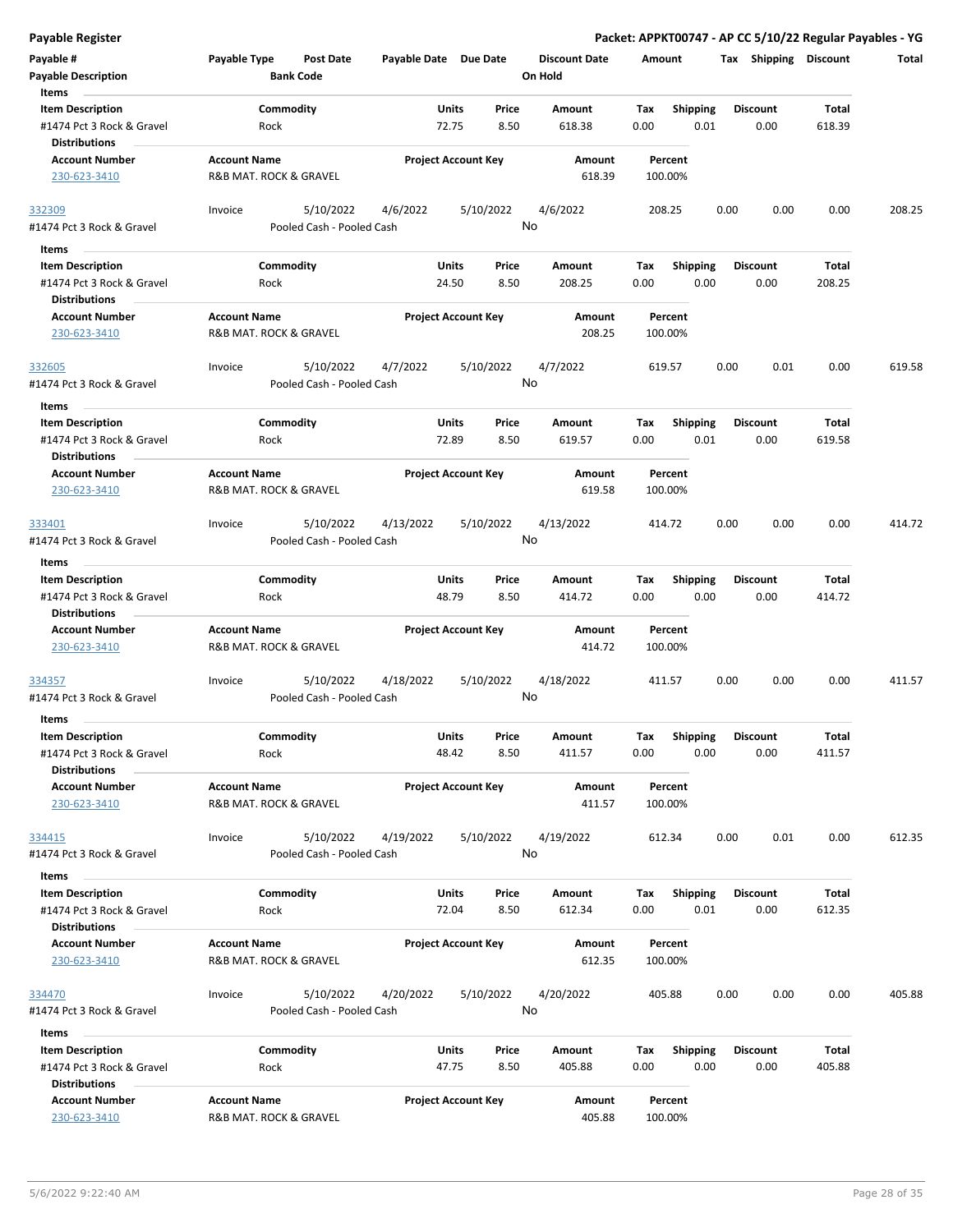| Payable Register                                                             |                                                |                                        |                       |                                    |                                 | Packet: APPKT00747 - AP CC 5/10/22 Regular Payables - YG |      |                         |                      |        |
|------------------------------------------------------------------------------|------------------------------------------------|----------------------------------------|-----------------------|------------------------------------|---------------------------------|----------------------------------------------------------|------|-------------------------|----------------------|--------|
| Payable #<br><b>Payable Description</b>                                      | Payable Type                                   | Post Date<br><b>Bank Code</b>          | Payable Date Due Date |                                    | <b>Discount Date</b><br>On Hold | Amount                                                   |      | Tax Shipping Discount   |                      | Total  |
| 334807<br>#1474 Pct 3 Rock & Gravel                                          | Invoice                                        | 5/10/2022<br>Pooled Cash - Pooled Cash | 4/21/2022             | 5/10/2022                          | 4/21/2022<br>No                 | 616.34                                                   | 0.00 | 0.01                    | 0.00                 | 616.35 |
| Items                                                                        |                                                |                                        |                       |                                    |                                 |                                                          |      |                         |                      |        |
| <b>Item Description</b><br>#1474 Pct 3 Rock & Gravel                         |                                                | Commodity<br>Rock                      | Units<br>72.51        | Price<br>8.50                      | Amount<br>616.34                | Tax<br><b>Shipping</b><br>0.00                           | 0.01 | <b>Discount</b><br>0.00 | Total<br>616.35      |        |
| <b>Distributions</b>                                                         | <b>Account Name</b>                            |                                        |                       | <b>Project Account Key</b>         |                                 |                                                          |      |                         |                      |        |
| <b>Account Number</b><br>230-623-3410                                        |                                                | R&B MAT. ROCK & GRAVEL                 |                       |                                    | Amount<br>616.35                | Percent<br>100.00%                                       |      |                         |                      |        |
| <u>335152</u>                                                                | Invoice                                        | 5/10/2022                              | 4/25/2022             | 5/10/2022                          | 4/25/2022                       | 614.38                                                   | 0.00 | 0.01                    | 0.00                 | 614.39 |
| #1474 Pct 3 Rock & Gravel                                                    |                                                | Pooled Cash - Pooled Cash              |                       |                                    | No                              |                                                          |      |                         |                      |        |
| Items                                                                        |                                                |                                        |                       |                                    |                                 |                                                          |      |                         |                      |        |
| <b>Item Description</b><br>#1474 Pct 3 Rock & Gravel                         |                                                | Commodity<br>Rock                      | Units<br>72.28        | Price<br>8.50                      | Amount<br>614.38                | <b>Shipping</b><br>Tax<br>0.00                           | 0.01 | <b>Discount</b><br>0.00 | Total<br>614.39      |        |
| <b>Distributions</b>                                                         |                                                |                                        |                       |                                    |                                 |                                                          |      |                         |                      |        |
| <b>Account Number</b><br>230-623-3410                                        | <b>Account Name</b>                            | R&B MAT. ROCK & GRAVEL                 |                       | <b>Project Account Key</b>         | Amount<br>614.39                | Percent<br>100.00%                                       |      |                         |                      |        |
| 335202                                                                       | Invoice                                        | 5/10/2022                              | 4/26/2022             | 5/10/2022                          | 4/26/2022<br>No                 | 624.75                                                   | 0.00 | 0.01                    | 0.00                 | 624.76 |
| #1474 Pct 3 Rock & Gravel                                                    |                                                | Pooled Cash - Pooled Cash              |                       |                                    |                                 |                                                          |      |                         |                      |        |
| Items                                                                        |                                                |                                        |                       |                                    |                                 |                                                          |      |                         |                      |        |
| <b>Item Description</b><br>#1474 Pct 3 Rock & Gravel<br><b>Distributions</b> |                                                | Commodity<br>Rock                      | Units<br>73.50        | Price<br>8.50                      | Amount<br>624.75                | Tax<br><b>Shipping</b><br>0.00                           | 0.01 | Discount<br>0.00        | Total<br>624.76      |        |
| <b>Account Number</b>                                                        | <b>Account Name</b>                            |                                        |                       | <b>Project Account Key</b>         | Amount                          | Percent                                                  |      |                         |                      |        |
| 230-623-3410                                                                 |                                                | R&B MAT. ROCK & GRAVEL                 |                       |                                    | 624.76                          | 100.00%                                                  |      |                         |                      |        |
| 335500                                                                       | Invoice                                        | 5/10/2022                              | 4/27/2022             | 5/10/2022                          | 4/27/2022<br>No                 | 643.96                                                   | 0.00 | 0.01                    | 0.00                 | 643.97 |
| #1474 Pct 3 Rock & Gravel                                                    |                                                | Pooled Cash - Pooled Cash              |                       |                                    |                                 |                                                          |      |                         |                      |        |
| Items                                                                        |                                                |                                        |                       |                                    |                                 |                                                          |      |                         |                      |        |
| <b>Item Description</b>                                                      |                                                | Commodity                              | Units                 | Price                              | Amount                          | Tax<br><b>Shipping</b>                                   |      | Discount                | Total                |        |
| #1474 Pct 3 Rock & Gravel<br><b>Distributions</b><br><b>Account Number</b>   | <b>Account Name</b>                            | Rock                                   | 75.76                 | 8.50<br><b>Project Account Key</b> | 643.96<br>Amount                | 0.00<br>Percent                                          | 0.01 | 0.00                    | 643.97               |        |
| 230-623-3410                                                                 |                                                | R&B MAT. ROCK & GRAVEL                 |                       |                                    | 643.97                          | 100.00%                                                  |      |                         |                      |        |
| 335723<br>#1474 Pct 3 Rock & Gravel                                          | Invoice                                        | 5/10/2022<br>Pooled Cash - Pooled Cash | 4/28/2022             | 5/10/2022                          | 4/28/2022<br>No                 | 215.31                                                   | 0.00 | 0.00                    | 0.00                 | 215.31 |
| Items                                                                        |                                                |                                        |                       |                                    |                                 |                                                          |      |                         |                      |        |
| <b>Item Description</b>                                                      |                                                | Commodity                              | <b>Units</b>          | Price                              | Amount                          | Shipping<br>Tax                                          |      | <b>Discount</b>         | Total                |        |
| #1474 Pct 3 Rock & Gravel<br><b>Distributions</b>                            |                                                | Rock                                   | 25.33                 | 8.50                               | 215.31                          | 0.00                                                     | 0.00 | 0.00                    | 215.31               |        |
| <b>Account Number</b><br>230-623-3410                                        | <b>Account Name</b>                            | R&B MAT. ROCK & GRAVEL                 |                       | <b>Project Account Key</b>         | Amount<br>215.31                | Percent<br>100.00%                                       |      |                         |                      |        |
| Vendor: 00465 - SPRINT                                                       |                                                |                                        |                       |                                    |                                 |                                                          |      |                         | <b>Vendor Total:</b> | 149.08 |
| 700059508-047<br>Sheriff internet 3/17-4/16/22                               | Invoice                                        | 5/10/2022<br>Pooled Cash - Pooled Cash | 4/20/2022             | 5/16/2022                          | 4/20/2022<br>No                 | 149.08                                                   | 0.00 | 0.00                    | 0.00                 | 149.08 |
| Items                                                                        |                                                |                                        |                       |                                    |                                 |                                                          |      |                         |                      |        |
| <b>Item Description</b><br>Sheriff internet 3/17-4/16/22                     |                                                | Commodity<br>ΝA                        | Units                 | Price<br>0.00<br>0.00              | Amount<br>149.08                | Tax<br><b>Shipping</b><br>0.00                           | 0.00 | <b>Discount</b><br>0.00 | Total<br>149.08      |        |
| <b>Distributions</b><br><b>Account Number</b><br>100-560-4210                | <b>Account Name</b><br><b>INTERNET SERVICE</b> |                                        |                       | <b>Project Account Key</b>         | Amount<br>149.08                | Percent<br>100.00%                                       |      |                         |                      |        |
| <b>Vendor:</b> 00364 - TDCAA                                                 |                                                |                                        |                       |                                    |                                 |                                                          |      |                         | <b>Vendor Total:</b> | 170.00 |
|                                                                              | Invoice                                        |                                        |                       | 5/10/2022                          | 5/2/2022                        |                                                          |      |                         |                      |        |
| 203873<br>TDCAA membership dues                                              |                                                | 5/10/2022<br>Pooled Cash - Pooled Cash | 5/2/2022              |                                    | No                              | 170.00                                                   | 0.00 | 0.00                    | 0.00                 | 170.00 |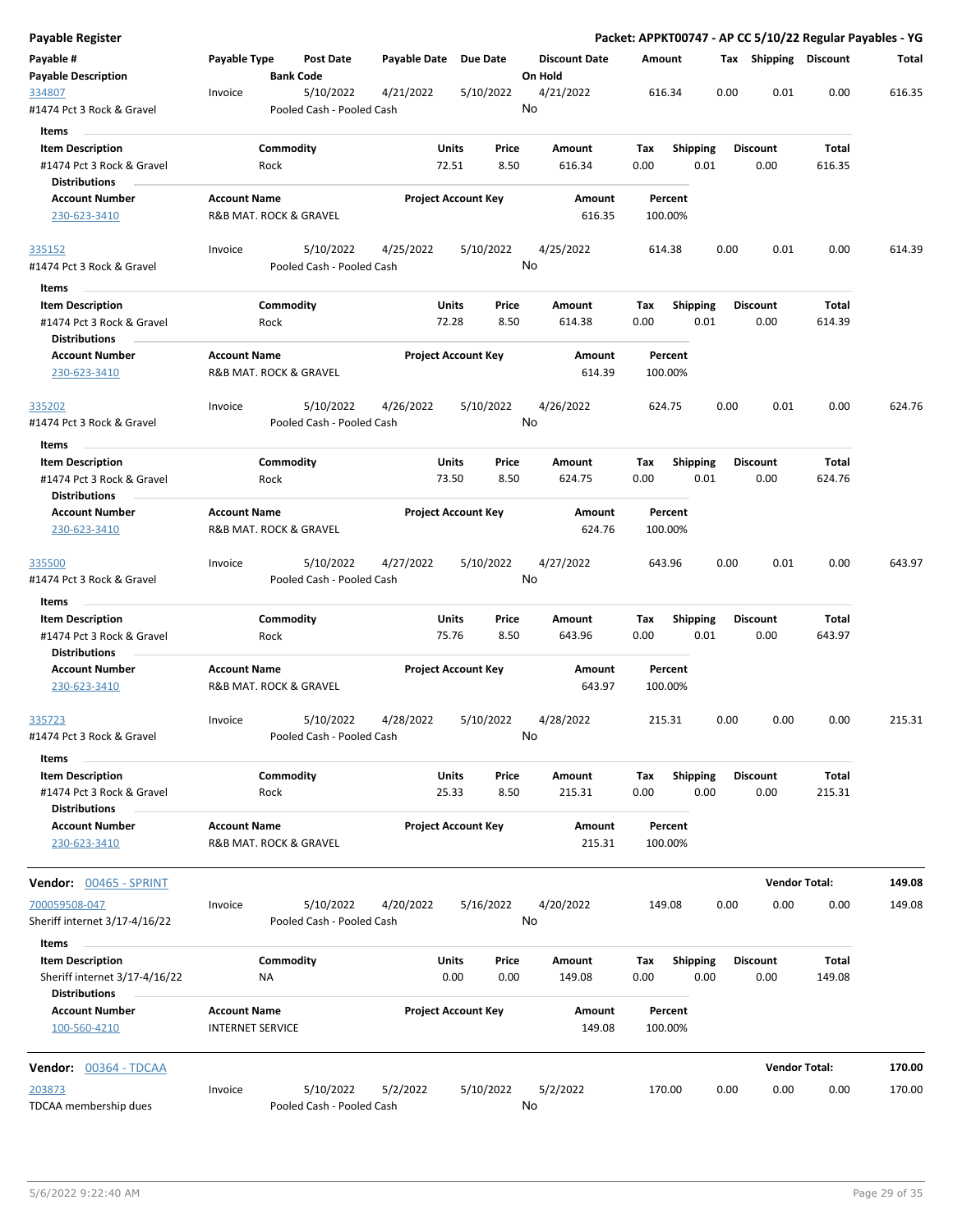| Payable Register                                                             |                                    |                 |                                        |                            |               |               |                      |                    |                         |      |                         | Packet: APPKT00747 - AP CC 5/10/22 Regular Payables - YG |           |
|------------------------------------------------------------------------------|------------------------------------|-----------------|----------------------------------------|----------------------------|---------------|---------------|----------------------|--------------------|-------------------------|------|-------------------------|----------------------------------------------------------|-----------|
| Payable #                                                                    | Payable Type                       |                 | <b>Post Date</b>                       | Payable Date Due Date      |               |               | <b>Discount Date</b> | Amount             |                         |      | Tax Shipping Discount   |                                                          | Total     |
| <b>Payable Description</b>                                                   |                                    |                 | <b>Bank Code</b>                       |                            |               |               | On Hold              |                    |                         |      |                         |                                                          |           |
| Items                                                                        |                                    |                 |                                        |                            |               |               |                      |                    |                         |      |                         |                                                          |           |
| <b>Item Description</b><br>TDCAA membership dues #123399 Briley              |                                    | Commodity<br>ΝA |                                        |                            | Units<br>0.00 | Price<br>0.00 | Amount<br>60.00      | Tax<br>0.00        | <b>Shipping</b><br>0.00 |      | <b>Discount</b><br>0.00 | Total<br>60.00                                           |           |
| <b>Distributions</b>                                                         |                                    |                 |                                        |                            |               |               |                      |                    |                         |      |                         |                                                          |           |
| <b>Account Number</b>                                                        | <b>Account Name</b>                |                 |                                        | <b>Project Account Key</b> |               |               | Amount               | Percent            |                         |      |                         |                                                          |           |
| 100-475-4810                                                                 | <b>DUES</b>                        |                 |                                        |                            |               |               | 60.00                | 100.00%            |                         |      |                         |                                                          |           |
| Items                                                                        |                                    |                 |                                        |                            |               |               |                      |                    |                         |      |                         |                                                          |           |
| <b>Item Description</b>                                                      |                                    | Commodity       |                                        |                            | Units         | Price         | Amount               | Tax                | <b>Shipping</b>         |      | <b>Discount</b>         | Total                                                    |           |
| TDCAA membership dues #39255 Porter<br><b>Distributions</b>                  |                                    | ΝA              |                                        |                            | 0.00          | 0.00          | 60.00                | 0.00               | 0.00                    |      | 0.00                    | 60.00                                                    |           |
| <b>Account Number</b>                                                        | <b>Account Name</b>                |                 |                                        | <b>Project Account Key</b> |               |               | Amount               | Percent            |                         |      |                         |                                                          |           |
| 100-475-4810                                                                 | <b>DUES</b>                        |                 |                                        |                            |               |               | 60.00                | 100.00%            |                         |      |                         |                                                          |           |
| Items                                                                        |                                    |                 |                                        |                            |               |               |                      |                    |                         |      |                         |                                                          |           |
| <b>Item Description</b>                                                      |                                    | Commodity       |                                        |                            | Units         | Price         | Amount               | Tax                | <b>Shipping</b>         |      | <b>Discount</b>         | Total                                                    |           |
| TDCAA membership dues #123403 Woods<br><b>Distributions</b>                  |                                    | NA              |                                        |                            | 0.00          | 0.00          | 50.00                | 0.00               | 0.00                    |      | 0.00                    | 50.00                                                    |           |
| <b>Account Number</b><br>100-475-4810                                        | <b>Account Name</b><br><b>DUES</b> |                 |                                        | <b>Project Account Key</b> |               |               | Amount<br>50.00      | Percent<br>100.00% |                         |      |                         |                                                          |           |
| <b>Vendor: 00297 - TEXAS A&amp;M AGRILIFE EXTENSION</b>                      |                                    |                 |                                        |                            |               |               |                      |                    |                         |      |                         | <b>Vendor Total:</b>                                     | 17.75     |
| E203036<br>#5500000001800 B Arie 4-H workshop                                | Invoice                            |                 | 5/10/2022<br>Pooled Cash - Pooled Cash | 5/3/2022                   |               | 6/3/2022      | 5/3/2022<br>No       | 17.75              |                         | 0.00 | 0.00                    | 0.00                                                     | 17.75     |
| Items                                                                        |                                    |                 |                                        |                            |               |               |                      |                    |                         |      |                         |                                                          |           |
| <b>Item Description</b>                                                      |                                    | Commodity       |                                        |                            | Units         | Price         | Amount               | Tax                | <b>Shipping</b>         |      | <b>Discount</b>         | Total                                                    |           |
| #5500000001800 B Arie 4-H workshop<br><b>Distributions</b>                   |                                    | NA              |                                        |                            | 0.00          | 0.00          | 17.75                | 0.00               | 0.00                    |      | 0.00                    | 17.75                                                    |           |
| <b>Account Number</b>                                                        | <b>Account Name</b>                |                 |                                        | <b>Project Account Key</b> |               |               | Amount               | Percent            |                         |      |                         |                                                          |           |
| 100-665-4280                                                                 |                                    |                 | IN/OUT CO.TRAVEL/TRAINING-F.C.S.       |                            |               |               | 17.75                | 100.00%            |                         |      |                         |                                                          |           |
| <b>Vendor: 00197 - TEXAS WORKFORCE COMMISSION</b>                            |                                    |                 |                                        |                            |               |               |                      |                    |                         |      |                         | <b>Vendor Total:</b>                                     | 412.20    |
| <b>INV0005163</b><br>Qtr ending 3/31/22 Gordon                               | Invoice                            |                 | 5/10/2022<br>Pooled Cash - Pooled Cash | 4/26/2022                  |               | 5/31/2022     | 4/26/2022<br>No      | 412.20             |                         | 0.00 | 0.00                    | 0.00                                                     | 412.20    |
| Items                                                                        |                                    | Commodity       |                                        |                            | Units         | Price         | Amount               | Tax                | <b>Shipping</b>         |      | <b>Discount</b>         | Total                                                    |           |
| <b>Item Description</b><br>Qtr ending 3/31/22 Gordon<br><b>Distributions</b> |                                    | ΝA              |                                        |                            | 0.00          | 0.00          | 412.20               | 0.00               | 0.00                    |      | 0.00                    | 412.20                                                   |           |
| <b>Account Number</b><br>100-409-2060                                        | <b>Account Name</b>                |                 | UNEMPLOYMENT EXPENSE                   | <b>Project Account Key</b> |               |               | Amount<br>412.20     | Percent<br>100.00% |                         |      |                         |                                                          |           |
| Vendor: 00265 - TEXHOMA LIMESTONE, INC.                                      |                                    |                 |                                        |                            |               |               |                      |                    |                         |      |                         | <b>Vendor Total:</b>                                     | 1,707.46  |
| 8816<br>Pct 3 Rock & Gravel-hauling 4/25-30/22                               | Invoice                            |                 | 5/10/2022<br>Pooled Cash - Pooled Cash | 5/2/2022                   |               | 5/10/2022     | 5/2/2022<br>No       | 1,707.46           |                         | 0.00 | 0.00                    | 0.00                                                     | 1,707.46  |
| Items                                                                        |                                    |                 |                                        |                            |               |               |                      |                    |                         |      |                         |                                                          |           |
| <b>Item Description</b>                                                      |                                    | Commodity       |                                        |                            | Units         | Price         | Amount               | Tax                | Shipping                |      | <b>Discount</b>         | <b>Total</b>                                             |           |
| Pct 3 Rock & Gravel-hauling 4/25-30/22<br><b>Distributions</b>               |                                    | Rock-H          |                                        |                            | 134.34        | 12.71         | 1,707.46             | 0.00               | 0.00                    |      | 0.00                    | 1,707.46                                                 |           |
| <b>Account Number</b>                                                        | <b>Account Name</b>                |                 |                                        | <b>Project Account Key</b> |               |               | Amount               | Percent            |                         |      |                         |                                                          |           |
| 230-623-3410                                                                 |                                    |                 | R&B MAT. ROCK & GRAVEL                 |                            |               |               | 1,707.46             | 100.00%            |                         |      |                         |                                                          |           |
| <b>Vendor:</b> VEN03360 - The Stratton Law Firm PLLC Trust Account           |                                    |                 |                                        |                            |               |               |                      |                    |                         |      |                         | <b>Vendor Total:</b>                                     | 10,711.84 |
|                                                                              |                                    |                 |                                        |                            |               |               |                      |                    |                         |      |                         |                                                          |           |

5/10/2022 5/6/2022 5/10/2022 INV0005193 Invoice 5/6/2022 10,711.84 0.00 0.00 0.00 10,711.84 McElroy Writ of execution proceeds Pooled Cash - Pooled Cash No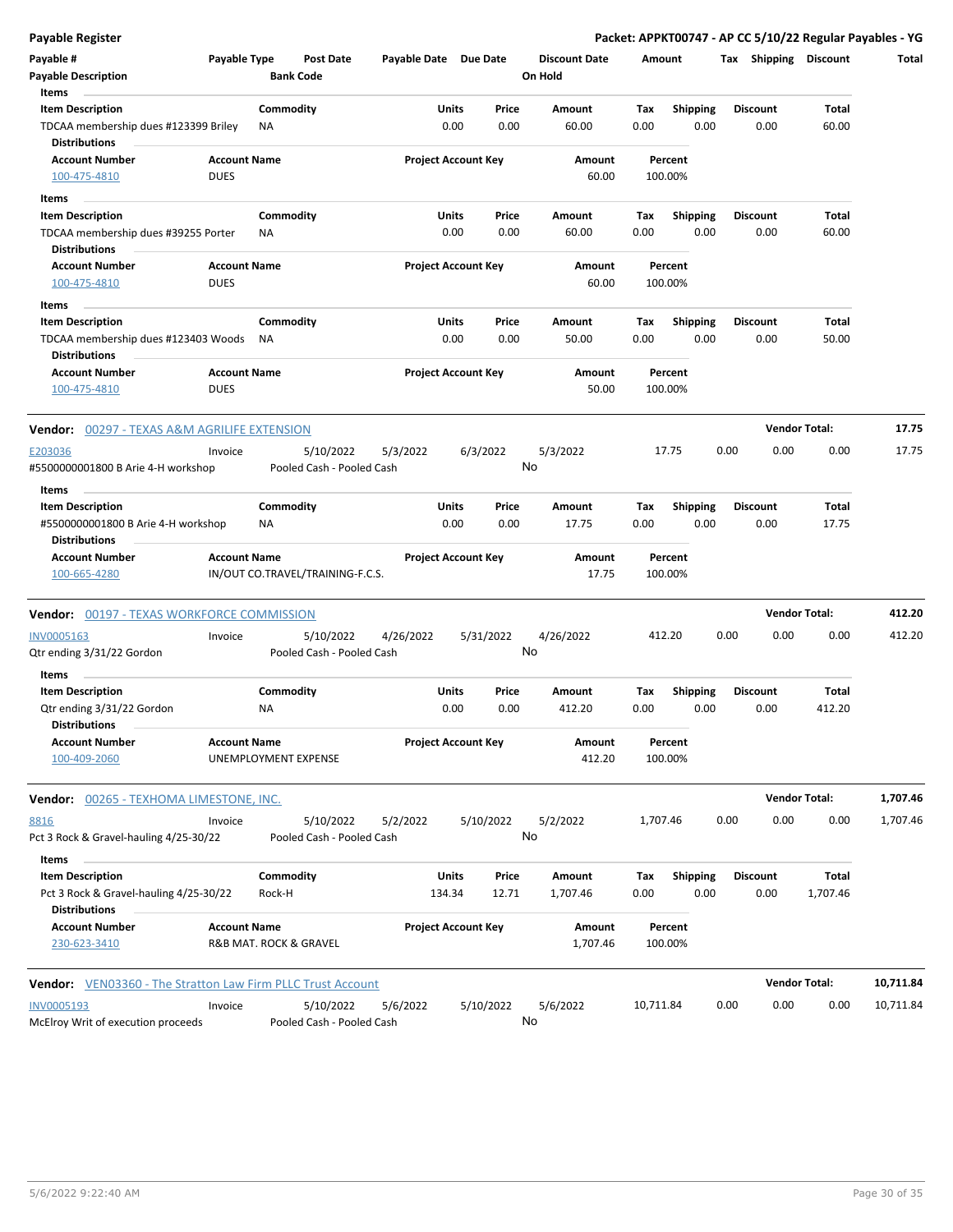| <b>Payable Register</b>                                                               |                                                       |                                        |                       |                                |                                 |             |                         | Packet: APPKT00747 - AP CC 5/10/22 Regular Payables - YG |                      |          |
|---------------------------------------------------------------------------------------|-------------------------------------------------------|----------------------------------------|-----------------------|--------------------------------|---------------------------------|-------------|-------------------------|----------------------------------------------------------|----------------------|----------|
| Payable #<br><b>Payable Description</b>                                               | Payable Type                                          | <b>Post Date</b><br><b>Bank Code</b>   | Payable Date Due Date |                                | <b>Discount Date</b><br>On Hold | Amount      |                         | Tax Shipping Discount                                    |                      | Total    |
| Items                                                                                 |                                                       |                                        |                       |                                |                                 |             |                         |                                                          |                      |          |
| <b>Item Description</b><br>McElroy Writ of execution proceeds<br><b>Distributions</b> | ΝA                                                    | Commodity                              |                       | Units<br>Price<br>0.00<br>0.00 | Amount<br>10,711.84             | Tax<br>0.00 | <b>Shipping</b><br>0.00 | <b>Discount</b><br>0.00                                  | Total<br>10,711.84   |          |
| <b>Account Number</b><br>100-409-4925                                                 | <b>Account Name</b>                                   | WRIT OF EXECUTION/SEIZURE OF PR        |                       | <b>Project Account Key</b>     | Amount<br>10,711.84             |             | Percent<br>100.00%      |                                                          |                      |          |
| <b>Vendor: 00245 - THE WAREHOUSE</b>                                                  |                                                       |                                        |                       |                                |                                 |             |                         |                                                          | <b>Vendor Total:</b> | 56.83    |
| 102808                                                                                | Invoice                                               | 5/10/2022                              | 4/4/2022              | 5/10/2022                      | 4/4/2022                        |             | 33.23                   | 0.00<br>0.00                                             | 0.00                 | 33.23    |
| postage for Return merchandise                                                        |                                                       | Pooled Cash - Pooled Cash              |                       |                                | No                              |             |                         |                                                          |                      |          |
| Items                                                                                 |                                                       |                                        |                       |                                |                                 |             |                         |                                                          |                      |          |
| <b>Item Description</b>                                                               |                                                       | Commodity                              |                       | Units<br>Price                 | Amount                          | Tax         | <b>Shipping</b>         | <b>Discount</b>                                          | Total                |          |
| postage for Return merchandise<br><b>Distributions</b>                                | NA                                                    |                                        |                       | 0.00<br>0.00                   | 33.23                           | 0.00        | 0.00                    | 0.00                                                     | 33.23                |          |
| <b>Account Number</b><br>100-510-3110                                                 | <b>Account Name</b><br>POSTAGE                        |                                        |                       | <b>Project Account Key</b>     | Amount<br>33.23                 |             | Percent<br>100.00%      |                                                          |                      |          |
| 102906<br>postage for Hart return                                                     | Invoice                                               | 5/10/2022<br>Pooled Cash - Pooled Cash | 4/7/2022              | 5/10/2022                      | 4/7/2022<br>No                  |             | 23.60                   | 0.00<br>0.00                                             | 0.00                 | 23.60    |
| Items                                                                                 |                                                       |                                        |                       |                                |                                 |             |                         |                                                          |                      |          |
| <b>Item Description</b>                                                               |                                                       | Commodity                              |                       | Units<br>Price                 | Amount                          | Tax         | <b>Shipping</b>         | <b>Discount</b>                                          | Total                |          |
| postage for Hart return<br><b>Distributions</b>                                       | ΝA                                                    |                                        |                       | 0.00<br>0.00                   | 23.60                           | 0.00        | 0.00                    | 0.00                                                     | 23.60                |          |
| <b>Account Number</b><br>100-404-3110                                                 | <b>Account Name</b><br><b>POSTAGE</b>                 |                                        |                       | <b>Project Account Key</b>     | Amount<br>23.60                 |             | Percent<br>100.00%      |                                                          |                      |          |
| Vendor: 00310 - TYLER TECHNOLOGIES, INC.                                              |                                                       |                                        |                       |                                |                                 |             |                         |                                                          | <b>Vendor Total:</b> | 433.65   |
| 130-127515                                                                            | Invoice                                               | 5/10/2022                              | 5/1/2022              | 5/10/2022                      | 5/1/2022                        | 433.65      |                         | 0.00<br>0.00                                             | 0.00                 | 433.65   |
| Const #3 Mobile CAD maint. 5/1/22-4/30/23                                             |                                                       | Pooled Cash - Pooled Cash              |                       |                                | No                              |             |                         |                                                          |                      |          |
| Items<br><b>Item Description</b>                                                      |                                                       | Commodity                              |                       | Units<br>Price                 |                                 |             |                         |                                                          |                      |          |
| Const #3 Mobile CAD maint. 5/1/22-4/30/ NA<br><b>Distributions</b>                    |                                                       |                                        |                       | 0.00<br>0.00                   | Amount<br>433.65                | Tax<br>0.00 | <b>Shipping</b><br>0.00 | <b>Discount</b><br>0.00                                  | Total<br>433.65      |          |
| <b>Account Number</b><br>100-553-4530                                                 | <b>Account Name</b><br><b>COMPUTER SOFTWARE</b>       |                                        |                       | <b>Project Account Key</b>     | Amount<br>433.65                |             | Percent<br>100.00%      |                                                          |                      |          |
| <b>Vendor: 00699 - UNITED AG &amp; TURE</b>                                           |                                                       |                                        |                       |                                |                                 |             |                         |                                                          | <b>Vendor Total:</b> | 4,215.73 |
| 11964659<br>#879675 Pct 4JD 6415 repairs                                              | Invoice                                               | 5/10/2022<br>Pooled Cash - Pooled Cash | 4/29/2022             | 5/10/2022                      | 4/29/2022<br>No                 | 4,215.73    |                         | 0.00<br>0.00                                             | 0.00                 | 4,215.73 |
| Items                                                                                 |                                                       |                                        |                       |                                |                                 |             |                         |                                                          |                      |          |
| <b>Item Description</b><br>#879675 Pct 4JD 6415 repairs                               | NA                                                    | Commodity                              |                       | Units<br>Price<br>0.00<br>0.00 | Amount<br>4,215.73              | Tax<br>0.00 | Shipping<br>0.00        | Discount<br>0.00                                         | Total<br>4,215.73    |          |
| <b>Distributions</b>                                                                  |                                                       |                                        |                       |                                |                                 |             |                         |                                                          |                      |          |
| <b>Account Number</b><br>240-624-4580                                                 | <b>Account Name</b><br><b>R&amp;M MACHINERY PARTS</b> |                                        |                       | <b>Project Account Key</b>     | Amount<br>4,215.73              |             | Percent<br>100.00%      |                                                          |                      |          |
| <b>Vendor:</b> 00104 - WEX BANK                                                       |                                                       |                                        |                       |                                |                                 |             |                         |                                                          | <b>Vendor Total:</b> | 952.04   |
| 80644811<br>April 2022 auto gas                                                       | Invoice                                               | 5/10/2022<br>Pooled Cash - Pooled Cash | 4/30/2022             | 5/10/2022                      | 4/30/2022<br>No                 | 952.04      |                         | 0.00<br>0.00                                             | 0.00                 | 952.04   |
| Items                                                                                 |                                                       |                                        |                       |                                |                                 |             |                         |                                                          |                      |          |
| <b>Item Description</b>                                                               |                                                       | Commodity                              |                       | Units<br>Price                 | Amount                          | Tax         | <b>Shipping</b>         | <b>Discount</b>                                          | Total                |          |
| April 2022 auto gas                                                                   | ΝA                                                    |                                        |                       | 0.00<br>0.00                   | 952.04                          | 0.00        | 0.00                    | 0.00                                                     | 952.04               |          |
| <b>Distributions</b>                                                                  |                                                       |                                        |                       |                                |                                 |             |                         |                                                          |                      |          |
| <b>Account Number</b><br>100-553-3300                                                 | <b>Account Name</b>                                   | AUTO EXPENSE-GAS AND OIL               |                       | <b>Project Account Key</b>     | Amount<br>220.80                |             | Percent<br>23.19%       |                                                          |                      |          |
| 100-560-4280                                                                          | PRISONER TRANSPORT                                    |                                        |                       |                                | 731.24                          |             | 76.81%                  |                                                          |                      |          |

**Vendor:** 00447 - WHITE SHED WATER SUPPLY CORP. **Vendor Total: 25.13**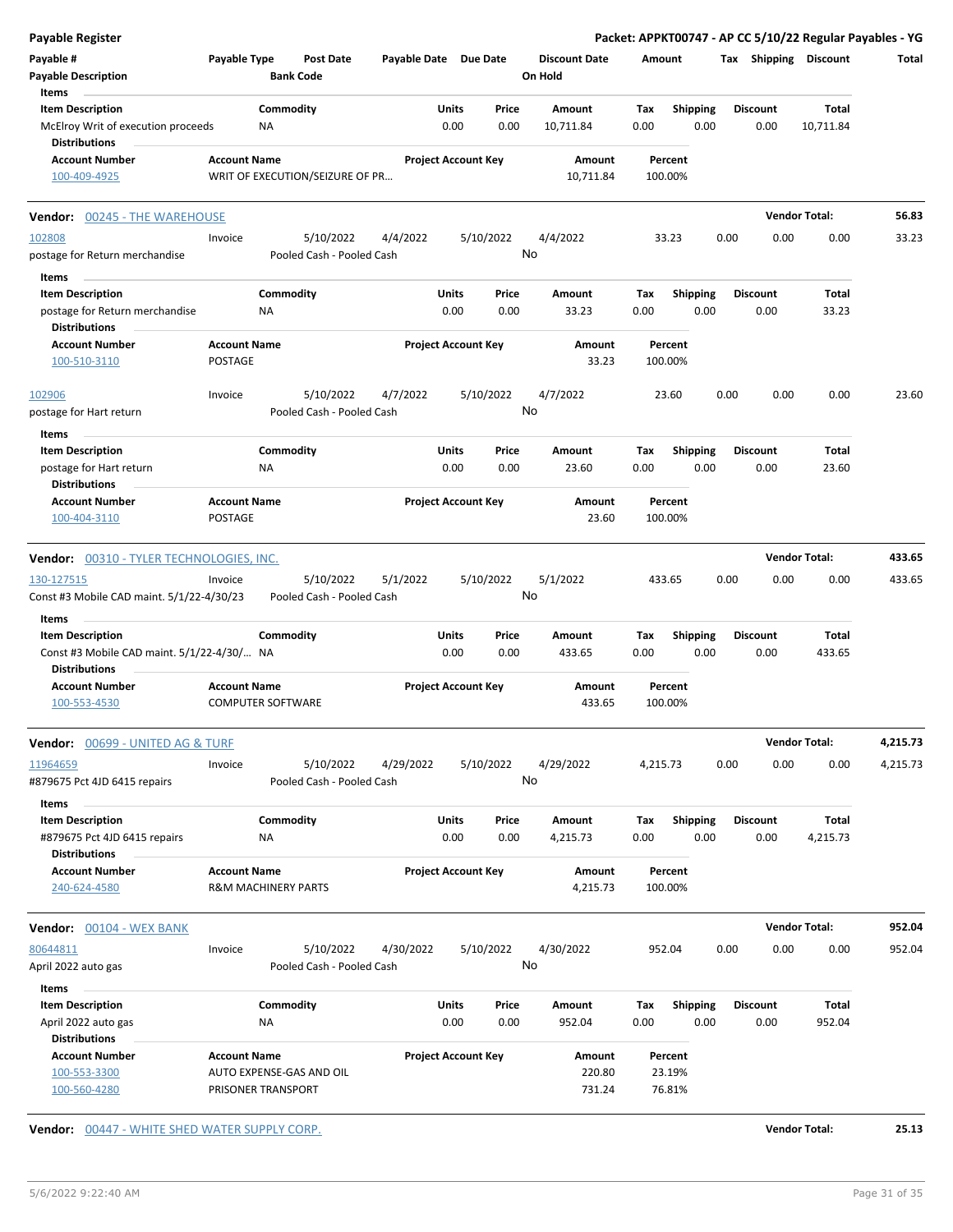| Payable Register                           |                     |                                |                            |              |           |                      |        |                 |      |                       | Packet: APPKT00747 - AP CC 5/10/22 Regular Payables - YG |       |
|--------------------------------------------|---------------------|--------------------------------|----------------------------|--------------|-----------|----------------------|--------|-----------------|------|-----------------------|----------------------------------------------------------|-------|
| Payable #                                  | Payable Type        | <b>Post Date</b>               | Payable Date               |              | Due Date  | <b>Discount Date</b> | Amount |                 |      | Tax Shipping Discount |                                                          | Total |
| <b>Payable Description</b>                 |                     | <b>Bank Code</b>               |                            |              |           | On Hold              |        |                 |      |                       |                                                          |       |
| INV0005161                                 | Invoice             | 5/10/2022                      | 4/26/2022                  |              | 5/15/2022 | 4/26/2022            |        | 25.13           | 0.00 | 0.00                  | 0.00                                                     | 25.13 |
| Lake Fannin water 3/22-4/20/22             |                     | Pooled Cash - Pooled Cash      |                            |              | No        |                      |        |                 |      |                       |                                                          |       |
| Items                                      |                     |                                |                            |              |           |                      |        |                 |      |                       |                                                          |       |
| <b>Item Description</b>                    |                     | Commodity                      |                            | <b>Units</b> | Price     | Amount               | Tax    | <b>Shipping</b> |      | <b>Discount</b>       | <b>Total</b>                                             |       |
| Lake Fannin water 3/22-4/20/22             | <b>NA</b>           |                                |                            | 0.00         | 0.00      | 25.13                | 0.00   | 0.00            |      | 0.00                  | 25.13                                                    |       |
| <b>Distributions</b>                       |                     |                                |                            |              |           |                      |        |                 |      |                       |                                                          |       |
| <b>Account Number</b>                      | <b>Account Name</b> |                                | <b>Project Account Key</b> |              |           | Amount               |        | Percent         |      |                       |                                                          |       |
| 850-520-4420                               | UTILITIES WATER     |                                |                            |              |           | 25.13                |        | 100.00%         |      |                       |                                                          |       |
| Vendor: 00486 - WOODSON, MARY ANN CSR, RPR |                     |                                |                            |              |           |                      |        |                 |      | <b>Vendor Total:</b>  |                                                          | 54.90 |
| <b>INV0005194</b>                          | Invoice             | 5/10/2022                      | 5/4/2022                   |              | 5/10/2022 | 5/4/2022             |        | 54.90           | 0.00 | 0.00                  | 0.00                                                     | 54.90 |
| FA-21-45211 transcript                     |                     | Pooled Cash - Pooled Cash      |                            |              | No        |                      |        |                 |      |                       |                                                          |       |
| Items                                      |                     |                                |                            |              |           |                      |        |                 |      |                       |                                                          |       |
| <b>Item Description</b>                    |                     | Commodity                      |                            | Units        | Price     | Amount               | Tax    | Shipping        |      | <b>Discount</b>       | <b>Total</b>                                             |       |
| FA-21-45211 transcript                     | <b>NA</b>           |                                |                            | 0.00         | 0.00      | 54.90                | 0.00   | 0.00            |      | 0.00                  | 54.90                                                    |       |
| <b>Distributions</b>                       |                     |                                |                            |              |           |                      |        |                 |      |                       |                                                          |       |
| <b>Account Number</b>                      | <b>Account Name</b> |                                | <b>Project Account Key</b> |              |           | Amount               |        | Percent         |      |                       |                                                          |       |
| 100-475-4380                               |                     | <b>CT.REPORTER-TRANSCRIPTS</b> |                            |              |           | 54.90                |        | 100.00%         |      |                       |                                                          |       |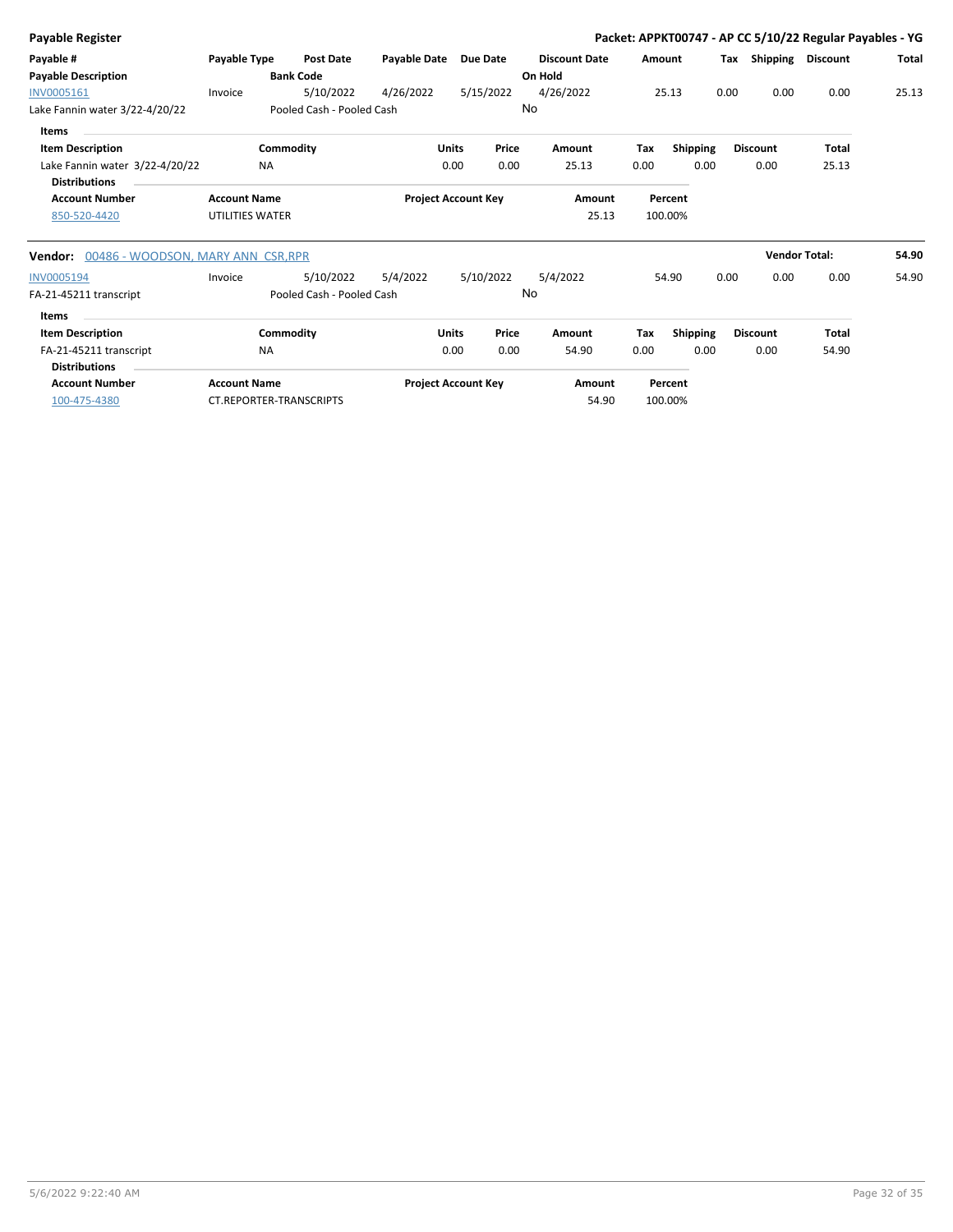## Payable Summary

| <b>Type</b> | Count               | Gross     | Tax  | Shipping | <b>Discount</b> | Total     | <b>Manual Payment</b> | <b>Balance</b> |
|-------------|---------------------|-----------|------|----------|-----------------|-----------|-----------------------|----------------|
| Credit Memo |                     | $-622.99$ | 0.00 | 0.00     | 0.00            | $-622.99$ | 0.00                  | $-622.99$      |
| Invoice     | 185                 | 85,220.22 | 0.00 | 190.35   | 0.00            | 85.410.57 | 0.00                  | 85,410.57      |
|             | <b>Grand Total:</b> | 84.597.23 | 0.00 | 190.35   | 0.00            | 84.787.58 | 0.00                  | 84.787.58      |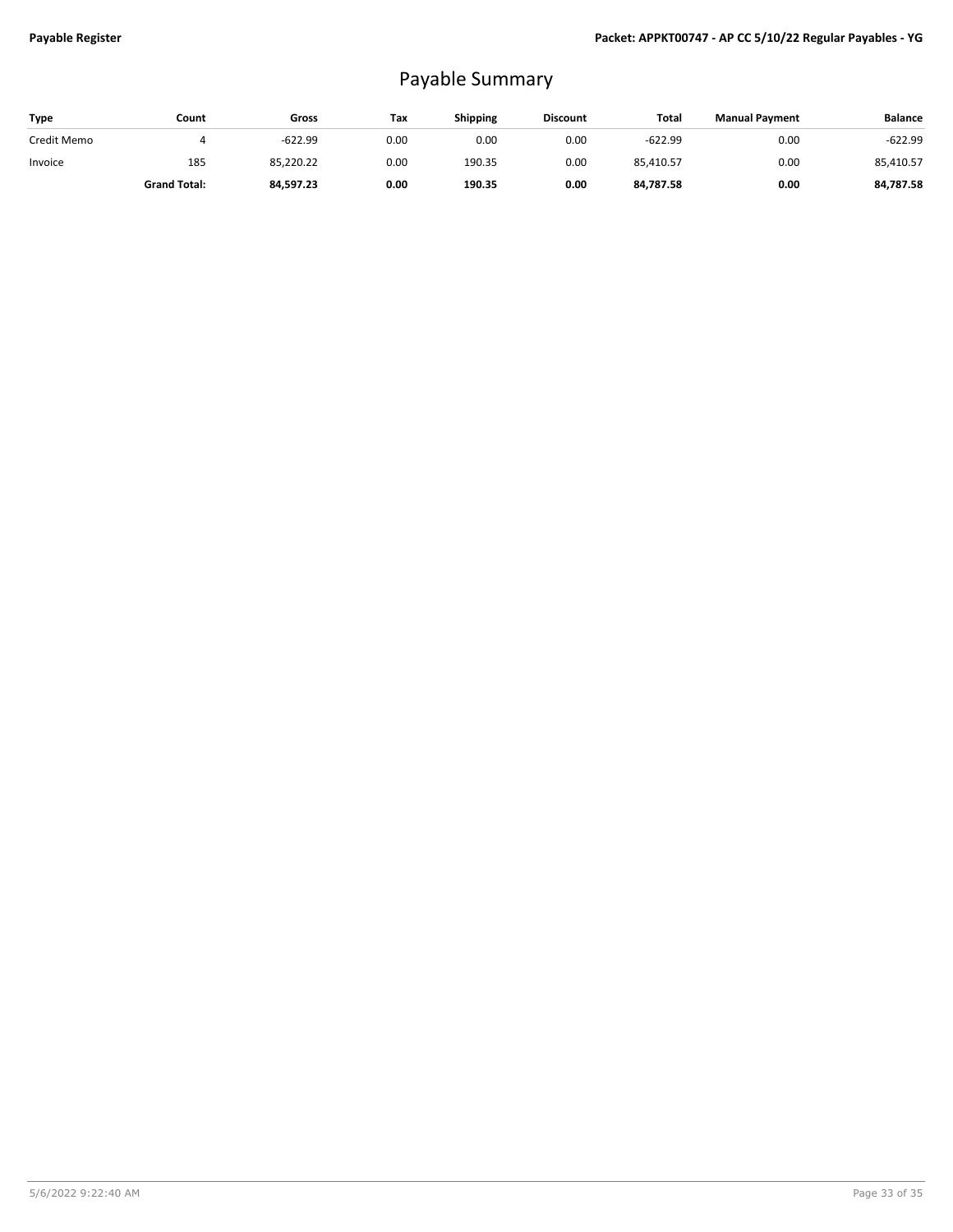#### **Account Summary**

| Account        | Name                              |        | Amount       |
|----------------|-----------------------------------|--------|--------------|
| 100-404-3110   | <b>POSTAGE</b>                    |        | 23.60        |
| 100-409-2060   | UNEMPLOYMENT EXPENSE              |        | 412.20       |
| 100-409-4925   | WRIT OF EXECUTION/SEIZURE OF PROP |        | 10,711.84    |
| 100-410-4240   | <b>INDIGENT ATTORNEY FEES</b>     |        | 490.00       |
| 100-435-4320   | <b>ATTORNEY FEES JUVENILE</b>     |        | 1,000.00     |
| 100-435-4360   | <b>ATTORNEY FEES- CPS CASES</b>   |        | 1,419.50     |
| 100-435-4370   | <b>ATTORNEY FEES</b>              |        | 7,166.70     |
| 100-456-4210   | <b>INTERNET</b>                   |        | 81.95        |
| 100-475-3100   | <b>OFFICE SUPPLIES</b>            |        | $-24.79$     |
| 100-475-3150   | <b>COPIER EXPENSE</b>             |        | 7.44         |
| 100-475-4270   | OUT OF COUNTY TRAVEL/TRAINING     |        | 340.04       |
| 100-475-4380   | <b>CT.REPORTER-TRANSCRIPTS</b>    |        | 54.90        |
| 100-475-4810   | <b>DUES</b>                       |        | 796.00       |
| 100-475-5910   | <b>ONLINE RESEARCH</b>            |        | 384.00       |
| 100-499-3150   | <b>COPIER EXPENSE</b>             |        | 11.33        |
| 100-503-1070   | SALARY PART-TIME TECHNICIAN       |        | 900.00       |
| 100-510-3110   | POSTAGE                           |        | 198.49       |
| 100-510-3150   | <b>COPIER RENTAL</b>              |        | 186.34       |
| 100-510-4420   | UTILITIES WATER                   |        | 771.74       |
| 100-510-4501   | <b>PEST CONTROL</b>               |        | 150.00       |
| 100-511-4420   | UTILITIES WATER                   |        | 164.61       |
| 100-511-4430   | <b>TRASH PICK-UP SERVICE</b>      |        | 43.78        |
| 100-513-3110   | <b>POSTAGE</b>                    |        | 77.75        |
| 100-513-3150   | <b>COPIER RENTAL</b>              |        | 11.56        |
| 100-513-4420   | UTILITIES WATER                   |        | 137.66       |
| 100-513-4430   | <b>TRASH PICKUP SERVICE</b>       |        | 87.56        |
| 100-515-4210   | INTERNET                          |        | 46.95        |
| 100-515-4410   | UTILITIES GAS                     |        | 219.37       |
| 100-515-4502   | LAWN MAINTENANCE                  |        | 60.00        |
| 100-516-4420   | UTILITIES WATER                   |        | 63.07        |
| 100-518-4410   | UTILITIES GAS                     |        | 332.77       |
| 100-518-4420   | UTILITIES WATER                   |        | 142.39       |
| 100-518-4430   | <b>TRASH PICKUP SERVICE</b>       |        | 98.56        |
| 100-518-4501   | <b>PEST CONTROL</b>               |        | 145.00       |
| 100-553-3300   | AUTO EXPENSE-GAS AND OIL          |        | 220.80       |
| 100-553-4530   | <b>COMPUTER SOFTWARE</b>          |        | 433.65       |
| 100-560-4210   | <b>INTERNET SERVICE</b>           |        | 149.08       |
| 100-560-4280   | PRISONER TRANSPORT                |        | 807.24       |
| 100-560-4420   | UTILITIES WATER                   |        | 359.04       |
| 100-560-4430   | SHERIFF TRASH PICKUP              |        | 120.84       |
| 100-560-4500   | R & M BUILDING                    |        | 57.90        |
| 100-573-4530   | <b>COMPUTER SOFTWARE</b>          |        | 107.00       |
| 100-573-4811   | <b>FUNDING CSCD</b>               |        | 5,957.49     |
| 100-575-3150   | <b>COPIER RENTAL</b>              |        | 2.83         |
| 100-590-3150   | <b>COPIER RENTAL</b>              |        | 2.10         |
| 100-590-4540   | R&M AUTO                          |        | 15.00        |
| 100-640-4420   | UTILITIES WATER                   |        | 323.09       |
| 100-640-4430   | TRASH PICK-UP                     |        | 43.78        |
| 100-645-4530   | <b>COMPUTER SOFTWARE</b>          |        | 1,059.00     |
| 100-665-3150   | <b>COPIER RENTAL</b>              |        | 36.98        |
| 100-665-4280   | IN/OUT CO.TRAVEL/TRAINING-F.C.S.  |        | 17.75        |
|                |                                   | Total: | 36,425.88    |
| <b>Account</b> | Name                              |        | Amount       |
|                |                                   |        |              |
| 160-452-3150   | <b>COPIER RENTAL</b>              | Total: | 4.46<br>4.46 |